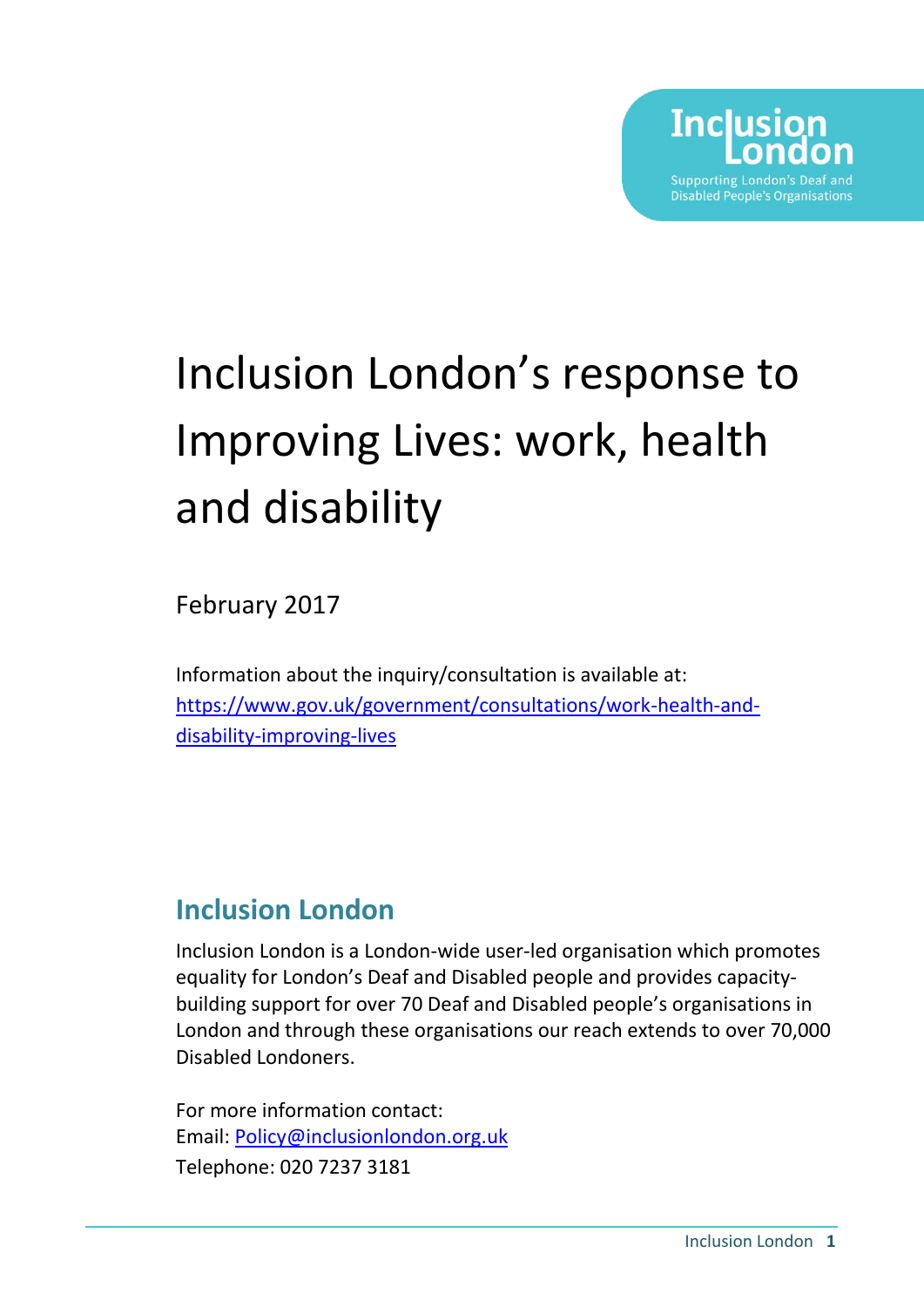## 1.Summary of main points

- We are disappointed that the green paper misses the opportunity to move away from the discredited biopsychosocial (BPS) model of disability and instead set welfare policy based upon a social model approach which has the potential to more effectively improve lives.
- We are concerned that the green paper proposes little in the way of new solutions within a context of significantly reduced funding than was available for the Work Programme.
- We are concerned that misinterpretation of data is repeated within the green paper as a central justification for proposals concerning the Support Group.
- We would urge the Government to address substantive barriers to work overlooked by the proposals in the green paper including lack of independent living support, mental health service cuts, changes to Access to Work and adverse trends in the labour market including growth of insecure employment, labour intensification and workplace discrimination.
- A conversation between health and work that leaves out social care will unquestionably fail to deliver the Government's vision.
- We recommend expanding the Access to Work programme to include support to take part in voluntary work and reverse damaging changes that have recently undermined effectiveness of the programme.
- The public sector must lead the way on building inclusive and accessible workplaces that embrace diversity and eliminate disability discrimination.
- The integration of Work and Health must be about streamlining and tailoring services to meet the needs of Deaf and Disabled people to get into, stay in and get on in work in ways that are ethically sound.
- Deaf and Disabled people must be listened to and our views taken on board to shape policy that works not only in our best interests but also for the wider socio-economic benefits.
- We are extremely concerned about the damaging effects of linking therapeutic interventions and treatment to employment outcomes.
- We urge the Government to end conditionality within the benefits system.
- We call on the Government to scrap the deeply flawed and inaccurate assessment processes for ESA and PIP and replaced them with in-house assessments based on a social model approach that understands the barriers that Deaf and Disabled people face.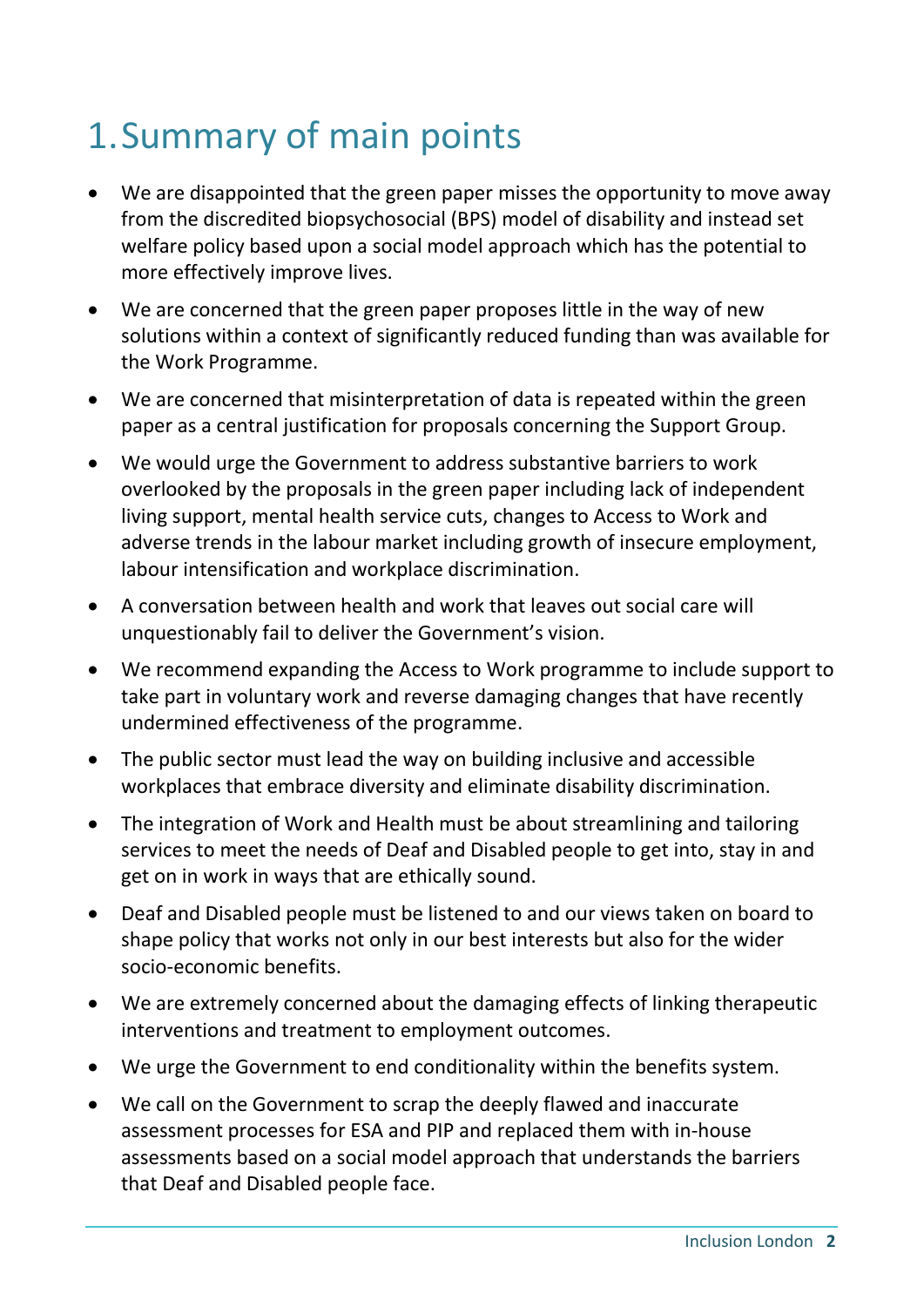• There must be proper support for people who cannot work. We are concerned that the green paper offers nothing to reform failing assessment systems or reverse the decision to cut ESA WRAG and as a result Deaf and Disabled people will be moved further from employment.

## 2.Inclusion London's response

## **Introduction**

-

Inclusion London welcomes the opportunity to respond to the open consultation for "Improving Lives: The Work, Health and Disability Green Paper". We are strongly in favour of measures that can uphold the rights of Deaf and Disabled people to work and employment in accordance with Article 27 of the United Nations Convention on the Rights of Persons with Disabilities (CRPD)<sup>1</sup>.

Deaf and Disabled People's Organisations (DPPOs) have a track record in successfully employing Deaf and Disabled people at all levels within our organisations. We are happy to share our experiences of what works best, how we support our employees and ways to overcome the challenges that we encounter as employers.

We have a number of concerns that proposals in the green paper are either misplaced and will fail to tackle the root issues central to Deaf and Disabled people's exclusion from employment opportunities, or have the potential for adverse impacts through contributing to avoidable harm. These are set out below.

We also have a number of suggestions for how Deaf and Disabled people's employment opportunities can be concretely improved including addressing areas of retrogression that have occurred over the past few years. Section 4 provides a summary of our recommendations.

We welcome further engagement on this subject.

 $^{1}$  https://www.un.org/development/desa/disabilities/convention-on-the-rights-of-persons-withdisabilities/article-27-work-and-employment.html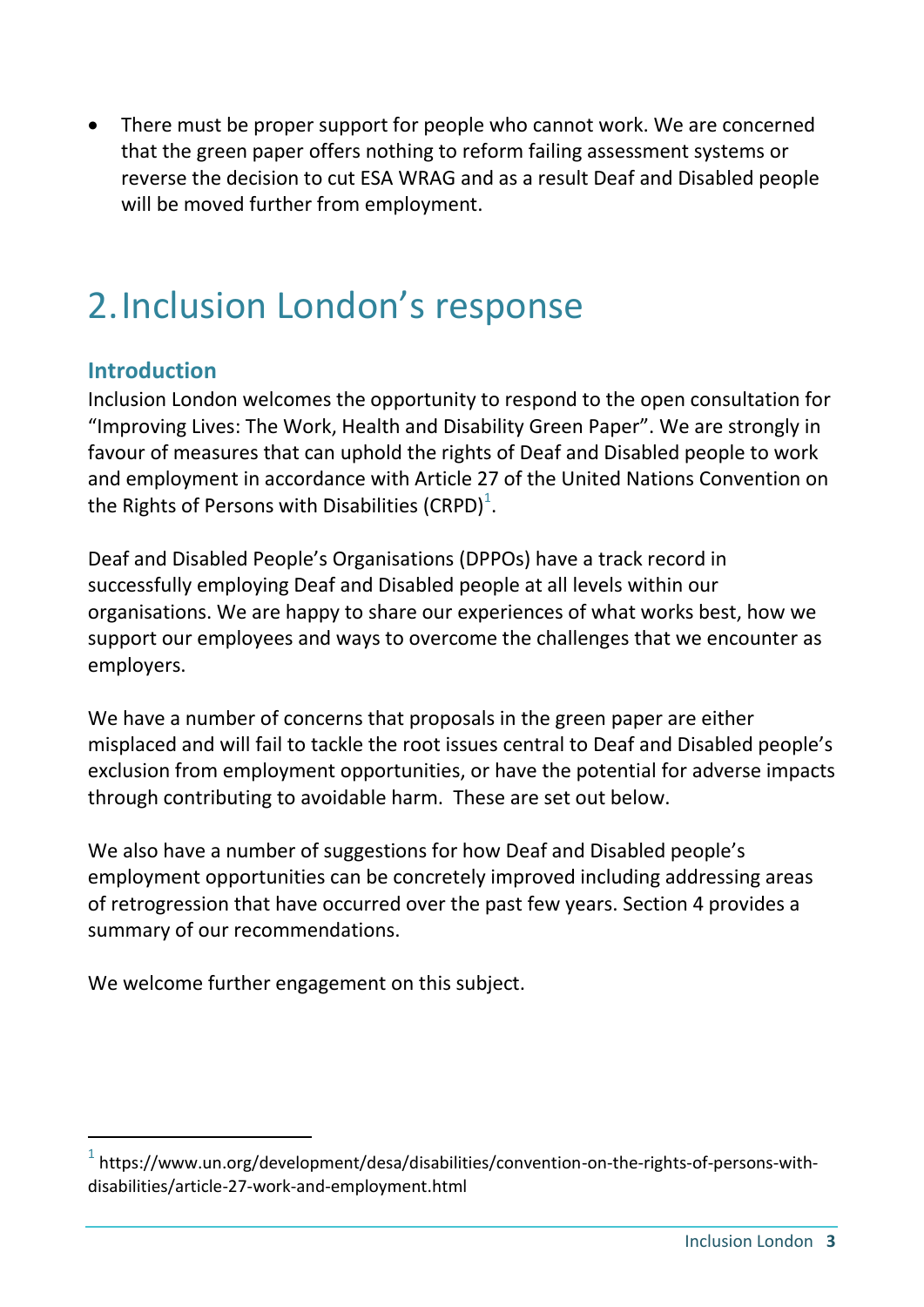## **2.1 General comments**

#### **2.1.1 Misinterpretation of data**

Central to proposals in the green paper to develop employment support for Disabled people in the Support Group is the idea that "At the time Employment and Support Allowance was implemented in 2008 it was assumed that less than 10% of those having a Work Capability Assessment would go into the Support Group." This in inaccurate. A study of the data by Disabled People Against Cuts<sup>2</sup> a number of years ago showed that the 10% figure (actually 10.74% - has sometimes in the past been rounded up to 11% by he DWP) was given to Atos in order to help them plan for the number of assessments they would need to carry out and related in fact to the percentage **that it was assumed would go straight through to the Support Group without needing a WCA**. That this misinterpretation is not only still being repeated but is central to policy-making at the DWP is extremely concerning.

#### **2.1.2 Underpinning model of disability**

-

We are disappointed that the green paper misses a fundamentally important opportunity to move away from the discredited Waddell and Aylward biopsychosocial (BPS) model underpinning the government's programme of welfare reforms<sup>3</sup>. As Shakespeare writes:

"Rather than bringing together biological, psychological and social factors in a holistic account of disability, the Waddell-Aylward BPS is in actuality a causal explanation of sickness absence, with advocacy for a particular approach to disability management, that has been used to justify restriction of welfare entitlements." 4

The BPS approach is not a robust, coherent theory capable of successfully addressing the challenges of supporting more Deaf and Disabled people into

 $2$  http://dpac.uk.net/2013/02/11-was-never-intended-to-be-the-number-of-people-in-thesupport-group-dwp-big-blunder-annie-howard/

 $3$  On 17th January 2012 Hansard records that Lord Freud explained to the House of Lords that the Government's approach to welfare reform was based upon "the biopsychosocial model" . He references a "Models of Sickness and Disability" document distributed to selected members of the House of Lords explaining how the BPS is different to both the medical and social models of disability:<http://www.publications.parliament.uk/pa/ld201212/ldhansrd/text/120117-0001.htm>

 $4$  For a critique of Waddell and Aylward's model, examining its origins, its claims and the evidence it employs: Blaming the victim, all over again: Waddell and Aylward's biopsychosocial (BPS) model of disability (May 2016) [https://ueaeprints.uea.ac.uk/58235/1/1351\\_Shakespeare.pdf](https://ueaeprints.uea.ac.uk/58235/1/1351_Shakespeare.pdf)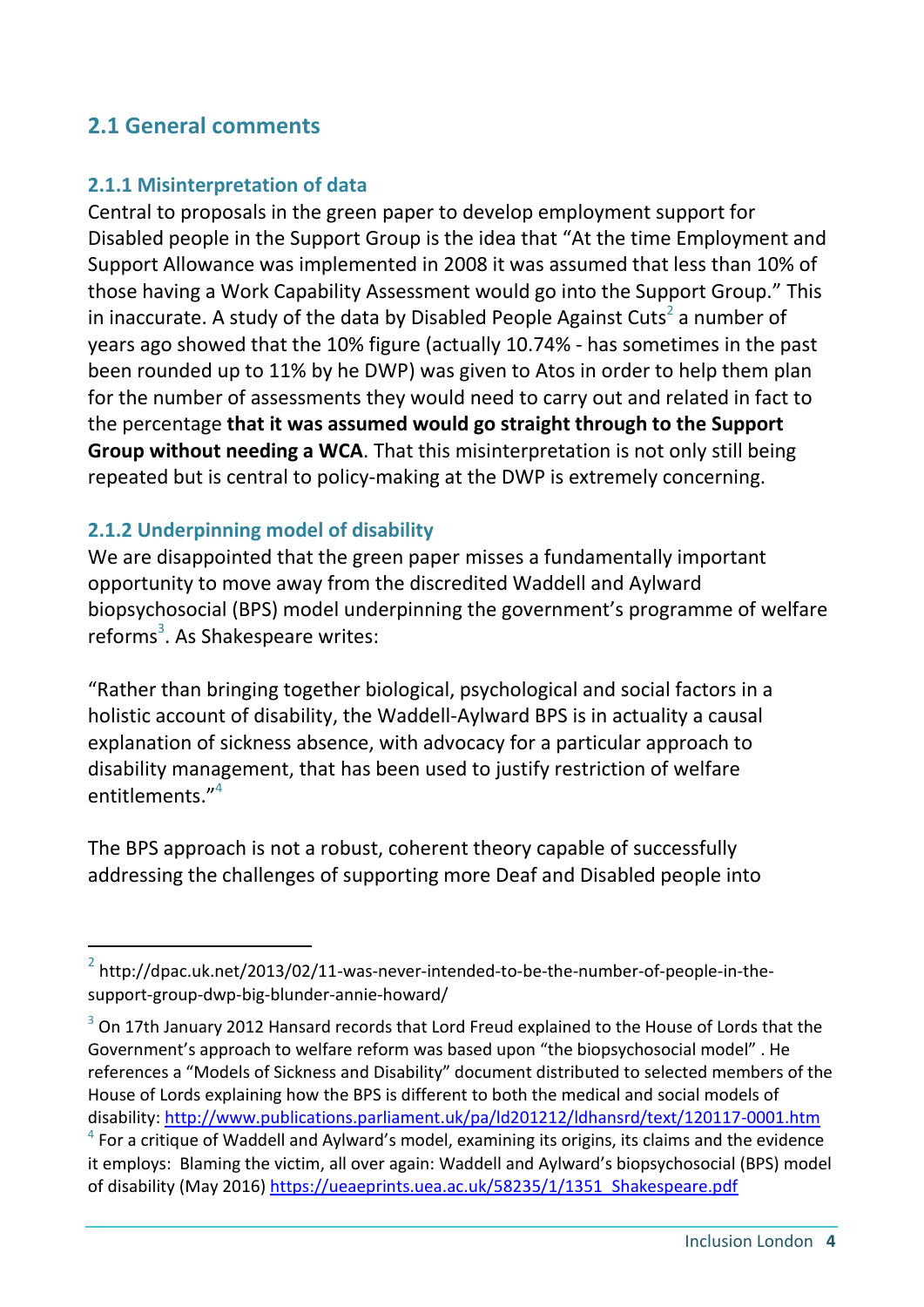employment. It has also been linked to manipulation of data and violation of the declaration of Helsinki through the controversial PACE trial.<sup>5</sup>

The DWP data pack accompanying the green paper is explicit in its adoption of a BPS model, making the claim that people with a disabling long term health condition have worse employment rates than people with non-disabling long term health conditions due to "perceptions" of being less able. The implication is that if people are encouraged to think more positively about work and nudged to change their behaviour they will be able to successfully find and stay in employment, regardless of the effects of living with their impairment.

By locating the 'problem' in the individual, the BPS fails to sufficiently acknowledge the impact of structural and material barriers. By overplaying the effectiveness of coercive approaches, it advocates spending taxpayers' money on approaches that will not only fail to deliver on targets and move Deaf and Disabled people further from the labour market, but at the same time cause considerable and unnecessary suffering among the most disadvantaged members of our communities.

Welfare reform has failed to deliver on its targets. In January 2016 the National Audit Office found that the DWP had not achieved value for money in contracting out assessments. In terms of failure to meet spending targets, the Office for Budgetry responsibility records:

"Between 2010-11 and 2015-16, welfare spending… increased by £24.4 billion to £216.6 billion, despite the substantial cuts announced by the Coalition Government in that period."<sup>6</sup>

At the same time and despite a number of high profile initiative such as Disability Confident, the employment gap has barely changed over the past few years with a narrowing of less than 2%.<sup>7</sup>

<sup>&</sup>lt;sup>5</sup> In August 2016 a tribunal ordered Queen Mary University of London to release full data from the trial.

[http://informationrights.decisions.tribunals.gov.uk/DBFiles/Decision/i1854/Queen%20Mary%20U](http://informationrights.decisions.tribunals.gov.uk/DBFiles/Decision/i1854/Queen%20Mary%20University%20of%20London%20EA-2015-0269%20(12-8-16).PDF) [niversity%20of%20London%20EA-2015-0269%20\(12-8-16\).PDF](http://informationrights.decisions.tribunals.gov.uk/DBFiles/Decision/i1854/Queen%20Mary%20University%20of%20London%20EA-2015-0269%20(12-8-16).PDF)

New analysis reveals no recovery rates of statistical significance compared to the 22% claimed by the authors.<http://www.virology.ws/2016/09/21/no-recovery-in-pace-trial-new-analysis-finds/> <sup>6</sup> [http://budgetresponsibility.org.uk/docs/dlm\\_uploads/Welfare-Trends-Report.pdf](http://budgetresponsibility.org.uk/docs/dlm_uploads/Welfare-Trends-Report.pdf)

<sup>&</sup>lt;sup>7</sup>[https://www.publications.parliament.uk/pa/cm201617/cmselect/cmworpen/56/5604.htm#\\_idTe](https://www.publications.parliament.uk/pa/cm201617/cmselect/cmworpen/56/5604.htm#_idTextAnchor006) [xtAnchor006](https://www.publications.parliament.uk/pa/cm201617/cmselect/cmworpen/56/5604.htm#_idTextAnchor006) (paragraph 1)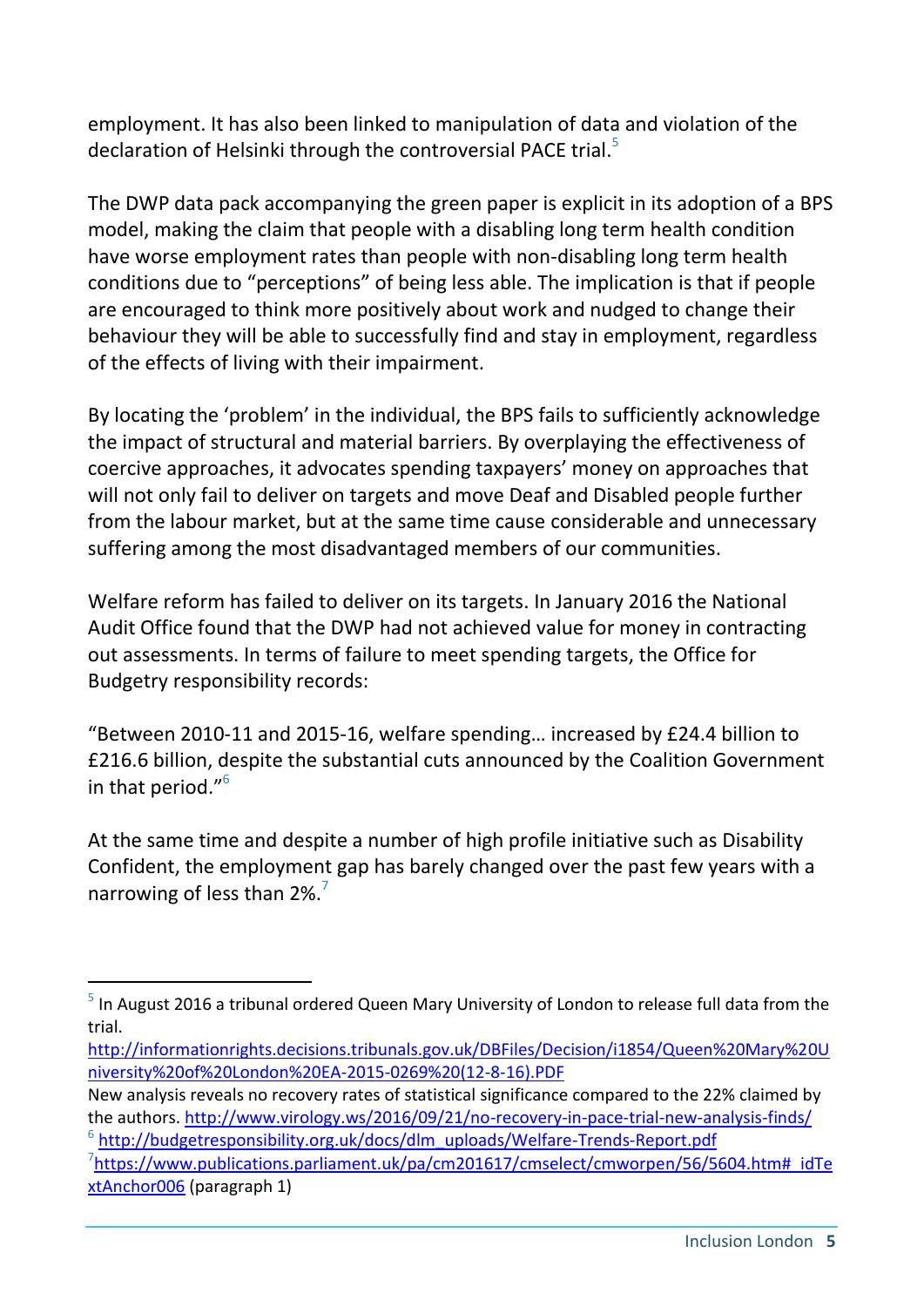The adverse impacts of welfare reform across this same period are well documented<sup>8</sup>. These led to the UK becoming the first state in the world to be investigated for and found guilty of grave and systematic violations of Disabled people's rights<sup>9</sup>.

Policy that is targeted at reducing welfare spend and sickness absence regardless of the actual needs of Deaf and Disabled people will not succeed and will ultimately waste resources while retrogressing our rights.

An approach based on the social model that acknowledges the realistic cost of meeting holistic support needs and overcoming barriers would enable more accurate budget forecasts, produce more successful outcomes and uphold the rights of Deaf and Disabled people.

At meeting in June 2016<sup>10</sup>, then Minister for Disabled people, Justin Tomlinson, was unable to respond to a question about what he called the "really impressive" sounding biopsychosocial model and said it would need someone "much greater than me decide what's the right thing", adding "I'm afraid I don't even know what it is." This was extremely concerning, suggesting that important information central to the nature and performance of welfare reform is being withheld from Government ministers in key posts.

"I live with colitis. On days where I am excreting blood and mucus I am too weak to work. What I need then is rest – from experience if I push myself I then end up in intensive care. I don't have negative ideas about what I can achieve. I know I am talented and always want to be as active as possible and get back to work as soon as I can. I regulate my diet, gave up smoking and rarely drink alcohol, exercise when I am well and go to sometimes weekly appointments at the clinic. None of that changes the fact that there will always be days when I am ill. I left the industry I am

<http://jech.bmj.com/content/early/2015/10/26/jech-2015-206209.full>

<https://www.gov.uk/government/publications/dwp-foi-releases-for-may-2016>

 $8$  A peer-reviewed, methodologically robust study published in 2015 by researchers at Liverpool and Oxford Universities showed that each additional 10 000 people reassessed in each area was associated with an additional 6 suicides, 2700 cases of reported mental health problems, and the prescribing of an additional 7020 antidepressant items.

In 2016 the DWP finally released redacted versions of 49 peer reviews into claimant deaths linked to benefit changes. They show that the DWP repeatedly failed to act on warnings that claimants at risk of harm were not being identified or supported.

 $9$  The UN inquiry report can be found here: <http://www.ohchr.org/EN/HRBodies/CRPD/Pages/InquiryProcedure.aspx>

 $\overline{10}$  All Party Parliamentary Group on Disability, 27.06.2016.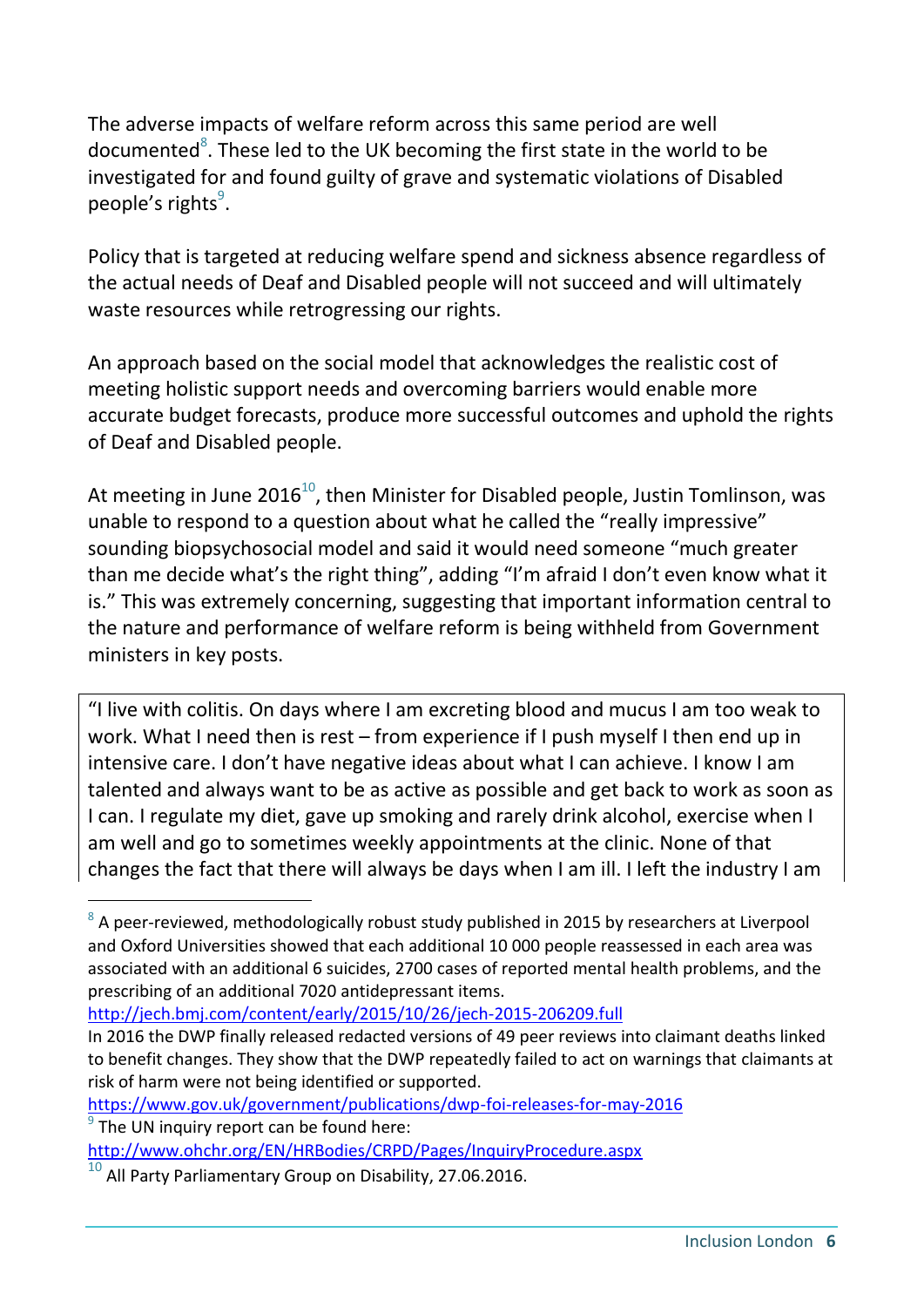trained in because the long work days and stress from bosses pushing more and more work on you were bad for my health. There was no sick pay because they knew they could just replace us and bully the other workers to take on the extra work while they recruited. I had a period on JSA but the stress from the Job Centre made me more ill. I also tried freelancing but the stress of that also aggravated my condition worse and I ended up in hospital. Now I have a job with a Deaf and Disabled People's Organisation with flexible working hours and a supportive environment. Opportunities like that are very rare." South London

**Recommendation 1: All decision makers to have independently reviewed information on the background to the development of the Waddell and Aylward BPS model.**

**Recommendation 2: Welfare policy to start from a realistic assessment of need and research into the business case for investment in independent living including adequate social care and Access to Work support that is based on need rather than financial targets.**

#### **2.1.3 Lack of innovation and funding**

We agree with the Ministerial foreword where it states that "Change will come, not by tinkering at the margin, but through real, innovative action". Sadly, the content of the green paper itself offers nothing substantially new by way of addressing the disability employment gap and with much less funding than the Work Programme was given. IPPR North found that the Work Programme suffered from "inadequate funding" $11$ , yet the funding for that was around five times that set aside for the new Work and Health Programme. The Prime and sub-contractors who will be delivering the new Work and Health Programme are largely the same as were involved in the Work Programme.

Local employment support projects, particularly those adopting a peer led approach, have the potential to provide more effective support for Deaf and Disabled people. The DWP have recently launched two new initiatives aimed at supporting Disabled people into employment: Journey to Employment Job Clubs and Community Partners. Whilst we welcome the DWP's direct engagement with Deaf and Disabled People's Organisations (DDPOs) in relation to these initiatives, we have written to the DWP to raise a number of concerns. The task of reducing the

<sup>-</sup> $11$  [http://www.ippr.org/files/publications/pdf/alright-for-some\\_June2014.pdf?noredirect=1](http://www.ippr.org/files/publications/pdf/alright-for-some_June2014.pdf?noredirect=1)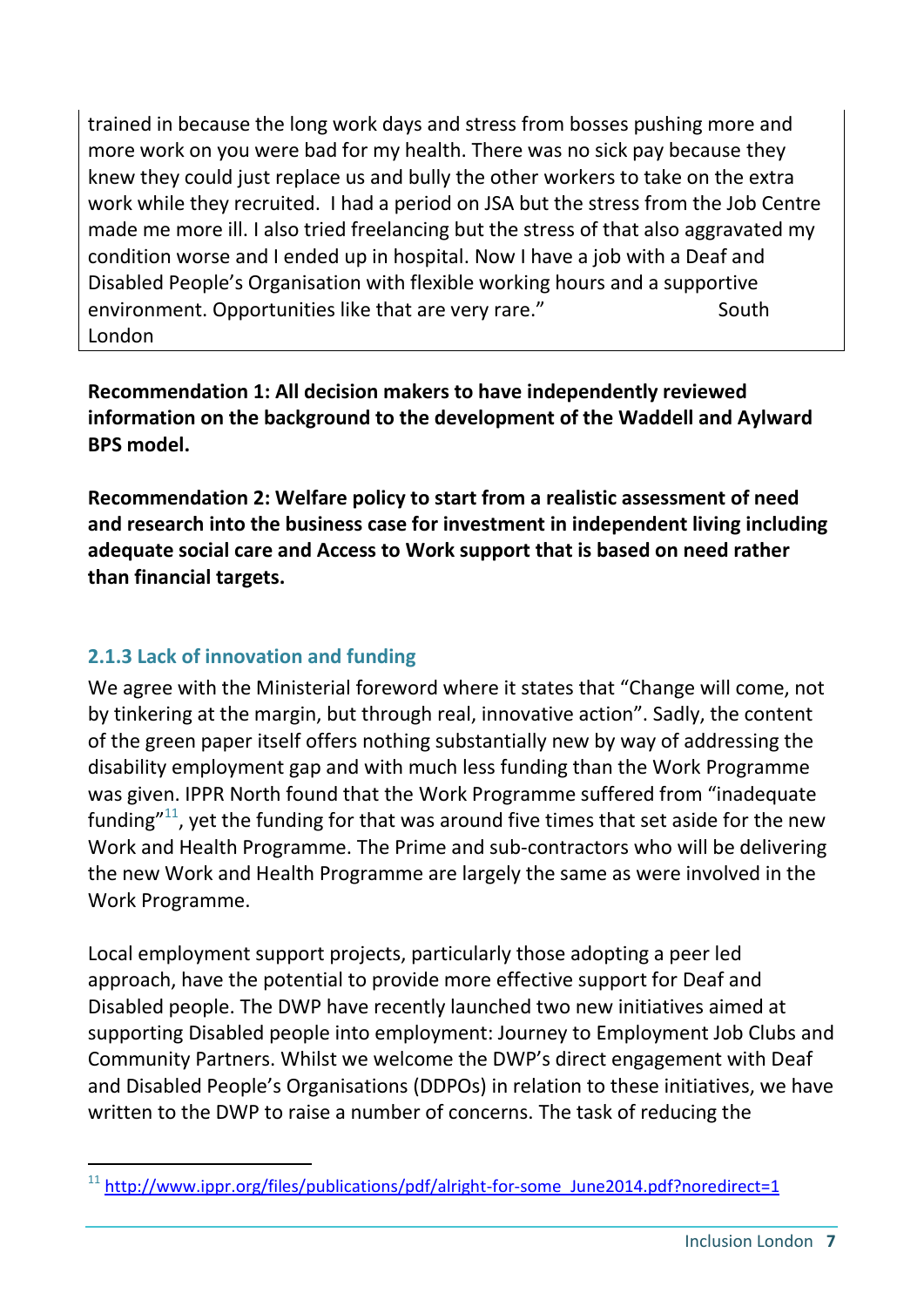employment gap is not an easy one and initiatives need to be carefully thought through and informed by grassroots, lived experience.

We feel that the following flaws in the design of these initiatives are likely to jeopardise their success:

#### **Journey 2 Employment:**

DDPOs bring particular value to employment support. They are rooted in their communities and already engaged with local Disabled people. Staff and trustees have lived experience of the barriers facing Disabled people including in gaining and sustaining employment. Within the DDPOs we support, 71% of paid staff and 84% of trustees are Disabled people.

Yet we are aware of a number of DDPOs, including some with extensive experience of providing employment support and with impressive outcomes in this area, who have decided not to apply for this funding.

Some of the problems raised are:

- Short application timeframe: given that these are opportunities targeted at particular Jobcentre areas, bidding requires partnership working amongst DDPOs based in various boroughs but application timeframes leave little opportunity for this.
- Single year funding: does not allow enough time to recruit to the post and develop the project effectively. Furthermore, barriers faced by Disabled people in achieving employment are complex and extensive and support needs to take place over a realistic length of time to achieve real outcomes. In addition, a year does not give sufficient time to gather evidence of impact and identify whether interventions are effective.
- Unrealistic range of elements: feedback from experienced employment support providers is that the different elements of the specification are all useful but could not all be delivered to good standards within the timeframe and budget for the project.
- Insufficient budget: again feedback from experienced employment support providers would indicate that the £70K budget is not sufficient to cover the range of expected outputs along with set up costs.
- Inappropriate budget exclusions: the specification excludes travel, childcare costs and refreshments. These will make a big difference to the ability of providers to get the participant numbers needed given that participation is voluntary. The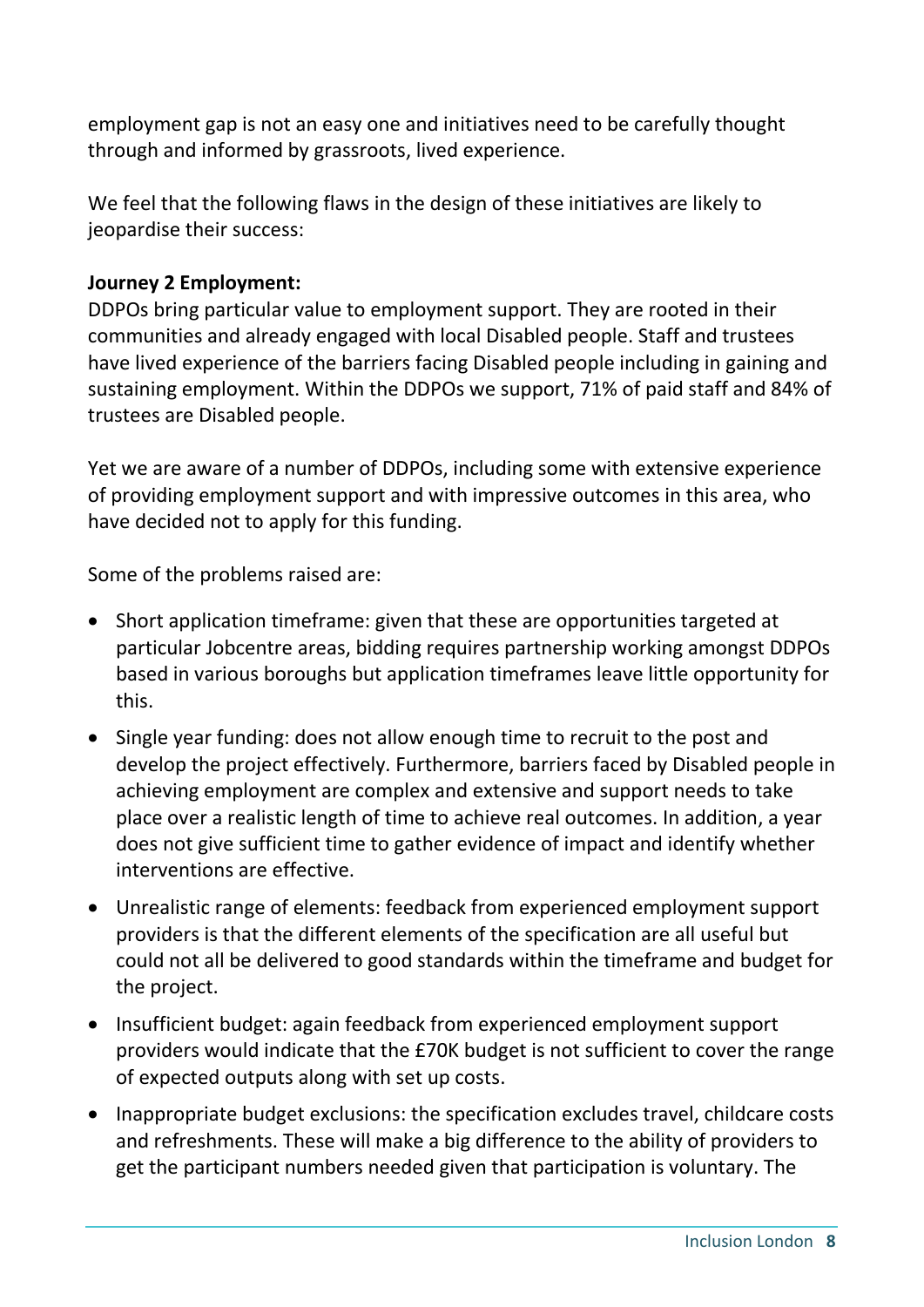reality is that Disabled people face multiple barriers in addition to unemployment, including falling incomes and cuts in social care packages and extensive transport barriers. This list of exclusions fails to recognise the context of wider barriers and potentially sets the projects up to fail.

 Concern over status of the job clubs: it is valued that initiatives like these (which are voluntary, not linked to sanctions, and aimed at increasing understanding of barriers) are being developed. The specification includes a clear statement that participation in these job clubs will not be mandatory or linked to sanctions, but there remains some concern about what steps have been taken to ensure that Jobcentre advisors understand that participation cannot be included within claimant commitments.

#### **Community Partners**

We welcome the principle of employing people with lived experience of disability within Jobcentres to enhance understanding. However, we have the following concerns:

- Broad ranging tasks and responsibilities: the role includes a very wide mixture of 1:1 coaching and group training; expert advice within complex cases; identifying mapping and developing local services; setting up networks and advice hub; awareness raising and engagement with employers. We are concerned that this is an unrealistic breadth of responsibilities and are interested in what mechanisms you will use within recruitment to ensure that applicants have the right skills and experience to be able to manage this range of tasks.
- Assessment of applicants: we are interested to know how you will ensure that applicants really do have an understanding of the social model of disability, awareness of the complex systemic barriers to employment (not just individual ones), existing awareness of local need and employment market, and existing understanding of local support needs, all of which would seem to be vitally essential to this post.
- Single year post: doesn't allow enough time to meet targets, particularly relating to building networks and raising awareness and engagement. Network building takes time and it is unrealistic to make inroads into the kind of attitudinal changes needed in this field in one year.
- Medical Model approach: the description of tasks and responsibilities seems to focus on individuals rather than addressing systemic barriers to employment eg, "delivering regular, one to one, coaching on specific disabilities and the impact living with impairment or health conditions can have on employability and employment outcomes". To achieve positive employment outcomes jobcentre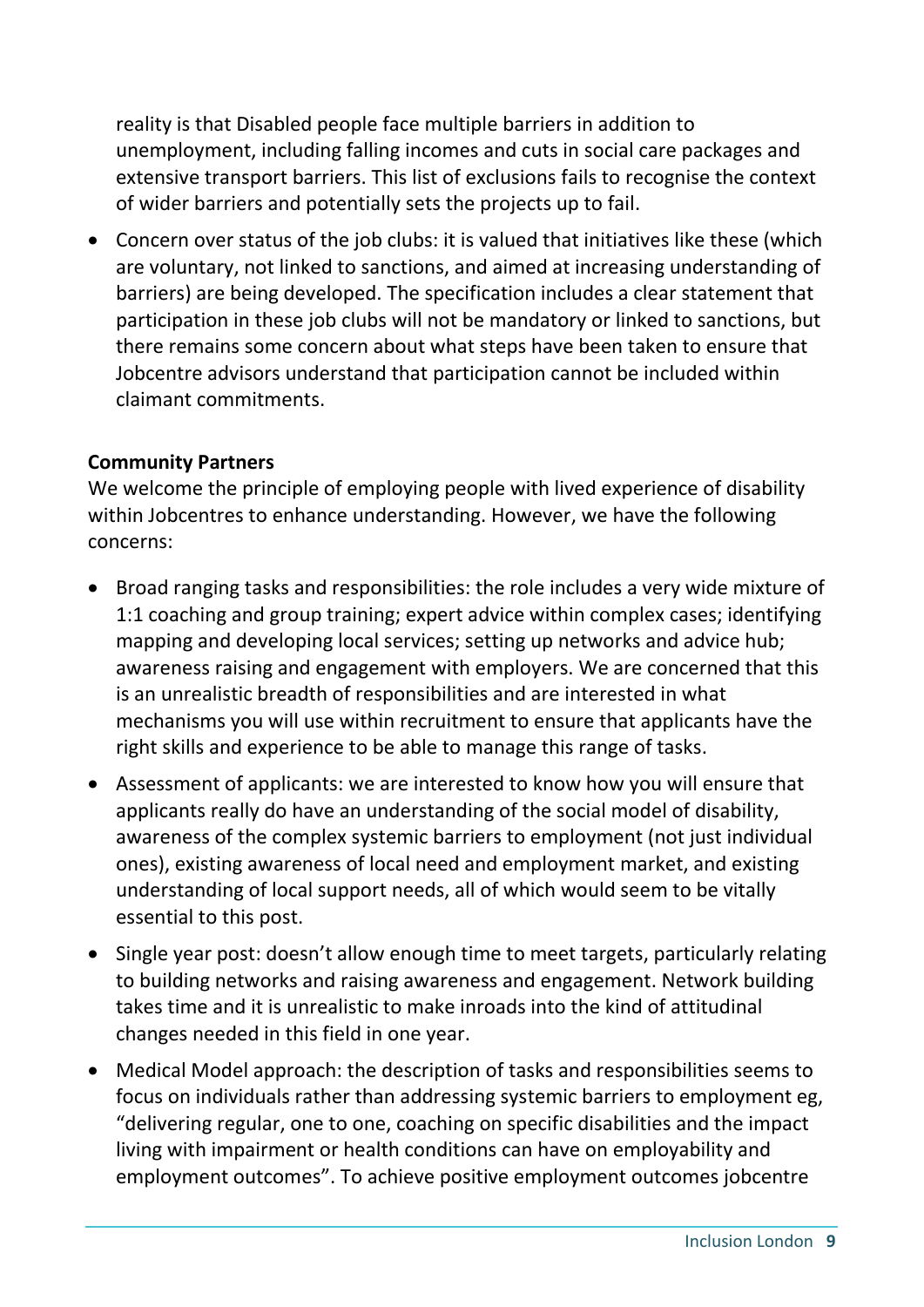staff need to develop an understanding of systemic barriers to employment. Of particular concern is that the only expectation to work on employer practices is to encourage them to sign up to Disability Confident and raise awareness of Access to Work. What we know from DDPO experience in employment support is that the most entrenched barriers to sustained employment are about employer practices and attitudes, both at recruitment stages and in work.

- Requirement to be involved in complex case work and "case conferencing". This is very concerning and suggests that Community Partners will be involved in advice on individual cases. Casework requires a specific set of skills and experience and understanding of professional and ethical boundaries. This raises further questions about how you would ensure at recruitment stage that candidates have the appropriate skills set and knowledge base.
- Development of third sector services: the brief includes "development of local third sector services to enhance range of support available". This doesn't appear to come with any new resources-it seems to be just about networking and mapping existing services so Jobcentre staff are more aware of them. Whilst this is obviously beneficial, it suggests an unrealistic expectation on the third sector filling gaps in support.

**Recommendation 3: Specifications for peer led employment support initiatives to be developed in co-production with DDPOs with realistic funding and delivery targets.**

#### **2.1.4 Addressing substantive barriers**

We are concerned that the green paper does not seek to address a number of core barriers that are increasingly undermining the employment opportunities of Deaf and Disabled people. Although funding for the Work and Health Programme is only around a fifth of what was allocated to the Work Programme, £115 million is nevertheless a substantial amount of money, particularly at a time of austerity. It is important that this money is targeted in a way that will produce the best outcomes for "improving lives". Unless the substantive issues below are addressed, there is a very real danger that investment in the initiatives proposed in the green paper will change little.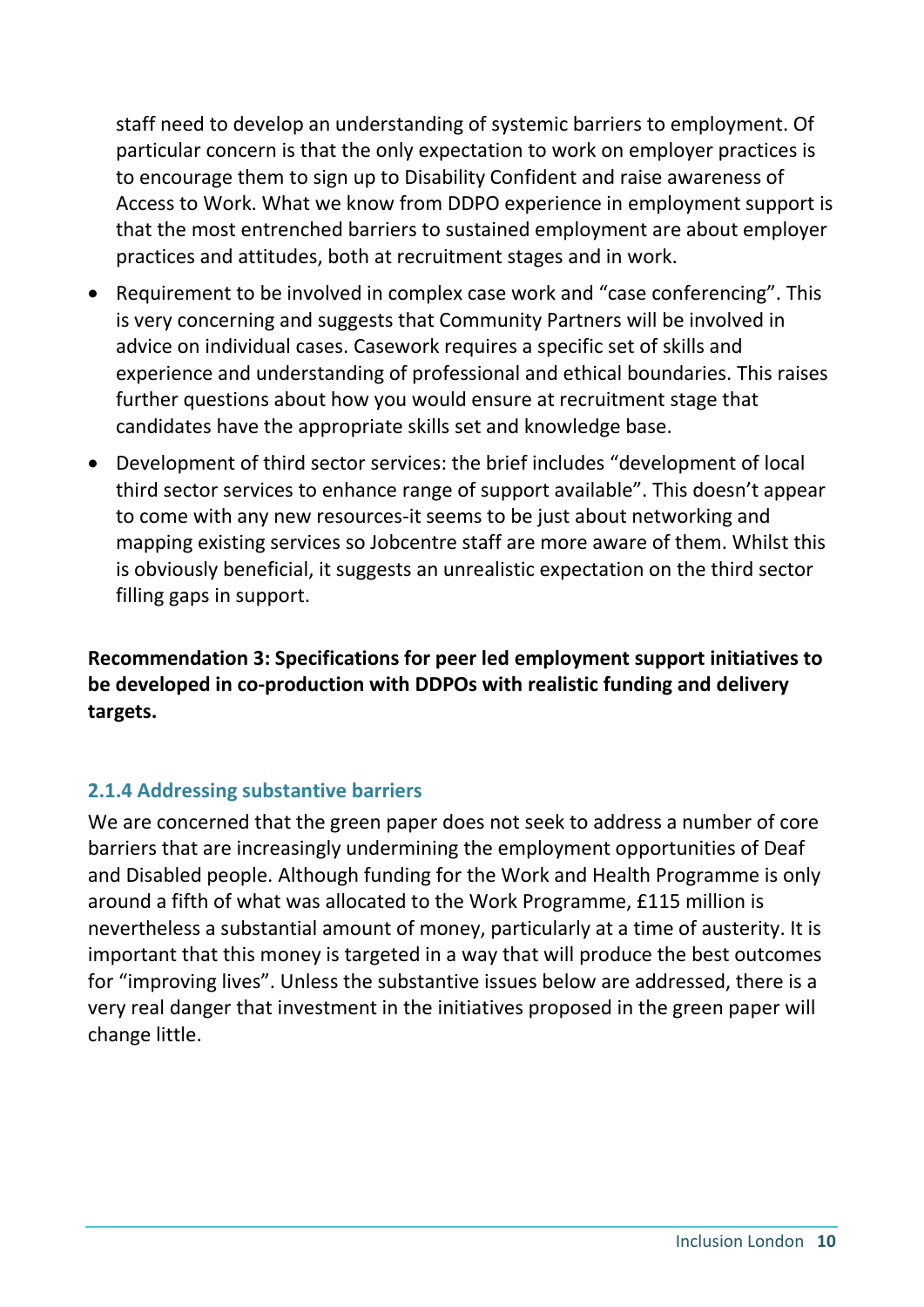#### **2.1.4.1 Crisis in independent living support: social care, Personal Independence Payments and mental health support**

Deaf and Disabled people require adequate support in key areas of our lives in order for us to successfully find, stay in and get on in employment.

#### **Social care**

-

The Care Act 2014 set national criteria which removed eligibility from some 340,000 Disabled people $^{12}$  while Local Authorities continue to make cuts to social care packages in order to make budget savings $^{13}$ . This has reduced Disabled people's choice and control and restricted the amount of support individuals receive for anything other than basic personal care<sup>14</sup>. The situation is likely to worsen still further under current proposals after LA grants from central government cease and are replaced with 100% retention of business rates.

There is a considerable gap between the life opportunities current social care provision supports Disabled people to enjoy and what is required to support Disabled people to get into and stay in employment. Access to Work will only provide support "from the front door" and with increasing restrictions on what this will cover (as discussed below), levels of unmet need are increasing.

#### **Personal Independence Payments (PIP)**

The Government's decision to tighten a key eligibility criterion for enhanced mobility rate from being able to walk less than 50 metres under DLA to 20 metres under PIP has removed access to the enhanced mobility component and to the Motability scheme.

Motability reported disabled people are being forced to hand back their Motability vehicles at a rate of up to 700 a week and expected 35,000 vehicles to be handed back during 2016 as a direct result of the reassessment of DLA claimants for PIP $^{15}$ .

 $12$  https://www.parliament.uk/documents/lords-committees/Secondary-Legislation-Scrutiny-Committee/CSA\_SL\_Committee\_briefing.pdf

<sup>&</sup>lt;sup>13</sup> A survey of councils 2015/16 found that that £228 million (28%) of reported "efficiencies" were met by reducing levels of care packages

http://www.publications.parliament.uk/pa/cm201617/cmselect/cmhealth/139/13902.htm

 $14$  A third of respondents (33%) to the Independent Living Survey run by In Control in 2016 said that the level of choice and control they enjoyed over their support had reduced or reduced significantly . http://www.in-control.org.uk/news/in-control-news/report-on-the-independentliving-survey-2016.aspx

<sup>15</sup> [http://www.disabilitynewsservice.com/pip-reassessments-mean-35000-will-lose-motability](http://www.disabilitynewsservice.com/pip-reassessments-mean-35000-will-lose-motability-vehicles-in-2016/)[vehicles-in-2016/](http://www.disabilitynewsservice.com/pip-reassessments-mean-35000-will-lose-motability-vehicles-in-2016/)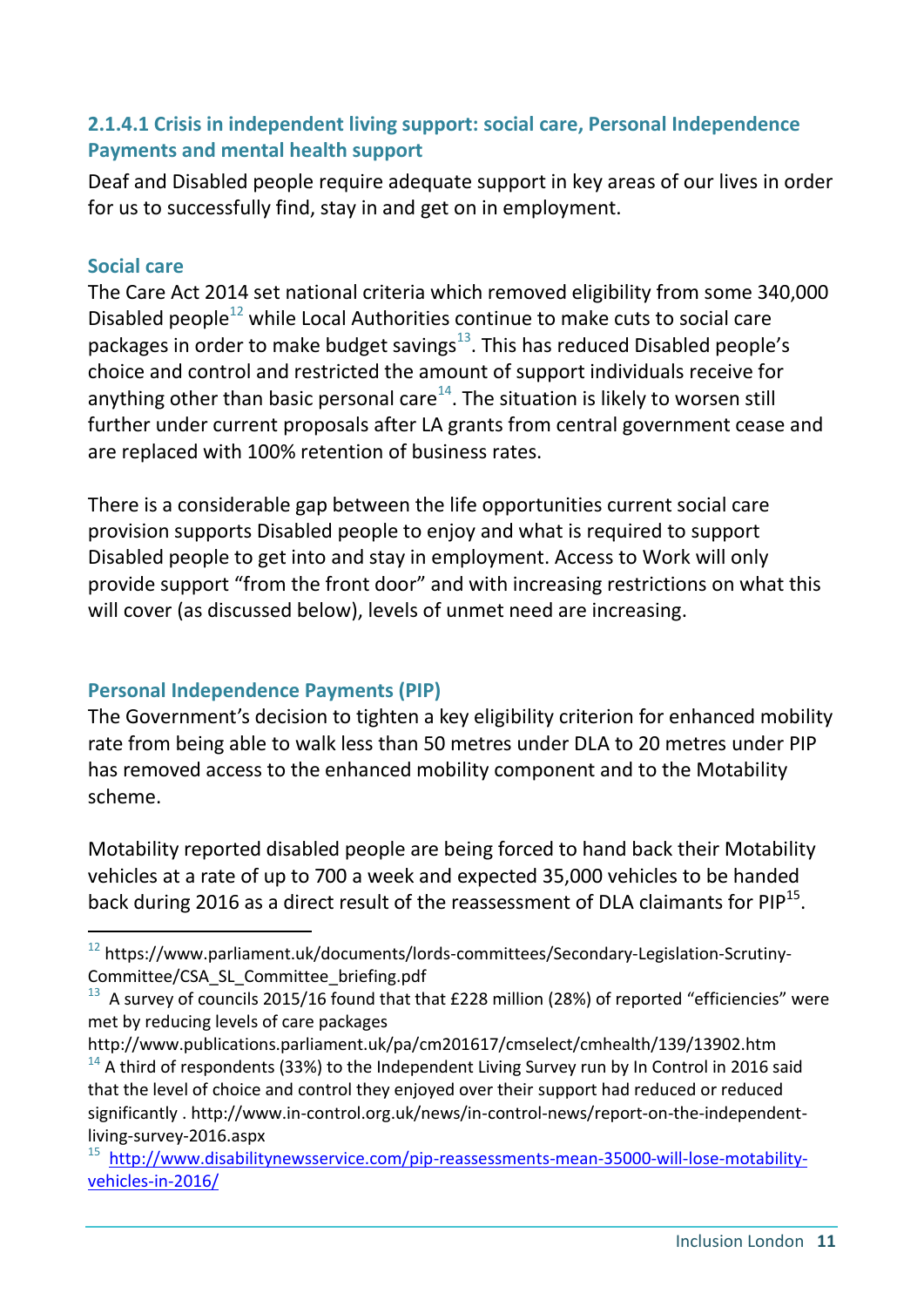Figures show that, of Motability customers reassessed for PIP so far, 44 per cent of them have lost their entitlement to the scheme and have had to hand their vehicle back.

The extra barriers to independent travel that this creates negatively impact on Disabled people's employment opportunities.

#### **Mental Health Support**

-

In mental health, a focus on funding for short-term interventions following the IAPT model alongside funding cuts to mental health trusts has resulted in a decrease in support for more complex mental health problems. Incidences of mental health support needs, detentions under the Mental Health Act and the suicide rate are all rising.<sup>16</sup> Effective services that provide holistic support able to support long-term well-being outcomes are being closed and replaced with extra wards in acute hospitals to deal with the crisis.

Theresa May's recent announcement of mental health proposals $^{17}$  similarly focuses on interventions suitable for low level rather than complex incidences without addressing key issues at the root of increasing anxiety and mental health support needs among young people which include a regime of constant testing and increased "parental strife" due to economic factors. Waiting times for children and young people remain unacceptably high with services too often commissioned for nothing more than short-term interventions able to do little more than signpost. We welcome the long-awaited a review into Children and Adolescent Mental Health Services (CAMHS).

There is a strong danger that investment in disability employment support without measures to address inadequate funding for social care and mental health support will fail to improve employment rates for Deaf and Disabled people.

<sup>16</sup> Figures from the Health and Social Care Information Centre show a 10% rise in detentions between 2013/2014 and 2014/15. This is the fastest on record. [http://content.digital.nhs.uk/catalogue/PUB18803/inp-det-m-h-a-1983-sup-com-eng-14-15](http://content.digital.nhs.uk/catalogue/PUB18803/inp-det-m-h-a-1983-sup-com-eng-14-15-rep.pdf) [rep.pdf](http://content.digital.nhs.uk/catalogue/PUB18803/inp-det-m-h-a-1983-sup-com-eng-14-15-rep.pdf)

The number of suicides among women in the UK has increased to its highest level since 2005. Figures from the Office for National Statistics released at the end of 2016 show that 6,188 people in the UK intentionally took their own lives in 2015, up from 6,122 in 2014.

<sup>&</sup>lt;sup>17</sup> [http://www.independent.co.uk/voices/mental-health-camhs-theresa-may-jeremy-hunt-cuts](http://www.independent.co.uk/voices/mental-health-camhs-theresa-may-jeremy-hunt-cuts-community-care-a7533421.html)[community-care-a7533421.html](http://www.independent.co.uk/voices/mental-health-camhs-theresa-may-jeremy-hunt-cuts-community-care-a7533421.html)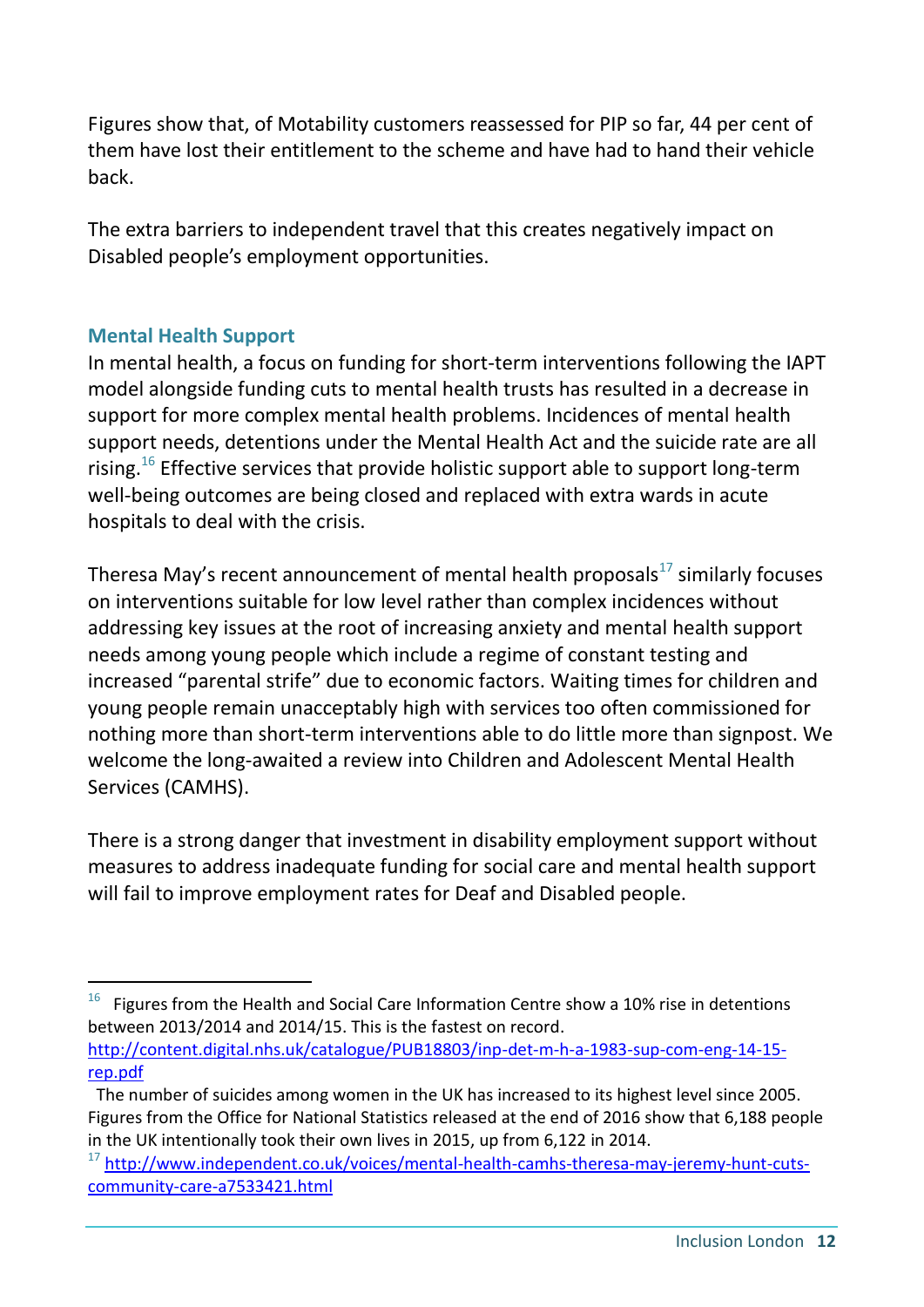"I would welcome the opportunity to be a productive part of the workforce, however the simple fact is that I am not provided with enough social care or support to carry out productive tasks in the workplace. I am an author, poet, blogger and activist who is full of creative ideas, but these visions lie dormant in an active mind that is imprisoned in my body. At the moment I do not receive enough social care to carry out menial daily tasks such as writing emails and making telephone calls when I want to." Former ILF recipient, North Wales

"Before I was referred for funding from the Independent Living Fund I lived without having my most basic needs met, spending hours unable to have a drink or go the toilet, without dignity and without any quality of life, existing between TV and hospital. Through support from the Independent Living Fund I have been enabled to go back to University and to enter employment, firstly through casual work as an "expert by experience" for the Care Quality Commission and to then go on to get my first full-time job in 20 years (as a Personal Budget Coordinator – the job of my dreams and my hobby to boot!). I am paying into the system in 2 ways – as a Trustee of a charity – and as an economically active tax payer, thanks to my paid work. Additionally, 7 other people are economically active through their employment as my Personal Assistants. I can't bear to think of a return to life without these opportunities. Unfortunately, in my job I see many people who are suffering the dreary lifestyle that I had once had as they have missed the chance to apply for ILF funding. One client says that she feels she is treated "worse than a dog - at least dogs get taken for a walk every day" - as she spends all but a couple of hours a week in bed. She doesn't have a package flexible enough to have someone around to help her back to bed when her muscles no longer allow her to maintain her position in her wheelchair. The hour that she can spend in her chair, while the care worker is doing housework, she drives from room."

Former ILF recipient, West London

"I am a mother of two children and I hold a responsible job as Head of Institutional Strategy. When I was treated at Foxley Lane [women's mental health service] it was not tenable for me to remain in my home and receive treatment from a community team yet based on previous experiences, staying on a psychiatric ward can be very difficult and distressing for someone in an already vulnerable state. I am very concerned that if (when) I fall ill again in the future, the Foxley Lane service will not be available to me, and my recovery will take longer, at much greater cost to my family and to the NHS." Reacting to MH service closure, Croydon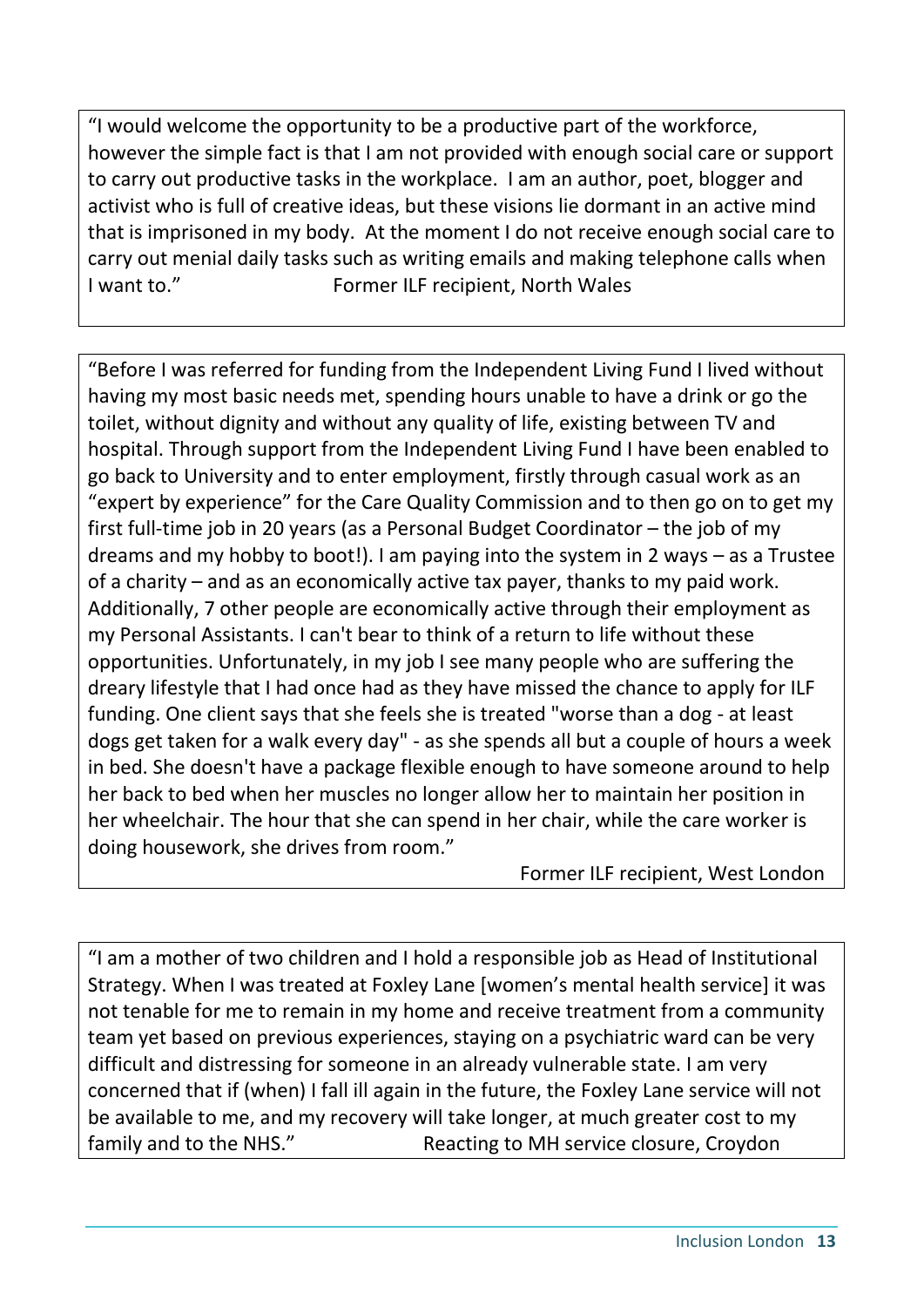**Recommendation 4: Refresh the 2008 Independent Living Strategy. 18**

**Recommendation 5: Set up an independent living taskforce with Disabled social care users and DDPOs to develop proposals for a national system of independent living support independent of LAs informed by learning from the success of the ILF model.**

**Recommendation 6: Reverse tightening of PIP eligibility criteria for enhanced mobility component from 20 back to 50 metres.**

**Recommendation 7: Review of CAMHS to assess how well mental health services are providing effective interventions that will give children and young people the best chances of long-term reduced mental distress.**

#### **2.1.4.2 Barriers in the health system**

1

Waiting times for treatment in the NHS are recognised as presenting a major barrier to employment for Disabled people. A survey by EEF of employers in the manufacturing industry found that the NHS is not meeting the needs of 40% of manufacturers to get employees back to work $^{19}$ . From the perspective of Deaf and Disabled people, barriers presented by the health system are increasingly impacting on our ability to manage/sustain employment. Appointments within both primary healthcare and secondary care mental health provision are restricted to times within working hours. Even where employers allow flexibility to attend frequent appointments, the intensification of labour (see below) makes it increasingly difficult to manage absences during working hours. Plans to reduce the numbers of hospitals will have an adverse impact on Disabled workers having to travel further for regular appointments, for example people on warfarin might need weekly clinic appointments to check blood levels.

We are concerned that the integration of health and work with a focus on employment as a health outcome will lead to increased pressure and coercion on Disabled people and negate the effectiveness of health interventions and treatment

 $18$  Office for Disability Issues, 2008. Independent Living Strategy, Office for Disability Issues. [http://webarchive.nationalarchives.gov.uk/20130703133823/http://odi.dwp.gov.uk/docs/wor/ind](http://webarchive.nationalarchives.gov.uk/20130703133823/http:/odi.dwp.gov.uk/docs/wor/ind/ilr-executive-report.pdf) [/ilr-executive-report.pdf.](http://webarchive.nationalarchives.gov.uk/20130703133823/http:/odi.dwp.gov.uk/docs/wor/ind/ilr-executive-report.pdf) In 2014 Jenny Morris authored a review of progress: [https://www.disabilityrightsuk.org/sites/default/files/pdf/IndependentLivingStrategy-](https://www.disabilityrightsuk.org/sites/default/files/pdf/IndependentLivingStrategy-A%20review%20of%20progress.pdf)[A%20review%20of%20progress.pdf](https://www.disabilityrightsuk.org/sites/default/files/pdf/IndependentLivingStrategy-A%20review%20of%20progress.pdf)

<sup>19</sup> [https://www.eef.org.uk/about-eef/media-news-and-insights/media-releases/2016/jun/eef](https://www.eef.org.uk/about-eef/media-news-and-insights/media-releases/2016/jun/eef-sickness-absence-survey-2016)[sickness-absence-survey-2016](https://www.eef.org.uk/about-eef/media-news-and-insights/media-releases/2016/jun/eef-sickness-absence-survey-2016)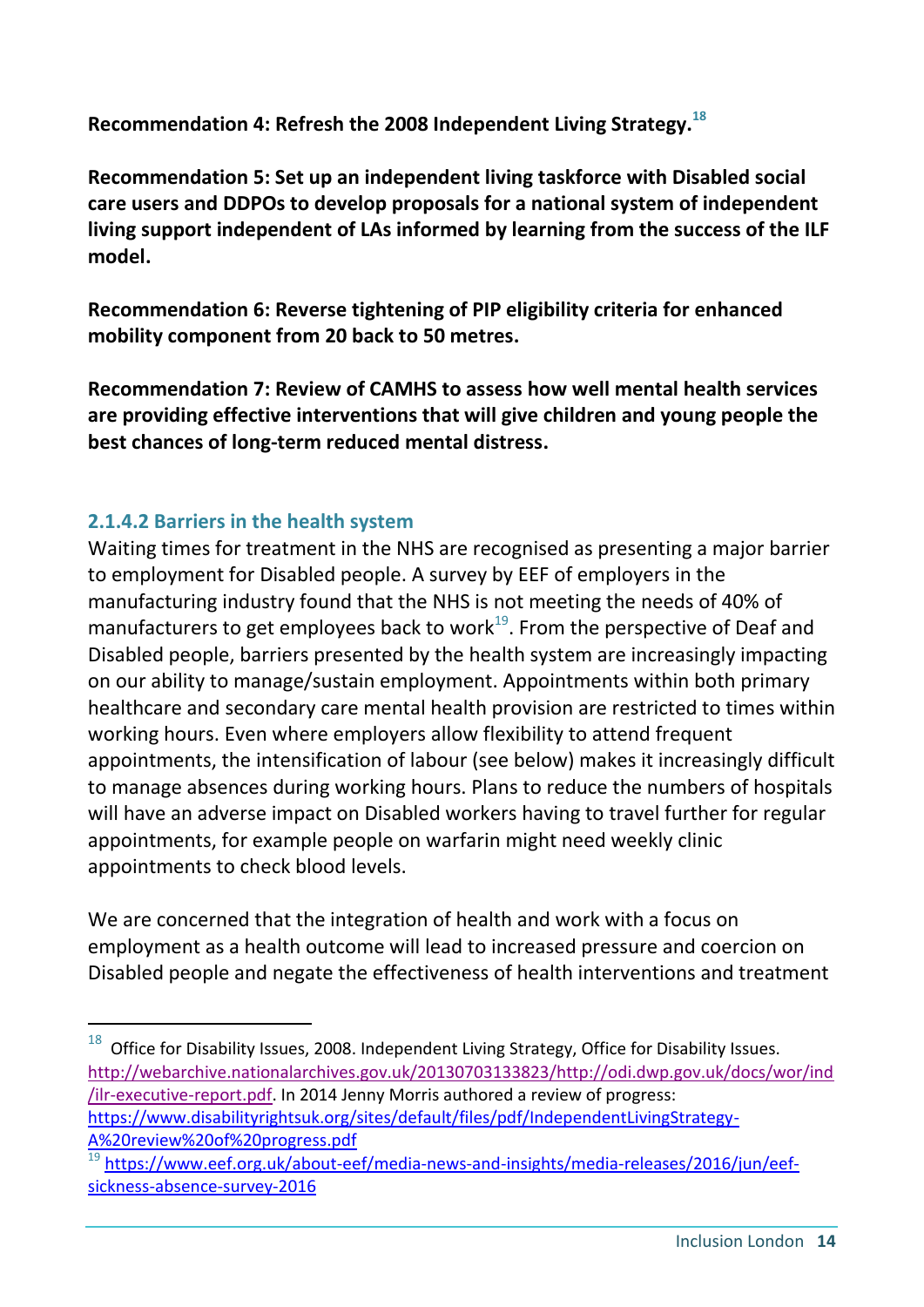but without changing the structural barriers that we experience as service users that make managing employment more difficult.

"Baskets of health indicators" and letters to GPS telling them that work is good for their patients will just be a waste of time if structural barriers presented by the health system are not addressed.

There are practical solutions that could streamline the health system to better meet the needs of Disabled people in employment, for example:

- Availability of physical and mental health appointments outside of working hours (including for example GP, nurse, blood clinic, psychiatrist, Community Mental Health Team, Community Psychiatric Nurse, group or individual therapy). [NB This must not replace a duty on employer's to allow paid time off for appointments].
- Restore the ability of psychiatrists to issue prescriptions. The new system under CCGS whereby psychiatrists cannot directly prescribe medication creates a burden of additional appointments. For people who are just managing extra barriers can push people over the edge.
- Direct access to secondary mental health care. It is now common for people with mental health support needs to be discharged as soon as possible once they are judged to be in a "stable position". If that changes and a secondary care is again needed a referral has to be made by a GP which involves a lengthy wait often of many months. More immediate support needs to be available in order to support people to stay employment.

"My mental health social worker referred me for a specialist therapy programme especially for someone with my diagnosis. I waited over a year on the waiting list but when I got to the top and realised how much work I would miss I had to turn it down. Due to my impairment I can't work full days so in order to earn enough for the rent and bills I need to work part-time across five days a week. The programme needed me to commit to three days a fortnight for a number of months. I simply couldn't afford to cut my hours by that much. There was no point doing less intensive therapy because it was the really complex and deeper issues that needed to be worked on." The state of the state of the state of the state of the state of the state of the state of the state of the state of the state of the state of the state of the state of the state of the state of the state

"About eight weeks ago I had a crisis with my mental health medication. The side effects were too much. I am currently discharged from the mental health team so I went to the GP. He said he couldn't do anything as I would have to talk to a psychiatrist about the medication. He noted I had been referred back to the CMHT more than three months before but had heard nothing and said he could only refer me again but it would be at least a month before we heard anything. I asked what I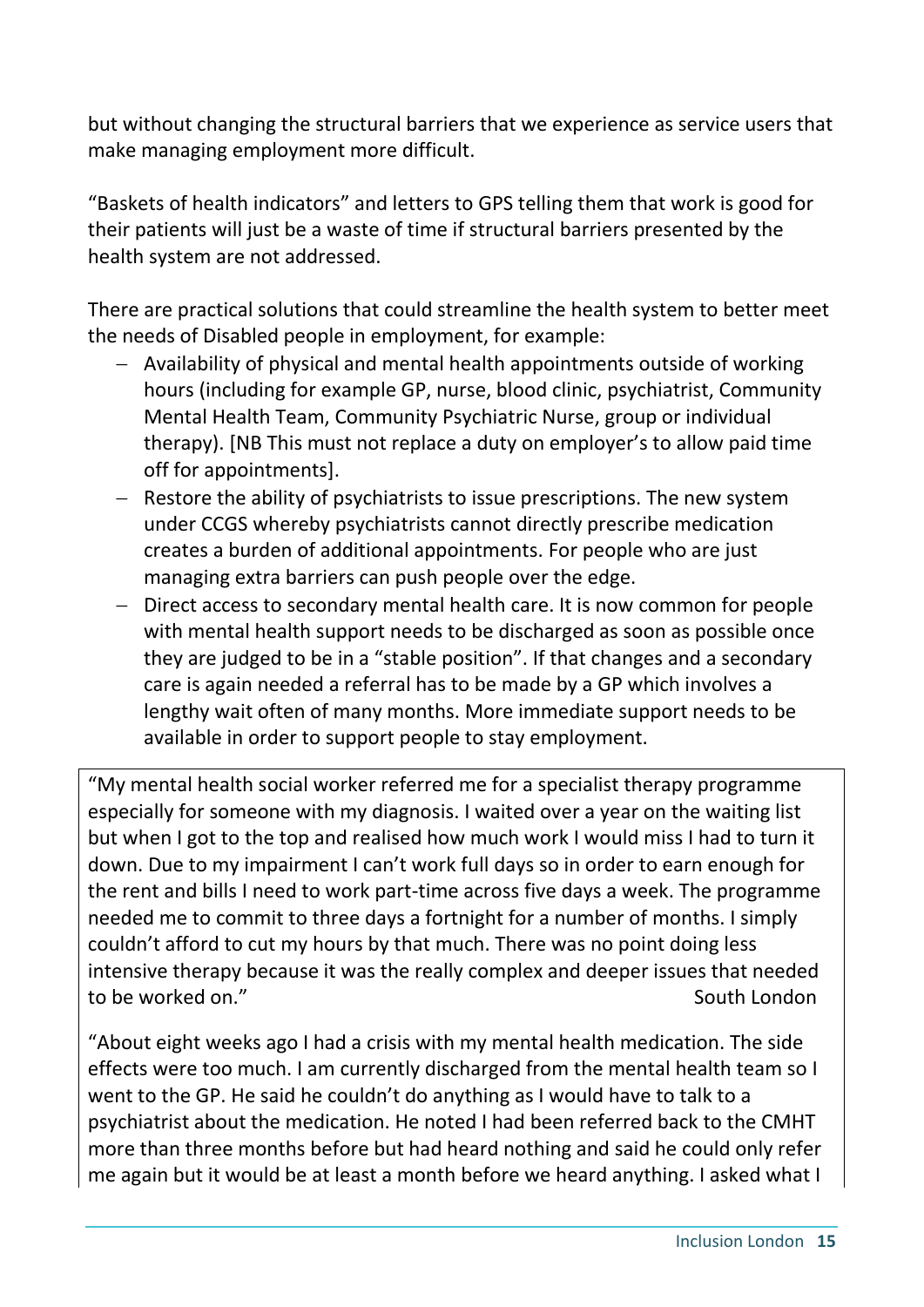was supposed to do – the side effects were stopping me from being able to work but I knew if I stopped the medication it would likely lead to a mental health crisis and so also having to miss work. He said he didn't know." South London

**Recommendation 8: Deaf and Disabled people in employment who regularly access NHS and MH services to be consulted about practical ways services can better support**

## **2.1.4.4 Changes to Access to Work (AtW)**

-

At its best, AtW has been proven to enable Deaf and Disabled people to fulfil the "high hopes and expectations" referred to in the green paper. Sadly, changes to AtW over the past few years have reduced its effectiveness while undermining employment opportunities for Deaf and Disabled people.

A forthcoming report from Inclusion London evidences the positive impacts of support through AtW:

"I can hold down a job. It's changed my life. Simple as".

"Access to Work is good because I would not be able to have a paid job without the scheme."

Despite an announcement in the November 2015 Autumn Statement of a real terms increase in funding for AtW, the strategic direction of travel for AtW has consistently been to reduce the value of individual packages. This is an enormous shame given the potential of the scheme to transform lives. In terms of wider economic benefits, AtW has been proven to produce a surplus on investment for the Treasury before taking into account savings to health and social care<sup>20</sup>.

Deaf and Disabled people report that the approach of AtW has changed over the past few years to a focus on reducing support regardless of negative impacts on the customer's employment accompanies by hostility from advisors including accusations of for example "Deaf fraud" and being "a burden on the taxpayer". Rule changes such as the introduction of the cap discriminate against Deaf and Disabled people with high support needs and limit career progression, literally placing a cap

 $20$  Getting in, staying in, and getting on. Disability employment support. fit for the future. June 2011. A review to Government by Liz Sayce.

[https://www.gov.uk/government/uploads/system/uploads/attachment\\_data/file/49779/sayce](https://www.gov.uk/government/uploads/system/uploads/attachment_data/file/49779/sayce-report.pdf)[report.pdf](https://www.gov.uk/government/uploads/system/uploads/attachment_data/file/49779/sayce-report.pdf)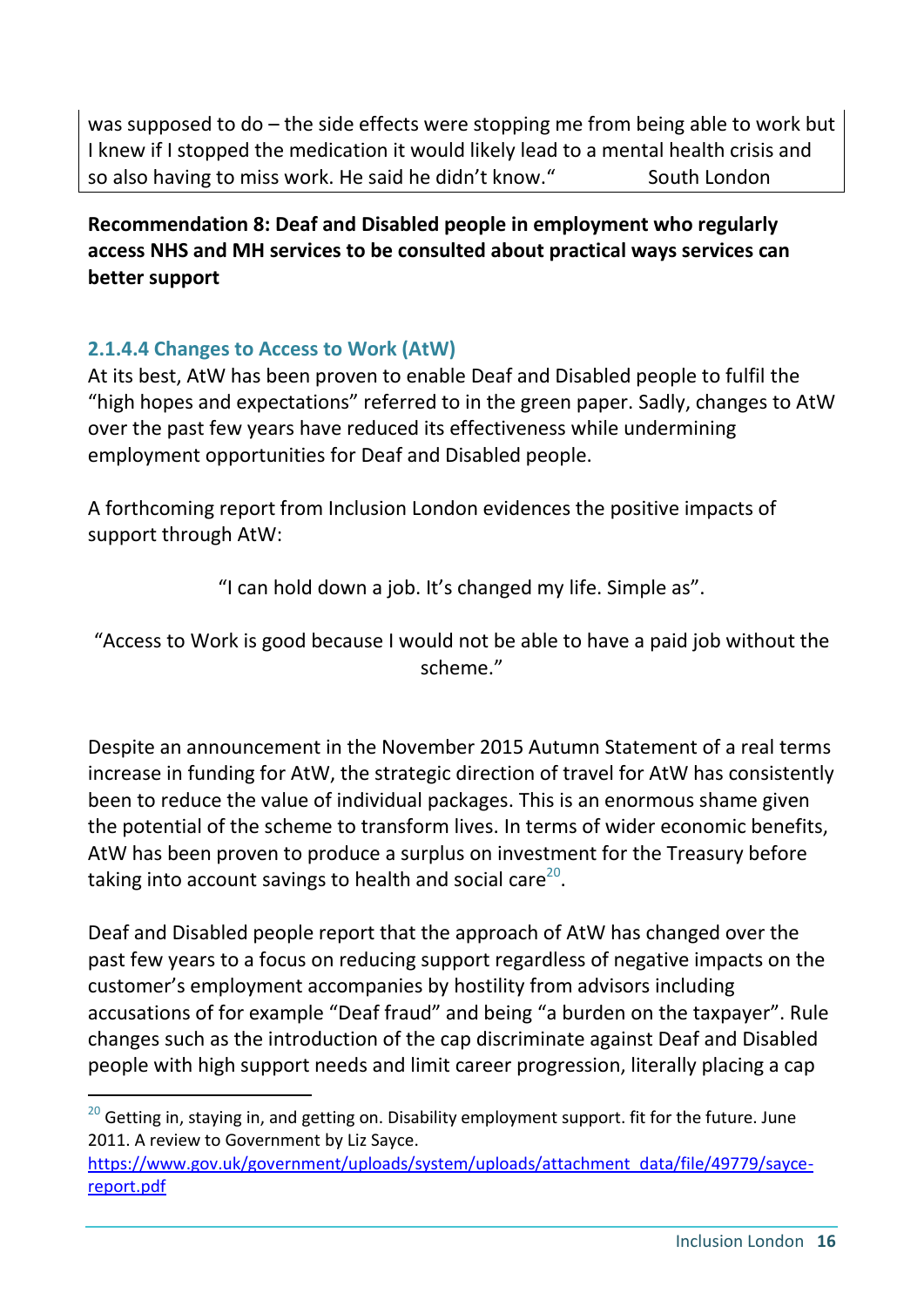on the ambitions and aspirations of Deaf and Disabled people to, in the words of the green paper "go as far as their talents can take them."

Meanwhile, everyday administrative and financial problems are creating considerable barriers for customers. A 2017 online survey received 280 responses:

- 65.7% of respondents had experienced payment problems over the past twelve months
- 60.3% were not satisfied with how quickly the problems were resolved.
- 66.5% experienced difficulties in contacting Access to Work
- Respondents encountered problems contacting Access to Work 68% of the time $^{21}$

Individuals have lost jobs, sometimes after many years of building up a successful career, as a result of rule changes such as imposing non-communication days on BSL users. Many individuals, including Deaf and Disabled people as well as BSL interpreters and Personal Assistants employed through AtW funding, have been financially harmed due to administrative changes and errors.

We call on the government to put AtW at the heart of its strategy to reduce the disability employment gap. Deaf and Disabled people are clear about the changes that are needed to restore the benefits of AtW as an effective source of support and to expand the scheme to support our equal rights to suitable employment. We support all recommendations in the StopChanges2AtW response to this consultation.

**Recommendation 9: Work in co-production with Deaf and Disabled people to implement recommendations at Annex A, including expansion of the scheme to provision of support for voluntary work.**

#### **2.1.4.3 Adverse trends in the labour market**

-

Current trends in the labour market are increasing barriers for Deaf and Disabled workers. The credibility of the green paper is undermined by its deliberate failure to

 $21$  See Inclusion London's forthcoming report: Barriers to Work: A survey of Deaf and Disabled people's experiences of the Access to Work programme.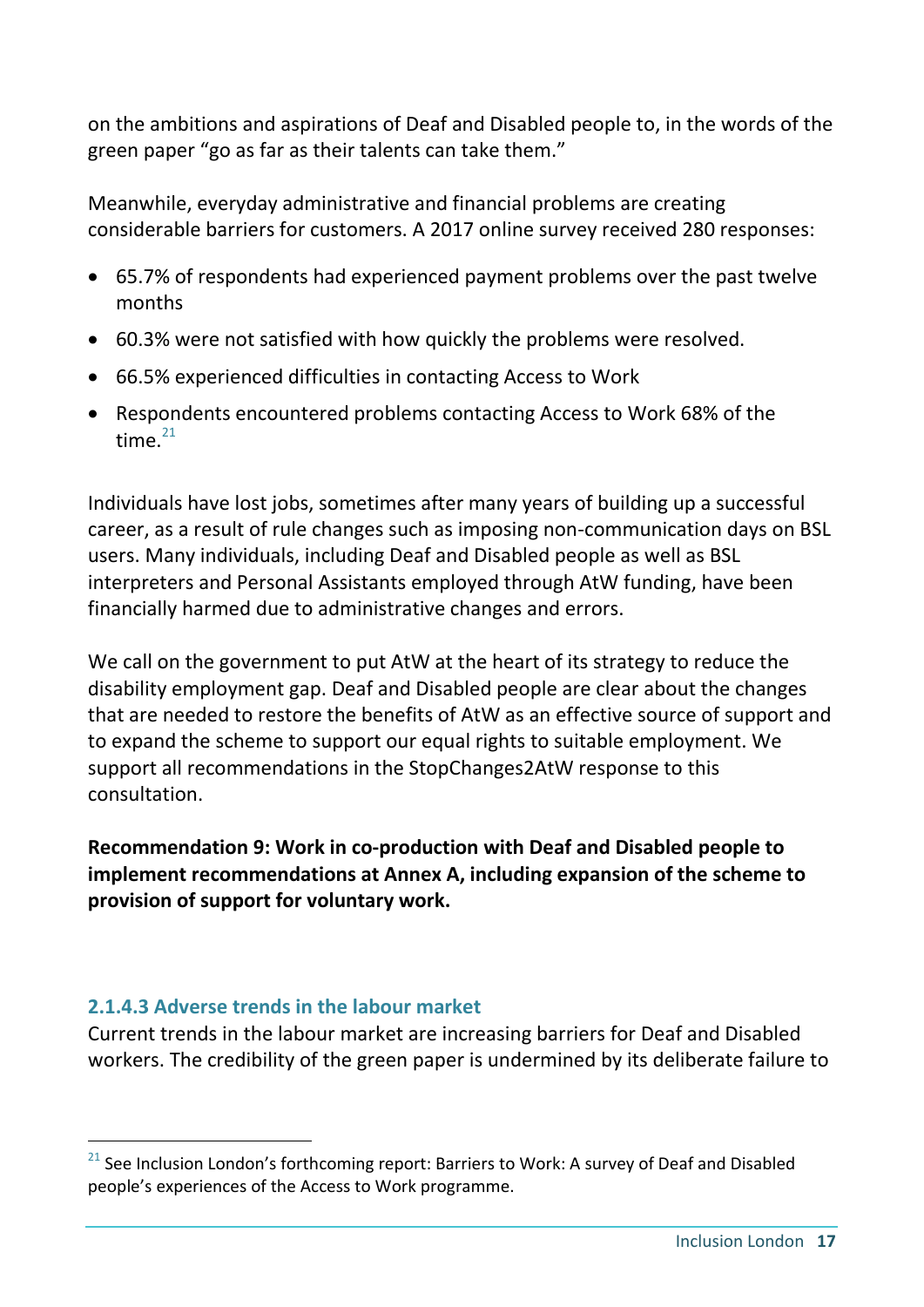adequately acknowledge the negative impacts of unsuitable employment and of a culture that measures worth in terms of employment status.

Lucas\* has complex mental health support needs. He found paid employment in a cafe. Not long after starting work his employer moved him onto the morning shift. Lucas found it difficult to get into work on time due to the side effects of his medication and after being late every day was threatened with the sack. As a result, he stopped taking his medication so he could get to work on time. The outcome was that Lucas ended up sectioned for a period of three months.

Ross\* has dyspraxia and Asperger's syndrome. He wants to work but the barriers to finding and sustaining employment have seriously damaged his confidence. He finds the continual knock backs of being turned down for jobs very difficult to manage. On the couple of occasions he has been given work he has lost the employment after only a few months and this has led to depression.

\*Not their real names

#### **Growth of insecure employment**

The growth of insecure employment means an increase in the proportion of jobs that may be unsuitable for the needs of Disabled people. In September 2016, figures from the Office for National Statistics showed that the number of workers on zerohours contracts has exceeded 900,000 with a jump of 21% from a year earlier. In addition to the difficulties of uncertain hours and pay, many zero-hours contracts do not offer sick pay. According to figures from a recent TUC publication there are nearly four million workers in the UK not eligible for sick pay due to either being self-employed or working below the weekly eligibility threshold $^{22}$ . Workers in insecure employment also miss out on key workplace rights and protections including the right to request flexible working hours and protection from unfair dismissal.

Employers who use insecure contracts have no interest in developing their workforce or retaining workers. Industries like call centres rely on pressurised environments where workers are restricted from meeting their basic needs such as using the toilet during working hours in order to meet targets. Workers are kept in check through fear of instant dismissal.

<sup>-</sup> $22$  https://www.tuc.org.uk/economic-issues/labour-market/living-edge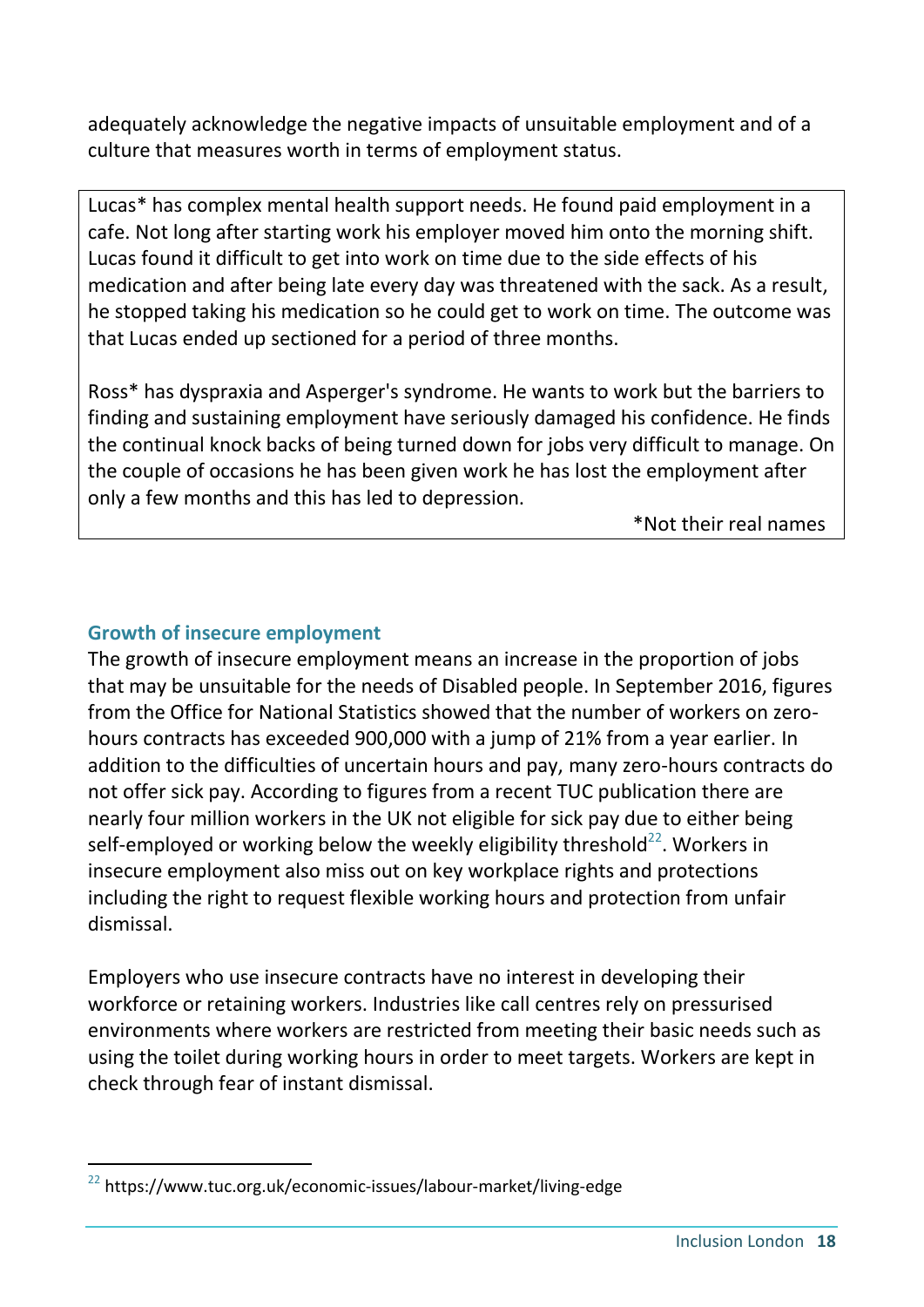Employee rights must be restored and protected to ensure healthy workplaces that are suitable for Deaf and Disabled workers.

"Within the past twelve months I have needed four major operations to replace joints affected by osteo-arthritis in addition to sickness absence prompted by the lowering of my immune system caused by the regular treatment I undergo for my condition. For periods when I am recovering I am either in too much pain or knocked out by pain killers to be able to work. This has required extensive time off work within a relatively short time period. Another issue are hospital appointments that I have no control over sometimes communicated to me with very little notice. It's not that I want to be off work – I really enjoy my job but without the operations I will lose mobility, my pain levels will increase and my ability to stay in employment will drop. I can't think my way out of needing the operations. Luckily I work for a DDPO and have a very understanding employer who tries to keep me on full pay for as long as possible and works with me on phased returns but it is a small organisation with funding that is all target related and the financial pressures add to the strain on the organisation." South London

**Recommendation 10: Implement recommendations in the TUC's ['Living on the](https://www.tuc.org.uk/economic-issues/labour-market/living-edge)  [Edge: The rise of job insecurity in modern Britain'](https://www.tuc.org.uk/economic-issues/labour-market/living-edge) report for addressing access to employment rights and protections.**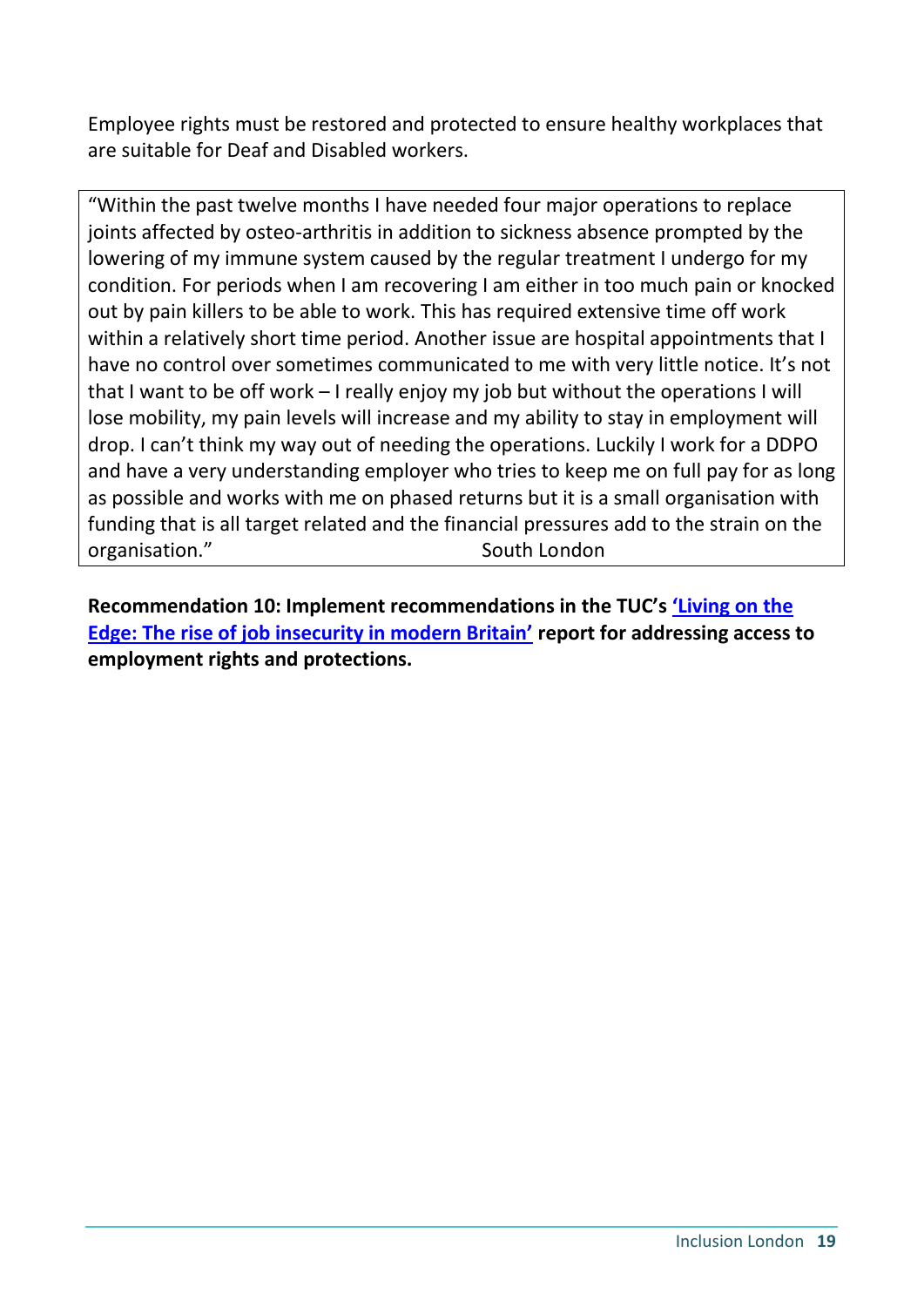**Recommendation 11: Restore the right for employers to reclaim statutory sick pay as a short-term measure; as a long-term measure, explore options for allowing employers to reclaim the costs of keeping Disabled employees on full pay during periods of disability-related absence.**

#### **Intensification of labour**

-

Intensification of labour is another feature of the modern workplace that reduces accessibility to Deaf and Disabled workers, especially when coupled with a restriction on AtW awards. Just as the right employment can have wide-ranging benefits for individuals, unsuitable employment can also lead to negative outcomes. Figures from Work-related Stress, Anxiety and Depression Statistics in Great Britain 2016 show a rise in prevalence up from last year with the highest number of days taken off since 2008/9<sup>23</sup>. In 2015/16 stress accounted for 37% of all work related ill health cases and 45% of all working days lost due to ill health.

The Mental Wealth Foundation, a coalition of mental health professionals and service users, writes:

"While for some clients improving employment prospects may be an objective, for many others this is not the case and may be profoundly damaging. Indeed, for some people, their mental health problems may have begun because of work e.g. through experiences of bullying in the workplace. This one size fits all approach is simplistic. Premature return to work can result in loss of confidence and relapses affecting future ability to get back to work. This can also lead to prolonged periods without benefits and no income."<sup>24</sup>

The breadth of responsibilities listed in the specification for Community Partners being recruited by the DWP exemplifies the kinds of unrealistic expectations that are making workplaces less inclusive.

#### **Recommendation 12: Full protection for everyone provided by the social security net for times when they cannot work or cannot find suitable employment.**

```
http://www.hse.gov.uk/statistics/causdis/stress/stress.pdf?pdf=stress
```
 $^{23}$  The total number of cases of work related stress, depression or anxiety in 2015/16 was 488,000 cases, a prevalence rate of 1510 per 100,000 workers. This is up from 440,000 cases in 2014/5, a prevalence rate of 1380 per 100,000 workers. The total number of working days lost due to this condition in 2015/16 was 11.7 million days.

 $24$  https://allianceblogs.wordpress.com/2016/03/21/mwf\_jobcentretherapy\_letter/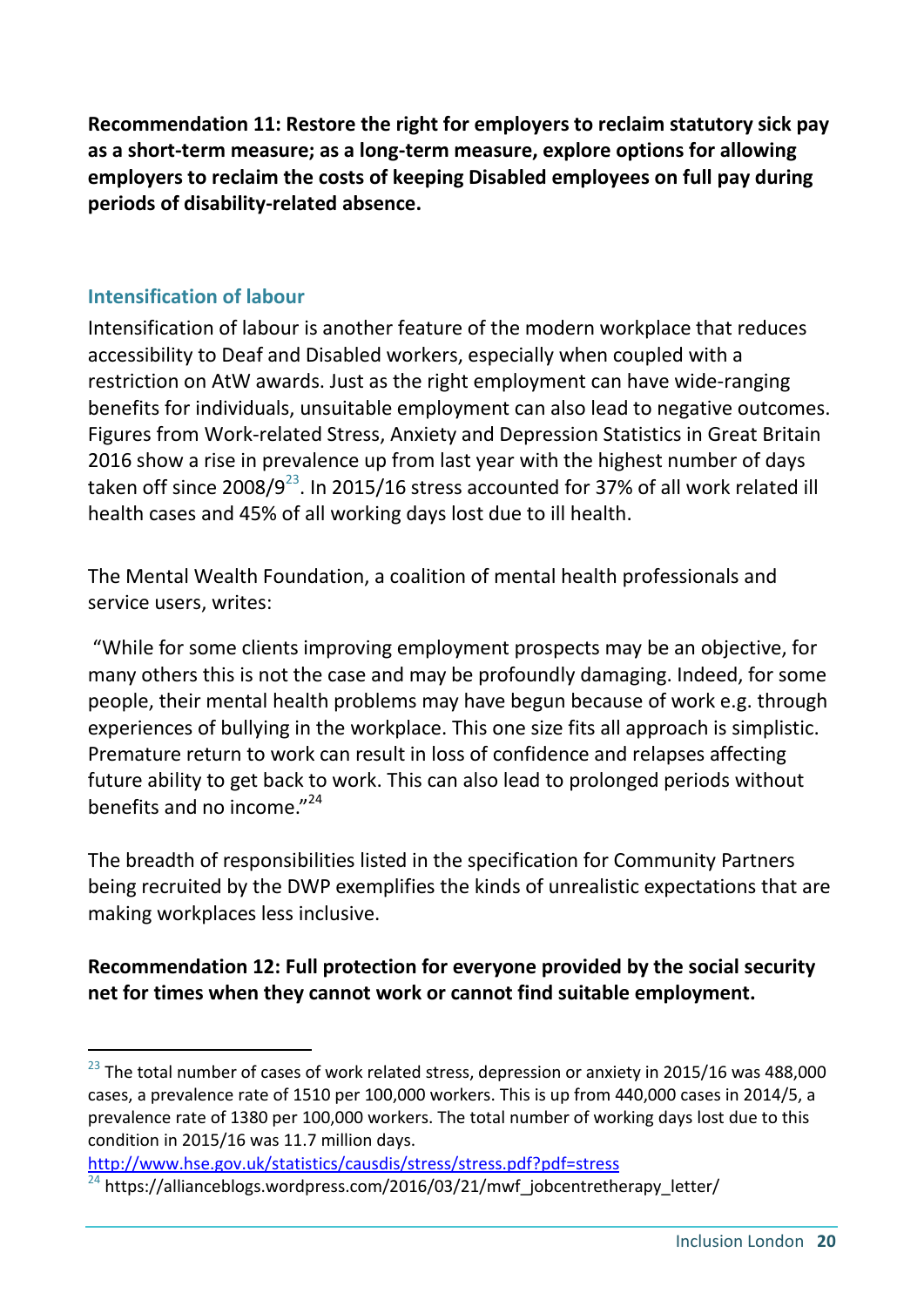#### **Disability discrimination**

Research indicates that disability discrimination in the workplace is increasing at the same time as the introduction of tribunal fees for employment cases has restricted access to redress for Disabled employees. While the Government should be leading the way in modelling inclusive employment practices, evidence from the public sector shows higher levels of work-related stress, anxiety and depression compared to other industries, disproportionate representation of Disabled staff among compulsory redundancies and a rise in staff reporting experiences of disability discrimination up from 7% in 2010 to 10% in 2016<sup>25</sup>. The 2015 Civil Service People survey showed rocketing disability discrimination experienced by staff within the DWP, the supposed home of Disability Confident<sup>26</sup>. Research has also shown that the introduction of performance management systems within the civil service discriminates among certain groups of workers including Disabled people<sup>27</sup>. Since the introduction of employment tribunal fees in 2013, disability discrimination claims having fallen by  $54\%^{28}$ .

**Recommendation 13: Government to urgently address public sector employment practices to eliminate discrimination and ensure equality of opportunity, including the development of fair and inclusive sickness absence policies and performance management systems.**

**Recommendation 14: Reverse the introduction of tribunal fees for employment cases.**

#### **Research by the Public Interest Research Unit (PIRU)**

-

A study by the Public Interest Research Unit published in May 2015 indicates that since 2011 there has been a deterioration in the workplace experiences and longterm job prospects of Disabled workers<sup>29</sup>. The study collected information from 137

<sup>&</sup>lt;sup>25</sup>[https://www.gov.uk/government/uploads/system/uploads/attachment\\_data/file/568870/Civil\\_](https://www.gov.uk/government/uploads/system/uploads/attachment_data/file/568870/Civil_Service_People_Survey_2016_-_Benchmark_Report.pdf) Service People Survey 2016 - Benchmark Report.pdf

<sup>&</sup>lt;sup>26</sup> [https://www.gov.uk/government/uploads/system/uploads/attachment\\_data/file/495907/dwp](https://www.gov.uk/government/uploads/system/uploads/attachment_data/file/495907/dwp-people-survey-2015.pdf)[people-survey-2015.pdf](https://www.gov.uk/government/uploads/system/uploads/attachment_data/file/495907/dwp-people-survey-2015.pdf)

<sup>&</sup>lt;sup>27</sup> Civil Service Performance Management Diversity & Inclusion outcomes data 2014-5 – an analysis: Steve French, Keele University.

[http://www.pcs.org.uk/en/news\\_and\\_events/pcs\\_comment/pcs\\_comment.cfm/pcs-report](http://www.pcs.org.uk/en/news_and_events/pcs_comment/pcs_comment.cfm/pcs-report-highlights-dangers-of-civil-service-performance-management)[highlights-dangers-of-civil-service-performance-management](http://www.pcs.org.uk/en/news_and_events/pcs_comment/pcs_comment.cfm/pcs-report-highlights-dangers-of-civil-service-performance-management)

 $^{28}$  House of Commons Library, Employment Tribunal Fees, 22 June 2016.

<sup>&</sup>lt;sup>29</sup> [http://www.piru.org.uk/press-releases/impact-of-the-coalition-government-on-disabled](http://www.piru.org.uk/press-releases/impact-of-the-coalition-government-on-disabled-workers)[workers](http://www.piru.org.uk/press-releases/impact-of-the-coalition-government-on-disabled-workers)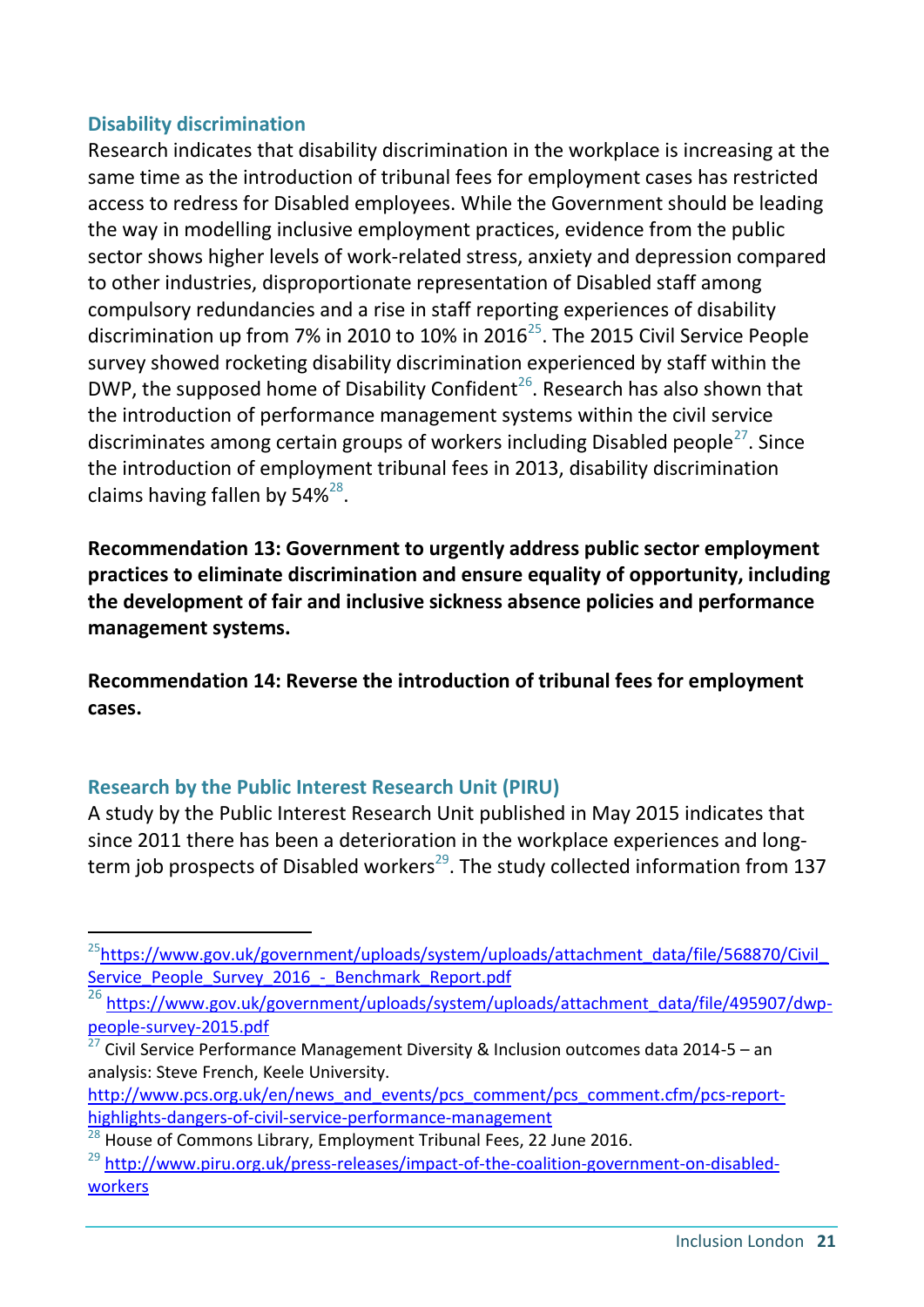disabled workers and 141 organisations covers the private, public and voluntary sectors.

Principal findings include:

- Employer attitudes. Employer attitudes towards Disabled workers appear to have become more negative. One worker, for example, reported that there was – "Much less compassion for staff who are unwell …"
- Zero hours contracts. The unpredictability of the working hours, and the higher levels of ill-treatment associated with zero-hours contracts, had damaging effects on the health of Disabled workers. For example, a woman who worked in retail wrote – "I had a zero hours contract … I had to be on call any and every day for a shift … no adjustments made despite quoting the Disability Act till I'm pink in the face. Zero hours are not good for ADHD or OCD, it turns you into a complete wreck. If it's not the money, it's the mental health and constant worry that does".
- Unlawful discrimination. Unlawful discrimination against Disabled workers, including harassment and unlawful dismissal, appears to have been increasing. For example, one worker stated – "when my boss thought I had terminal cancer she stopped speaking to me".
- Benefit cheat narratives. Contributing to the increase in negative attitudes, government rhetoric about disability benefit cheats seems to have spilled over into the workplace. A particular problem was that some line managers were said to have started regarding impairments and health conditions (especially mental health) as exaggerated or "faked".
- Redundancies and dismissals. Being Disabled appears to have put some workers at particular risk of being made redundant. In some cases, for example, it appears that employers would not make the adjustments (such as allowing time off for medical treatment) which would have enabled a worker selected for redundancy to be redeployed to an alternative post.
- Reduction in proportion of Disabled staff. In the majority of organisations, looked at for these purposes, the proportion of Disabled workers in their workforce had gone down since 2012 (albeit to a small degree in most cases). The proportion had gone down in 15 organisations looked at and up in 7.
- Cuts to legal protections. The report sets out 24 of the major cuts to equality and employment law protections. These include, for example, doubling the normal qualification period for protection from unfair dismissal and abolishing employer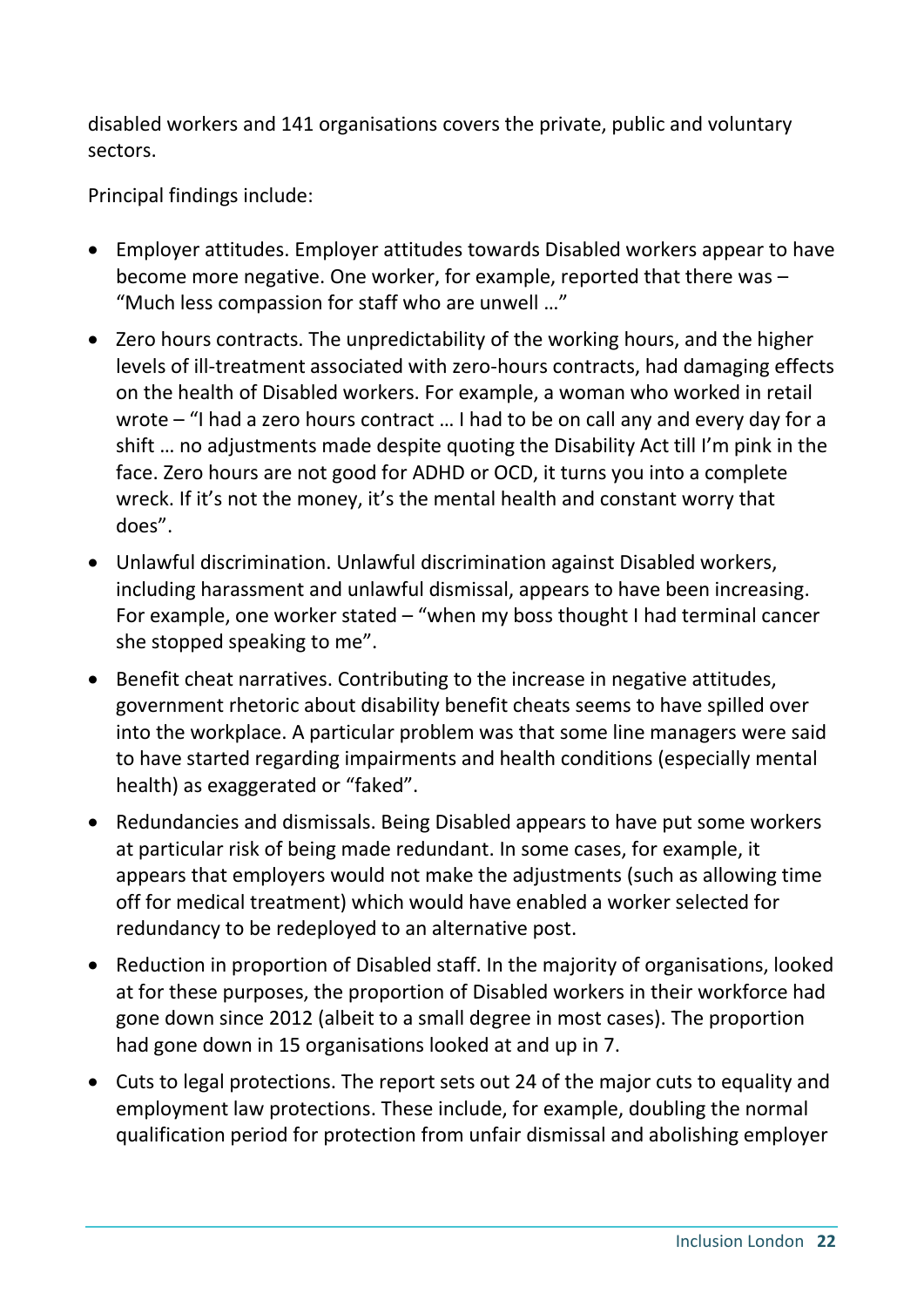liability for failure to take reasonably practicable steps to prevent third parties (such as customers or clients) repeatedly harassing an employee.

- Cuts damaging organisational performance. The study suggests that cuts to basic employment protections could be damaging individual and organisational performance. This is in part because some legal cuts make it easier to fire workers, and so reduces an organisation's incentive to develop employee skills and knowledge through training and development.
- The impact of the cuts on Disabled workers. It appeared that the cuts to legal protections are having adverse impacts on Disabled workers. One respondent, for example, indicated that, as a result of the weakening of the Public Sector Equality Duty, – "disability equality training is now all but non-existent and recruitment of Disabled people is now even lower than it was before 2010″.
- Legal protections no longer carrying the same weight. There were indications that the government's disparagement of legal protections, including framing them as "unnecessary red tape", could be leading some employers to take their legal obligations less seriously. For example, according to one respondent, – "DDA (Disability Discrimination Act) afforded some protection, but they became less wary of it after 2010."
- Becoming harder to enforce the rights which remain. Disabled workers seemed to feel that enforcing their rights was becoming more difficult or had become impossible. The problem which appeared to be standing in the way of legal action in the most cases was the newly introduced tribunal fee. For example, referring to legal action, one respondent stated – "I haven't taken any, and know I could never afford it now huge fees are involved".
- Impact of the public sector spending cuts. The cuts appear to have contributed to a reduced willingness to make adjustments in the public sector; and, in some cases, to disability equality being regarded as "a luxury" that it was now difficult to afford.

**Recommendation 15: Reduce the normal qualification period for protection from unfair dismissal back down to 6 months.**

**Recommendation 16: Reintroduce employer liability for failure to take reasonably practicable steps to prevent third parties (such as customers or clients) repeatedly harassing an employee.**

**Recommendation 17: Review the Equality Act 2010 with a view to legislative changes to increase protection and widen equalities protections for Disabled workers.**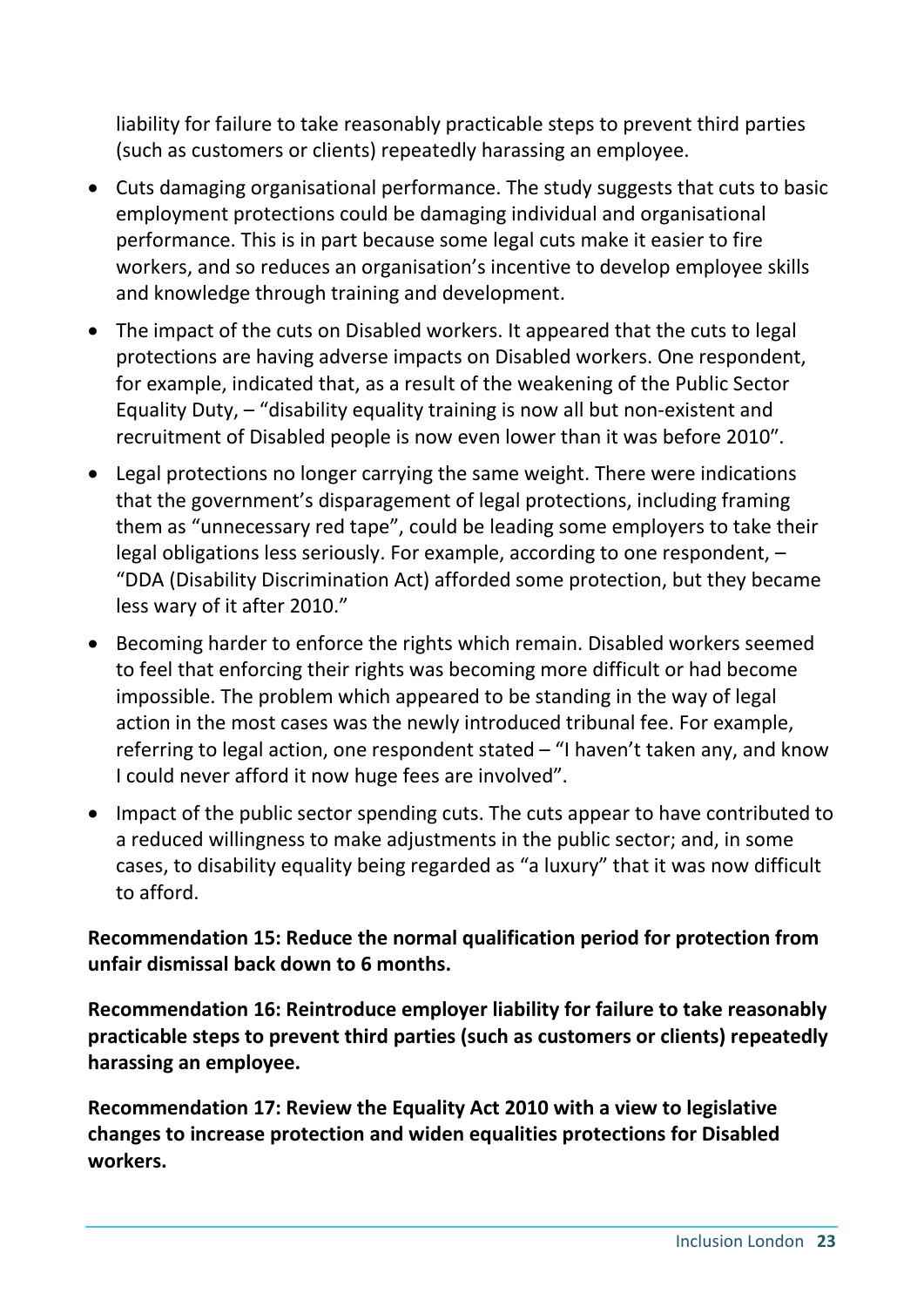#### **2.1.4.4 Climate of anxiety, fear and uncertainty**

Disabled people are facing reassessments, cuts and changes in every area of our lives and the future has never been more uncertain. Where people's ability to survive and have our most basic needs met are at risk, fears for the future have a significant detrimental impact which act as yet another barrier to being able to actively participate. The process of going through reassessments and applying for support, sometimes repeatedly due to the short term nature of measures such as Discretionary Housing Payments, takes a considerable amount of time and energy not only for the individual but for family and friends as well. During Mandatory Reconsideration ESA payments are stopped and although during MR individuals can apply for JSA and hardship payments and move onto nil income housing benefit these are all additional processes that require levels of knowledge and energy that many people by the nature of their impairment may very well not have. The impact is to move Disabled people and our families yet further away from "an ordinary life" where employment is a realistic option.

Eileen\* worker for her local Council. Her daughter has severe mental health support needs, was put in the WRAG and sent on an unsuitable work placement where the employer ignored what they had been told about her support needs, triggering an incident at the workplace and leading the daughter to a prolonged and very serious mental health crisis. At the same time the daughter became subject to the spare room subsidy removal which threatened her ability to continue living in an environment where she felt safe and stable. Eileen's brother was also placed in the WRAG following a stroke. The stress of trying to fulfil his claimant commitment lead to a further stroke and following this he was placed in the Support Group. The stress this caused Eileen and time she had to give up to supporting both her brother and daughter led to her going off work with stress. She tried to go back but her workplace was not suitable with mounting pressure as colleagues were made redundant and with no pay-rise for a number of years.

Dione\* has been diagnosed with lung cancer for over a year but is refusing the operation recommended by her doctors for fear of losing her benefits while she is hospital. She has a disabled daughter and is worried that if she is not able to respond to benefit letters they will lose their income and be made homeless.

Steven\* has Asperger's syndrome. He experienced a period of depression requiring time off work due to a change in personal circumstances that he found very difficult. He was about to begin a phased return to work when he received a letter calling him for a PIP assessment. At the same time Access to Work telephoned him despite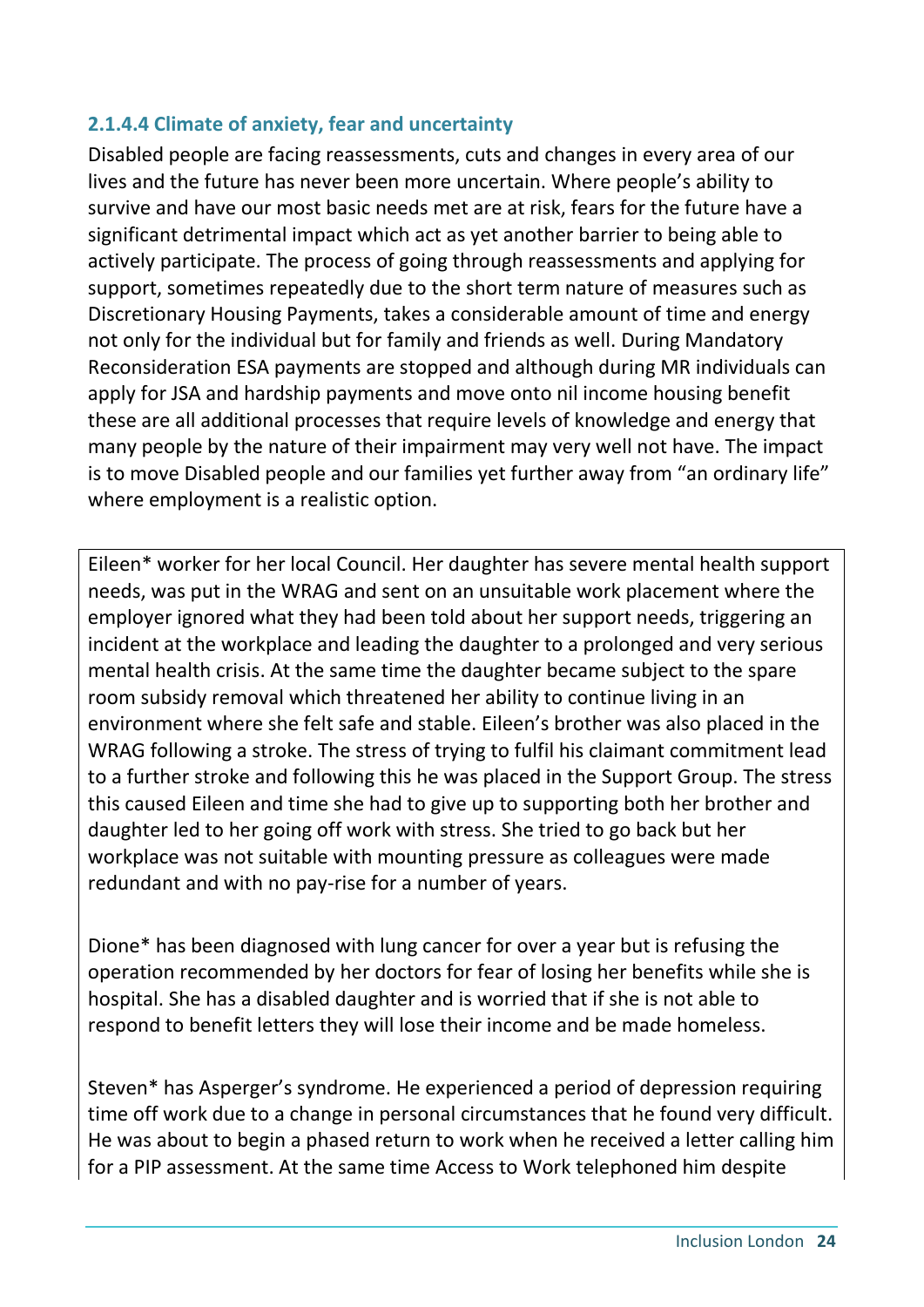having been told repeatedly that his access needs require communication in writing. The stress of both of these incidents led to a complete breakdown leaving him unable to leave the house or communicate even with close family members.

June\* has MS. Her son, who does not live with her, has mental health support needs. He was called for a Work Capability Assessment but did not attend so his ESA was stopped as was his housing benefit. June had some small savings which she kept for disability-related emergencies. She has nearly used them all making sure her son has money for food and rent and has no idea what to do next. She cannot persuade him to go to the GP or to contact the JobCentre and he seems to her to have no understanding the consequences of not having an income. She is very frightened. \*Not their real names

**Recommendation 18: Assess the cumulative impact of the package of policy and legislative changes under welfare reform.** 

## **2.1.4.4 Commissioning decisions that do not take account of DDPO added value**

DDPOs have a track record of providing meaningful employment opportunities for Deaf and Disabled people and bring particular value to employment support. They are rooted in their communities and already engaged with local Disabled people. Staff and trustees have lived experience of the barriers facing Disabled people including in gaining and sustaining employment. Within the DDPOs supported by Inclusion London, 71% of paid staff and 84% of trustees are Disabled people.

Increasingly as a result of funding cuts and the competitive environment of contract culture, the survival of DDPOs is at risk. Commissioners are making finance-driven decisions to the exclusion of considerations of added social value or the effectiveness of peer led approaches. Article 19 of Directive 2004/18/EC on Public Procurement allows public sector bodies to ring-fence contracts for user led organisations yet we are aware of very examples of its use. We would welcome greater recognition of the value of the DDPO sector within commissioning.

#### **Recommendation 19: Bring Article 19 into domestic rules for public procurement when the UK exits the EU and promote its use to commissioners.**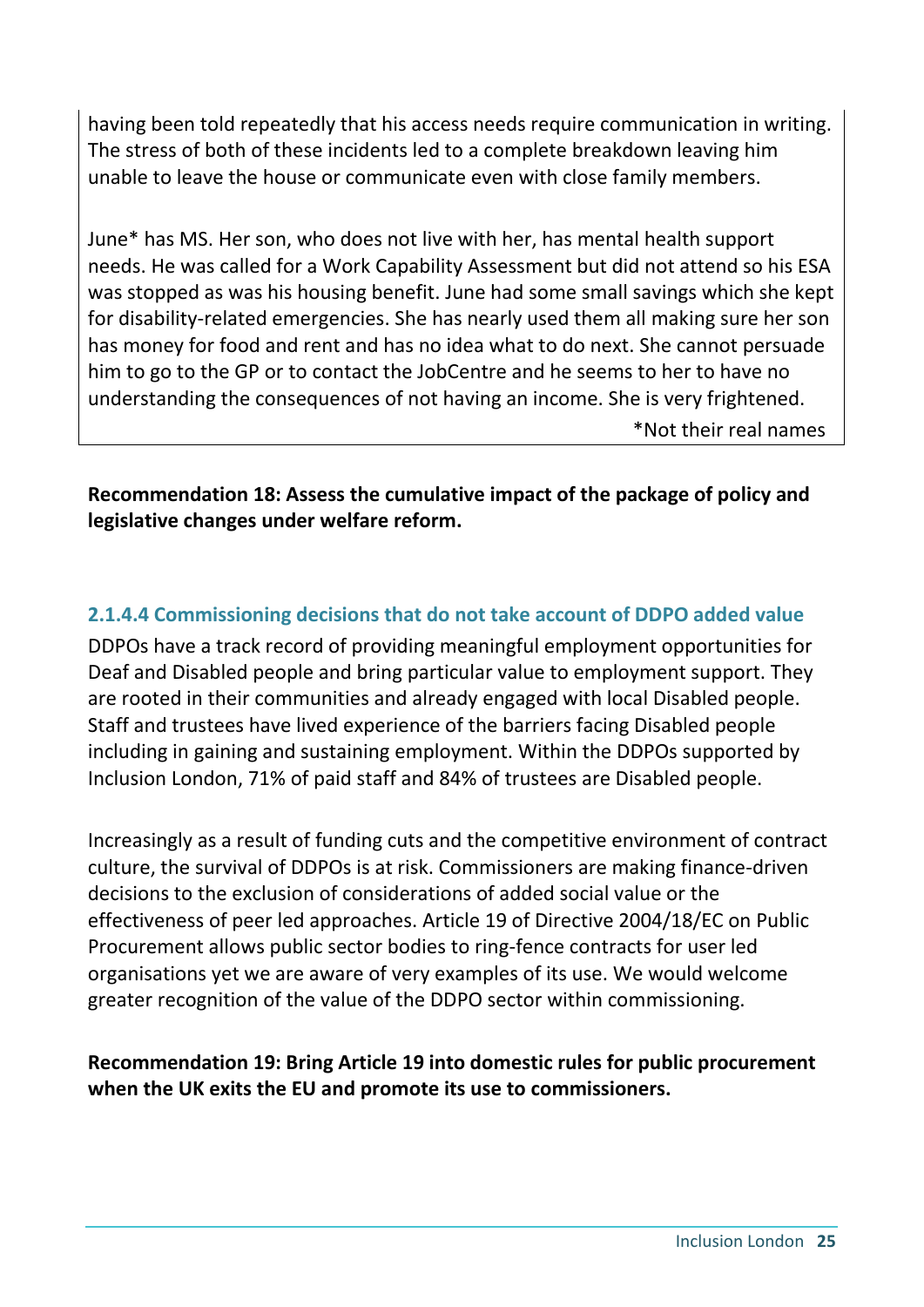## **2.1.5 Need to listen to Deaf and Disabled people**

As experts in our experience, effective policy-making must reflect the views of Deaf and Disabled people. Where our concerns are ignored, avoidable policy misdirections occur. These are in no one's best interest. One example of this is how the post of Disability Employment Advisor was taken away despite opposition from Disabled people and our organisations. The green paper outlines how an extra 300 Disability Employment Advisors are now being recruited.

There are a number of key issues relating to Health and Work where current Government proposals are contrary to the advice, evidence and feedback presented by Deaf and Disabled people and our organisations and on which we would urge the government to think again.

#### **Cut to ESA WRAG**

-

The green paper presents an opportunity for the Government to rethink and reverse its proposal to cut ESA for those in the WRAG by nearly £30 in order to level down to the rate of JSA.

The justification for this cut is that this will remove the "incentives" that "discourage claimants with potential to work from making the most of opportunities to help them move closer to the labour market"<sup>30</sup>. This assertion is supported by a startling lack of any evidence base. On the contrary, available evidence points to the negative impact that this measure will have on people who are Disabled.

The February 2016 report 'Working Welfare: a radically new approach to sickness and disability benefits' by REFORM finds there is a "scarcity of robust UK studies on the role of economic incentives for people with a health condition" while admitting that "For some people with severely limiting health conditions the financial rate is unlikely to have any impact on their chances of moving into work". International studies showing a correlation between the removal of financial incentives and increased return to employment show a greater response rate in cases associated with unemployment insurance and workers' compensation benefits than disability insurance and social security $31$ . The ten year old OECD report cited by the Government does not mention disability $32$ .

There is by contrast a weight of evidence that a reduction in income for people in

<sup>30</sup> <www.parliament.uk/documents/impact-assessments/IA15-006B.pdf>

 $31$  <www.reform.uk/wp-content/uploads/2016/02/ESA-2-report.pdf>

<sup>32</sup>[www.mencap.org.uk/sites/default/files/documents/ESA%20WRAG%20Review%20December%2](www.mencap.org.uk/sites/default/files/documents/ESA%20WRAG%20Review%20December%202015.pdf) [02015.pdf](www.mencap.org.uk/sites/default/files/documents/ESA%20WRAG%20Review%20December%202015.pdf)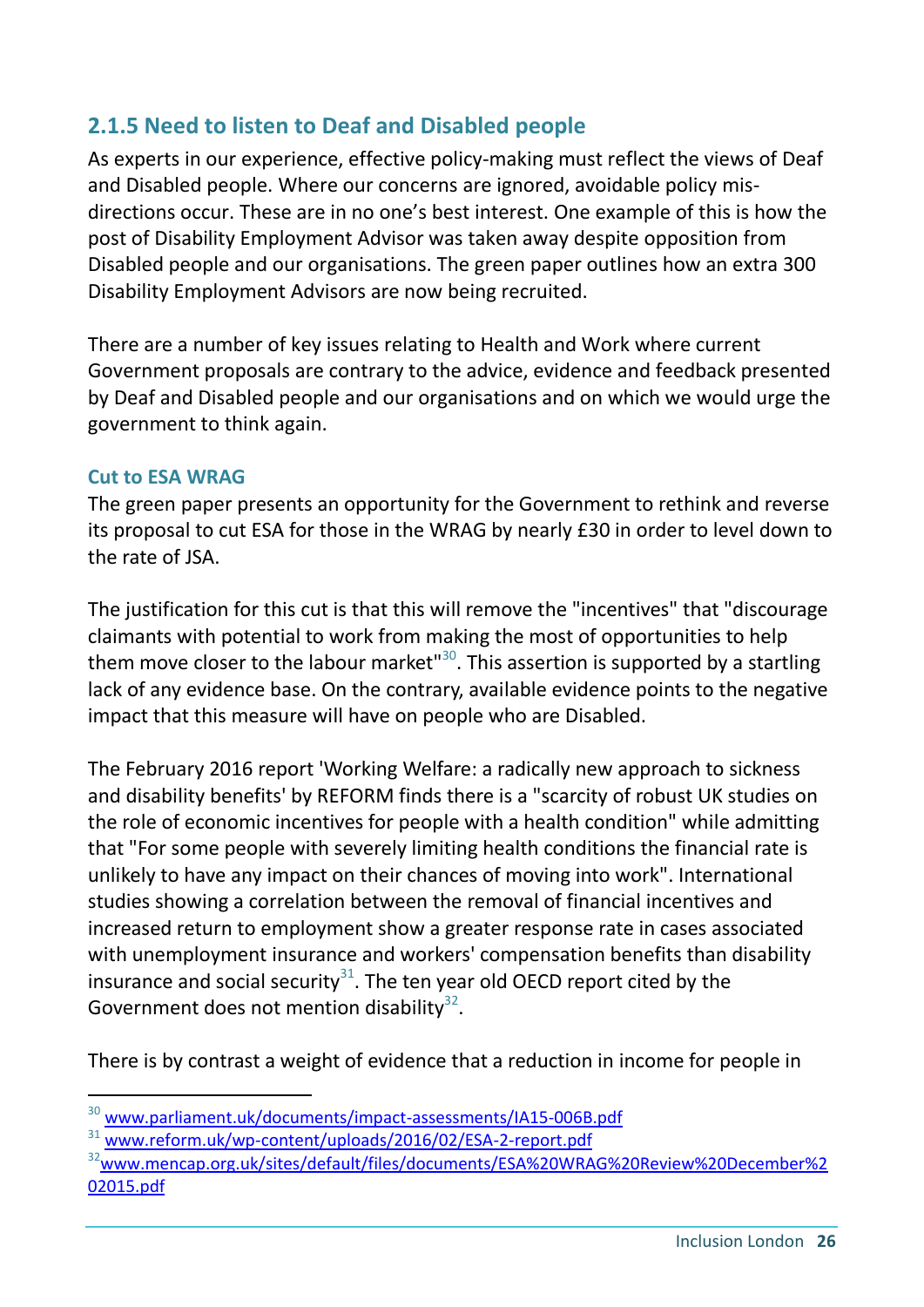the WRAG will have negative impacts, potentially moving them further away from the labour market while lowering the standard of living for a group who already face multiple barriers. Mortality statistics published by the DWP in August 2015 showed that people in the WRAG are more than twice as likely to die as the general population<sup>33</sup>. Disabled people are also statistically much more likely to live in poverty than non-Disabled people: 31% of Disabled working age adults live in poverty compared to 20% of non-Disabled working age adults while 33% of households with a member who is Disabled live in poverty. $34$  Once account is taken of the higher costs faced by those who are disabled, half of people living in poverty are either themselves disabled or are living with a disabled person in their household.<sup>35</sup>

Before the proposed reduction has taken place, research has shown that 28% of claimants in the WRAG cannot afford to eat on the current rate of benefit they receive.<sup>36</sup> Being able to maintain a standard of living is essential to taking part in work related activity regardless of the level of job search support available.

Brian\* is a 50 year old man with bipolar. He has no decent clothes and on his current level of benefits in the WRAG is unable to replace them or even to afford to wash the ones he does have. He is not confident to go to interviews because he knows his appearance puts off potential employers.

Simon\* is a 42 year old who suffers from depression. He has no access to a computer at home and often cannot afford phone credit. The nearest place where he can access the internet is an eight mile round trip from his house. This severely limits his ability to search for work.

\*Not their real names

The Equality and Human Rights Commission has stated its concerns that the proposed reduction will "cause unnecessary hardship and anxiety to people who have been independently assessed and found unfit for work"<sup>37</sup>.

<sup>33</sup> [www.gov.uk/government/uploads/system/uploads/attachment\\_data/file/456240/mortality](www.gov.uk/government/uploads/system/uploads/attachment_data/file/456240/mortality-statistics-out-of-work-benefit-claimants-summary.pdf)[statistics-out-of-work-benefit-claimants-summary.pdf](www.gov.uk/government/uploads/system/uploads/attachment_data/file/456240/mortality-statistics-out-of-work-benefit-claimants-summary.pdf)

 $^{34}$ [www.mencap.org.uk/sites/default/files/documents/ESA%20WRAG%20Review%20December%2](www.mencap.org.uk/sites/default/files/documents/ESA%20WRAG%20Review%20December%202015.pdf) [02015.pdf](www.mencap.org.uk/sites/default/files/documents/ESA%20WRAG%20Review%20December%202015.pdf)

<sup>35</sup> <https://www.jrf.org.uk/report/monitoring-poverty-and-social-exclusion-2016>

<sup>&</sup>lt;sup>36</sup> [disabilitybenefitsconsortium.wordpress.com/2015/10/27/almost-70-of-disabled-people-say](https://disabilitybenefitsconsortium.wordpress.com/2015/10/27/almost-70-of-disabled-people-say-cuts-to-esa-will-cause-their-health-to-suffer-and-half-may-return-to-work-later/)[cuts-to-esa-will-cause-their-health-to-suffer-and-half-may-return-to-work-later/](https://disabilitybenefitsconsortium.wordpress.com/2015/10/27/almost-70-of-disabled-people-say-cuts-to-esa-will-cause-their-health-to-suffer-and-half-may-return-to-work-later/)

<sup>&</sup>lt;sup>37</sup>[http://www.equalityhumanrights.com/sites/default/files/uploads/documents/Parli\\_Briefings/W](http://www.equalityhumanrights.com/sites/default/files/uploads/documents/Parli_Briefings/Welfare%20Reform%20and%20Work%20Bill%20Lords%20Report%20Stage%20Briefing%20Clauses%2011%20to%2014%20FINAL.pdf) [elfare%20Reform%20and%20Work%20Bill%20Lords%20Report%20Stage%20Briefing%20Clauses%](http://www.equalityhumanrights.com/sites/default/files/uploads/documents/Parli_Briefings/Welfare%20Reform%20and%20Work%20Bill%20Lords%20Report%20Stage%20Briefing%20Clauses%2011%20to%2014%20FINAL.pdf) [2011%20to%2014%20FINAL.pdf](http://www.equalityhumanrights.com/sites/default/files/uploads/documents/Parli_Briefings/Welfare%20Reform%20and%20Work%20Bill%20Lords%20Report%20Stage%20Briefing%20Clauses%2011%20to%2014%20FINAL.pdf)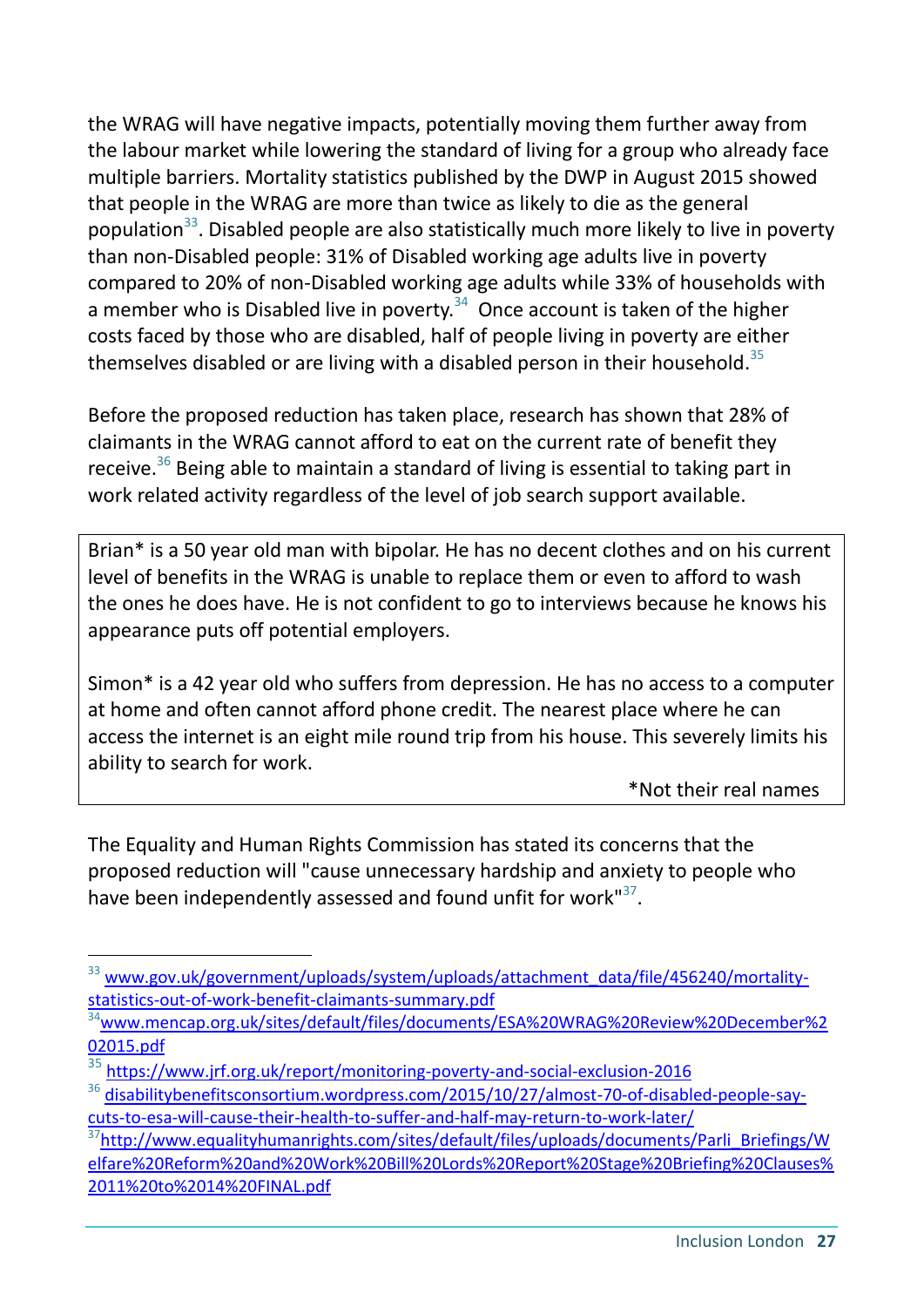Before implementing a proposal that is driven by a seemingly dogmatic commitment to the BPS model and that evidence suggests will have a harmful impact on so many of the most disadvantaged members of society - estimates suggest there will be 537,000 people in the WRAG by 2019-20 – the Government must stop and think again. Before any further decisions are taken there needs to be an independent review to thoroughly assess the evidence base and carry out a robust equality analysis to ensure the government is not in breach of its statutory duties.

A review is needed which will:

- provide a more comprehensive analysis of the numbers of claimants moving through the WRAG. The 1% figure cited by the government is misleading. It only covers a single quarter and does not reflect the different reasons why claimants have left the group, for example moved into employment or into the support group.
- consider the particular barriers faced by the impairment groups represented within the WRAG. Nearly half are people with mental health support needs, learning disabilities and autism. Disabled people with these impairments are the least likely to be in employment. Just 7% of people with learning disabilities and 10% of people with mental health support needs known to social services are in employment.<sup>38</sup> Of those Disabled people accessing the government disability employment support programme Access to Work for 2014 - 2015 5% were recorded as having a primary condition of learning disabilities and 4% for mental health.<sup>39</sup> It is much more difficult for employers to understand what reasonable adjustments can be made in order to employ people with these impairments and some workplaces may never put in the flexibility required to accommodate unpredictable conditions and behavioural diversity.
- assess the impact of removing income from people with deteriorating conditions. 48,000 of WRAG claimants have progressive illnesses. The National Audit Office has found that numbers of completed Work Capability Assessments are still below target with an average time of 23 weeks<sup>40</sup>. The wait for someone to be reassessed for the support group following a deterioration is unacceptably long.
- examine the gap between capacity for work-related activity and capacity to secure and sustain employment in a competitive labour market $^{41}$ .

<sup>&</sup>lt;sup>38</sup>[www.mencap.org.uk/sites/default/files/documents/ESA%20WRAG%20Review%20December%2](www.mencap.org.uk/sites/default/files/documents/ESA%20WRAG%20Review%20December%202015.pdf) [02015.pdf](www.mencap.org.uk/sites/default/files/documents/ESA%20WRAG%20Review%20December%202015.pdf)

<sup>39</sup> <www.gov.uk/government/statistics/access-to-work-individuals-helped-up-to-march-2015>

<www.nao.org.uk/report/contracted-out-health-and-disability-assessments/>

<www.mind.org.uk/media/933438/2014-support-not-sanctions-report.pdf>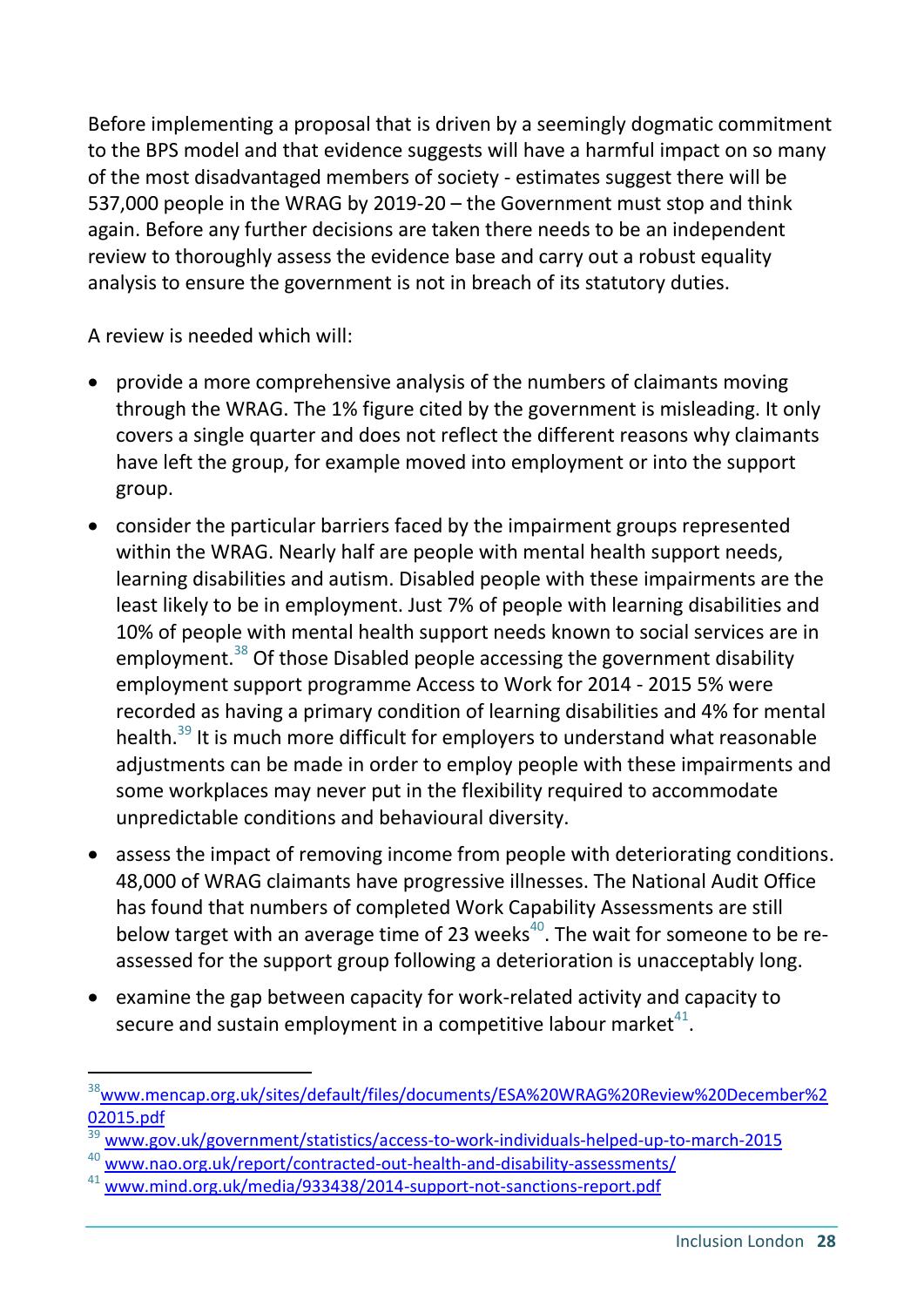- consider the wider environment of disability discrimination and workplace barriers which research shows is increasing<sup>42</sup>. A survey by the Cabinet Office found rocketing numbers of staff working in the DWP reporting disability discrimination with an increase of 23.5% between 2014and 2015 $^{43}$ .
- calculate the additional costs to the NHS and social care which will result from reducing the incomes of sick and Disabled people and the impact on other public services and benefits $44$ .
- assess detrimental impacts on the physical and mental well-being of claimants through negative employment and work-related activity experiences and the knock on impact on children of claimants. Employment can have many positive benefits for health and well-being, however unsuitable employment or taking up employment before you are ready can also have lasting negative consequences.

If a review is not carried out and the proposal goes ahead there is a strong danger that serious harm could be done to Disabled people and their families, and that taxpayers' money could be wasted unnecessarily through increased costs in other public service areas as well as the potential for costly legal challenges.

**Recommendation 20: The proposed cut to ESA WRAG should be stopped and a review covering above areas carried out.**

#### **Conditionality is counter-productive**

The adverse impacts of sanctions on Disabled people are well evidenced. Of the 49 peer reviews into deaths linked to benefit cuts published by the DWP, 1 in 5 was associated with a sanction.<sup>45</sup> Figures published by the DWP show that 71,366 sanctions were applied against Disabled Employment and Support Allowance claimants between 3 December 2012 and 30 December 2016. The most common reason for sanction referrals seems to be 'failure to participate in work related activity', which may include attending work-focused interviews and other workrelated activities the DWP believe will improve a disabled person's future job prospects. Disabled Jobseeker's Allowance claimants are also being hit hard by

<sup>42</sup> <www.piru.org.uk/research>

<sup>43</sup> [https://www.gov.uk/government/uploads/system/uploads/attachment\\_data/file/495907/dwp](https://www.gov.uk/government/uploads/system/uploads/attachment_data/file/495907/dwp-people-survey-2015.pdf)[people-survey-2015.pdf](https://www.gov.uk/government/uploads/system/uploads/attachment_data/file/495907/dwp-people-survey-2015.pdf)

<sup>44</sup>[www.mencap.org.uk/sites/default/files/documents/ESA%20WRAG%20Review%20December%2](www.mencap.org.uk/sites/default/files/documents/ESA%20WRAG%20Review%20December%202015.pdf) [02015.pdf](www.mencap.org.uk/sites/default/files/documents/ESA%20WRAG%20Review%20December%202015.pdf)

[http://www.disabilitynewsservice.com/one-in-five-benefit-related-deaths-involved-sanctions](http://www.disabilitynewsservice.com/one-in-five-benefit-related-deaths-involved-sanctions-admits-dwp/)[admits-dwp/](http://www.disabilitynewsservice.com/one-in-five-benefit-related-deaths-involved-sanctions-admits-dwp/)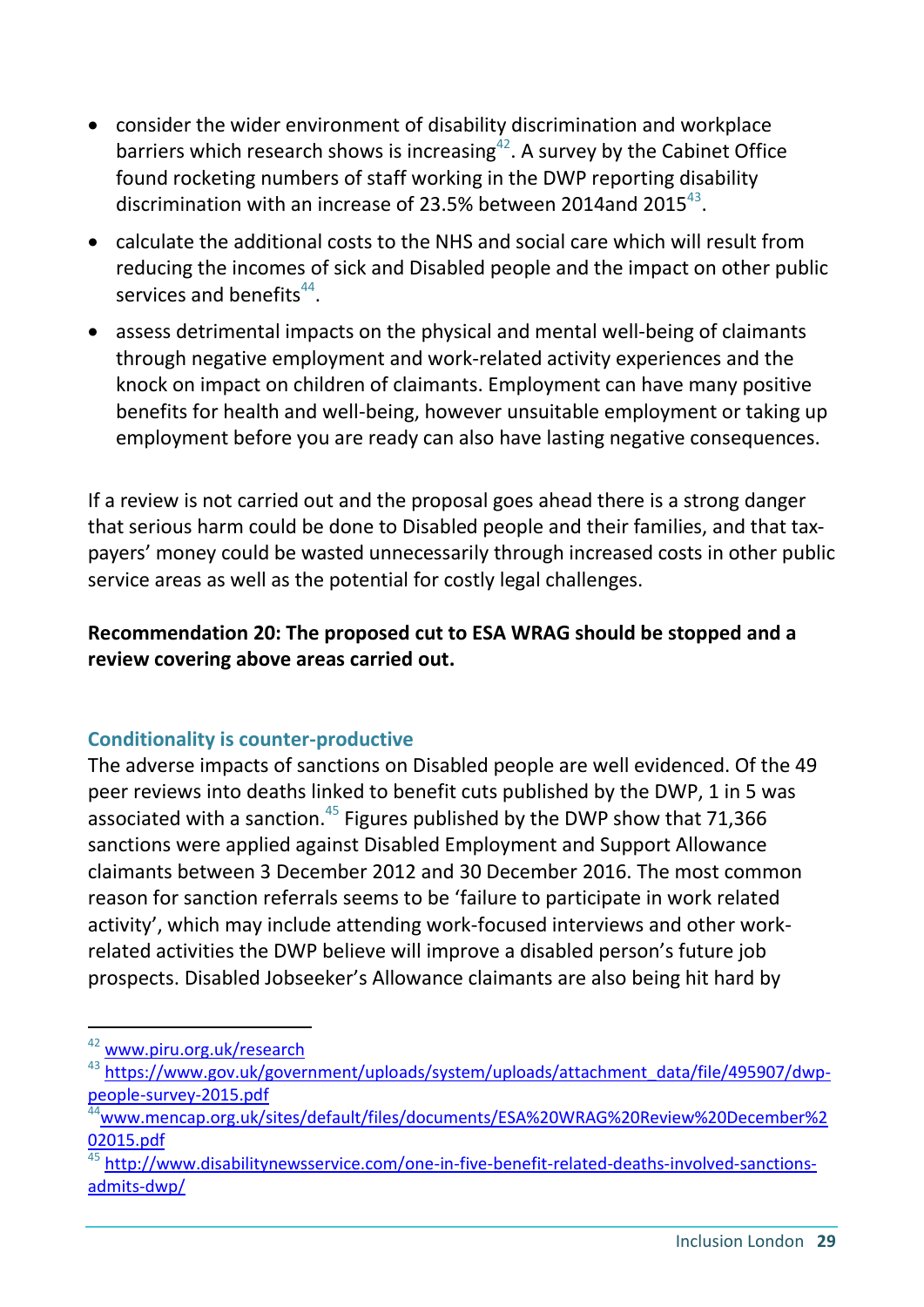sanctions, with over 260,000 receiving an adverse sanction decision between 22 October 2012 and 30 September 2016.

In November 2016 the NAO concluded that the government had failed to provide any discernable evidence that benefit sanctions actually work $46$ . The report said the DWP is failing to monitor those who have had their benefits stopped or reduced, whilst warning many are being pushed outside of the benefits system entirely, and questioned whether the sanctions regime offered value for money to taxpayers. NAO estimates found the DWP had withheld £132m from claimants through the use of sanctions in 2015, and paid them £35m in hardship payments. The costs of administering sanctions increased to £50m in 2015, but the wider impact on public spending through additional support or savings had not been calculated by the DWP, auditors said.

In November 2016 the British Psychological Society and four other organisations signed a statement, expressing their concern that 'the sanctions process is undermining mental health and wellbeing – there is no clear evidence of pay-off in terms of increased employment......<sup>47</sup>

Evidence collated by Inclusion London from our member organisations suggests that discriminatory sanctions are endemic.<sup>48</sup>

The below are case studies sent from us from just one of our member organisations on the very specific issue of sanctioning linked to Universal Jobmatch:

Ms A: Member has a learning disability. Reason for sanctioning was failure to attend an advisor interview. She stated that this appointment was not written down for her on her green card, therefore she was unaware that she had to attend the job centre on this day. It was her understanding that anything that is written on her green card she must attend, as this was not the case she did not attend. Due to her learning difficulties, communication must be completely clear with added written confirmation. She was very upset as she did not know what she had done wrong.

Ms B: This client suffers from bi-polar disorder. Reason for sanctioning - not uploading her CV to Universal Job Match, she made it clear that she has no

<sup>46</sup> <https://www.nao.org.uk/report/benefit-sanctions/>

<sup>&</sup>lt;sup>47</sup> [http://beta.bps.org.uk/news-and-policy/british-psychological-society-signs-statement-opposing](http://beta.bps.org.uk/news-and-policy/british-psychological-society-signs-statement-opposing-welfare-sanctions)[welfare-sanctions](http://beta.bps.org.uk/news-and-policy/british-psychological-society-signs-statement-opposing-welfare-sanctions)

<sup>48</sup> [https://www.inclusionlondon.org.uk/campaigns-and-policy/facts-and-information/welfare](https://www.inclusionlondon.org.uk/campaigns-and-policy/facts-and-information/welfare-reform/benefit-sanctions-inquiry-inclusion-londons-evidence/)[reform/benefit-sanctions-inquiry-inclusion-londons-evidence/](https://www.inclusionlondon.org.uk/campaigns-and-policy/facts-and-information/welfare-reform/benefit-sanctions-inquiry-inclusion-londons-evidence/)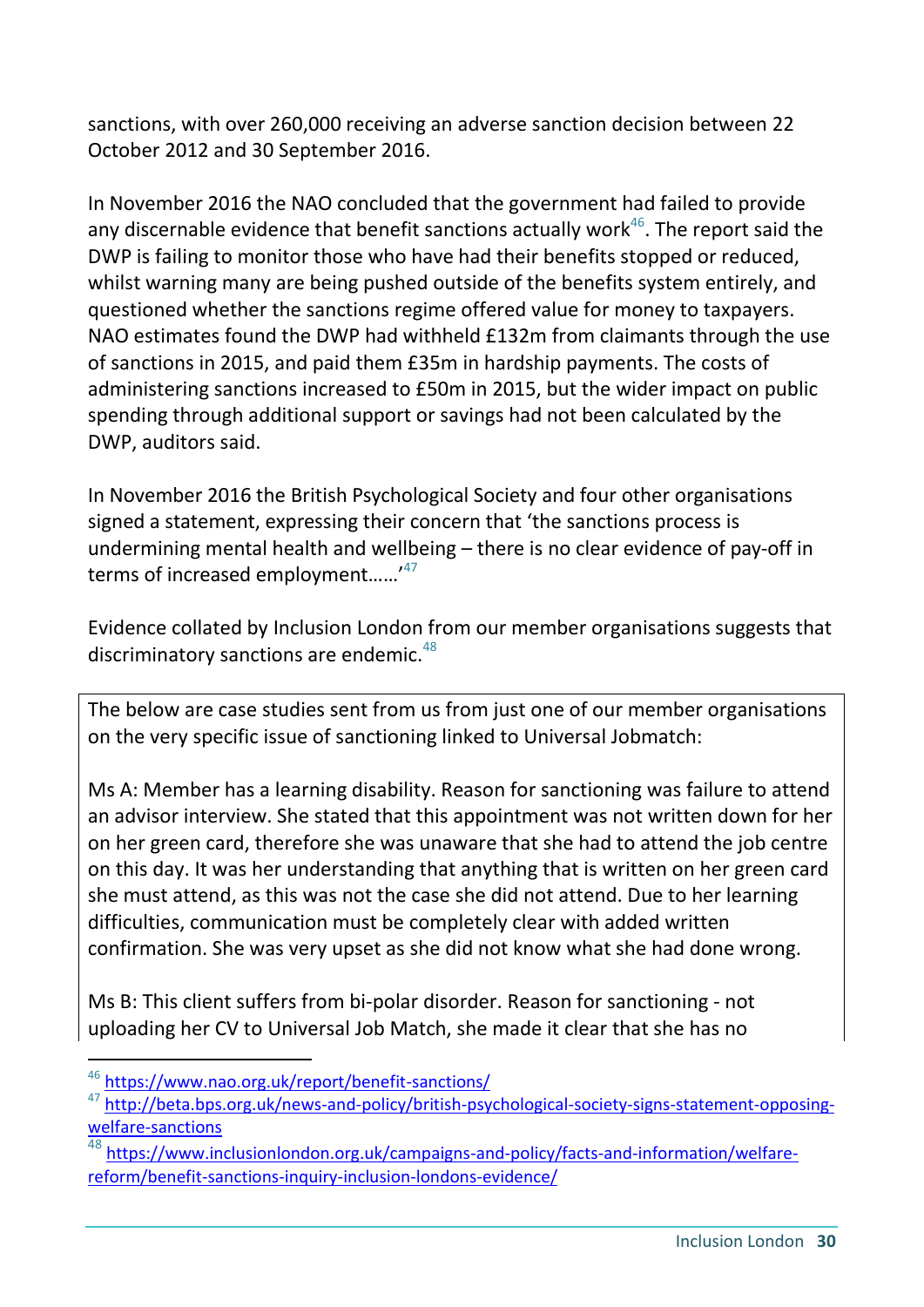computer skills at all and although the job centre made provisions for her to initially set up her universal Jobmatch account with JCP staff and create a CV he did not upload it to the site for her. She explained that it was not possible for her to do this herself as she did not know how to. This caused her deep upset and she felt demoralised as well as causing her financial difficulties where she had to borrow money from family members and is still struggling to pay back. This has had a negative affect on her mental health.

Ms C: Client has a learning disability and suffers from epilepsy and anxiety. Reason for sanctioning failure to log into Universal Jobmatch. The system would not let her log in I tried myself but with no success. This caused client to become very tearful and distressed and was talking about ending her life as she could not cope with the demands of the job centre coupled with the strains of her daily life where she cares for her elderly, infIrm mother who suffers from dementia and is currently trying to manage her mental health.

Mr D: Has a learning disability and suffers from depression. Reason for threat of sanctioning failure to log into Universal Jobmatch, he has explained many times that he struggles to use computers and has no confidence in this area. The Job Centre sent him on a basic computer course but he is still unable to use it. This is making him very agitated; he feels intimidated by the staff and is causing his depression to deteriorate.

Mr E suffers from depression and PTSD (has very poor English). Was sanctioned for not using UJM – cannot use computer at all. Has to get teenage son to help him.

Ms F suffers from paranoid schizophrenia and has been quite unwell recently. She was sanctioned as she was not mentally well enough to cope with UJM.

G – As he was on JSA he was told numerous of times what would happen if he didn't upload he CV and apply to 5 jobs a day using the UJM. This created stress, anxiety and he started to feel quite low and a little paranoid because he was always worrying that they'll stop his benefits. Both another worker and I spoke to his advisor. A colleague went to the jobcentre with him to discuss his physical health issues, his learning difficulties and the fact that he was doing a literacy course to help him to read. It seems his advisor ignored everything my colleague had to say as weeks later he continued to harass RT to the point that I had to phone the advisor and re-iterate what my colleague had told him previously. However, the advisor tried to deny that he'd been harassing him and blatantly told me that RT was lying! He was very rude and abrupt but thankfully G is now off JSA and is claiming ESA.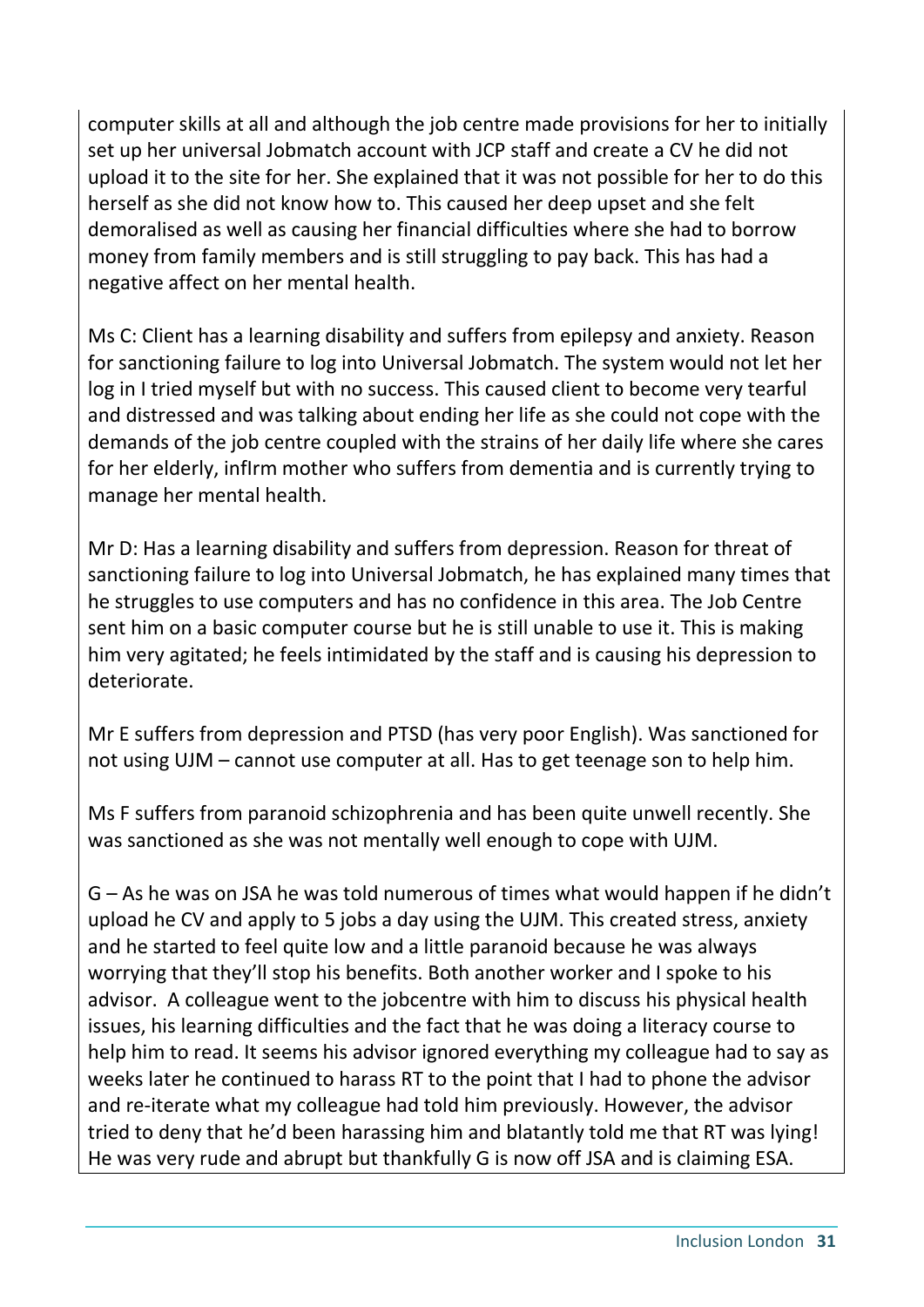H – Was also on JSA and was told to create an UJM and start applying to jobs. He was told that if he doesn't show that he is using UJM to apply to jobs regularly there would be a possibility of a sanction. This compounded ON's stress levels and made him become overly anxious fearful that his benefits would be stopped. His moods became low and started feeling quite depressed and stressed over the whole thing. I rang his advisor to explain ON's situation to stress that we do job search together and I was his employability support worker. They were fine with it but of course every time ON went to sign on the threat was still there. Fortunately, now he is off JSA and is back on ESA.

J – Was also told that he must create an account on UJM and upload his CV. He was told what the repercussions would be if he didn't do so and show evidence of applying to vacancies. They didn't apply pressure but they did stress the importance of using UJM and reminded him of the sanction rules. PM was quite stressed with this and his anxiety shot through the roof! He had suicidal ideations already from his mental health issues and the jobcentre just compounded it. He is now claiming ESA

K – Was told that he had to register an account with UJM and that he must upload his CV with a covering letter otherwise he may get sanctioned. He too found it very difficult to cope with the demands of the jobcentre continually stressing him about using the UJM. What makes it worse is that he was assessed and is diagnosed with dyslexia. He showed me the assessment outcome letter which he showed the jobcentre…..you'd think they'd take that into consideration, but of course they didn't. He finally got back on ESA. Unfortunately, he has had to re-claim JSA as whilst he was waiting for DWP to make a decision on his ESA claim, he was receiving any money and his HB and CT had stopped and the bills were piling up around him. He fears that now back on JSA the whole UJM issue will come back and his stress levels will rise again.

L – Has been extremely stressed out and anxious with being told that he must use UJM and that if he didn't comply with the riles he too would face a possible sanction. This man is a recovering alcoholic where some days are harder than others. The stress of the threat that his benefits could be stopped if he didn't actively show that he was using UJM every week, broke him down and he started to drink again (or was having serious thoughts about drinking). However, with our support he has stayed sober for months now and has a part time job as a cleaner but because it's not full time he still has to use UJM or they'll sanction him and that poses a risk to his ongoing health.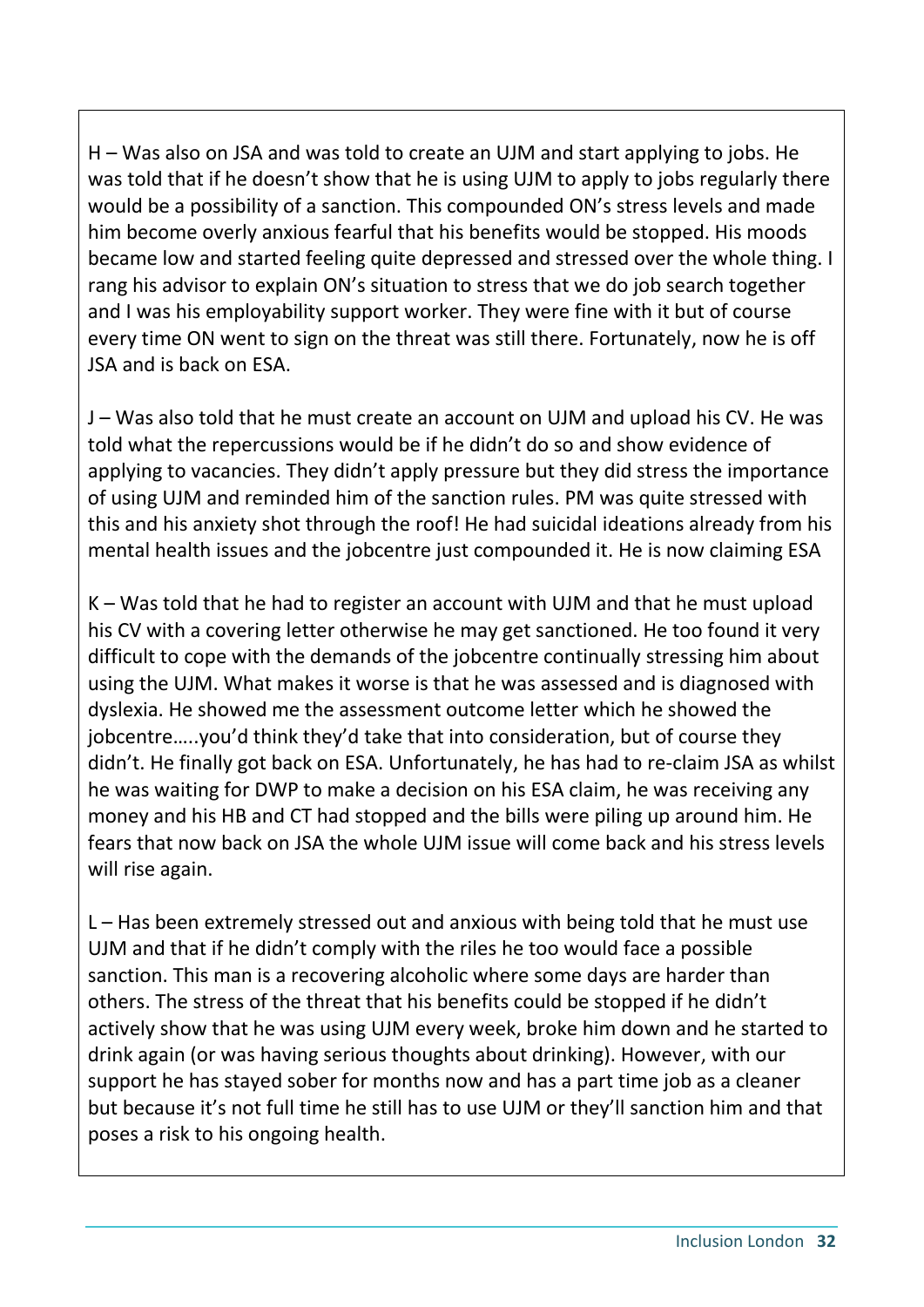M - Again, this is a man who hasn't been in paid employment for over 10yrs, has chronic depression, stress and anxiety due to a lot of issues from the past. Although not directly by JCP he was told by Maximus (he was referred to the work programme whilst still claiming ESA) that he had to create a UJM account, upload his CV and covering letter as if he didn't he would face possibly being sanctioned. This raised his stress levels, lowered his mood and increased his anxiety. He had discussed how Maximus was stressing him out with his clinical psychologist and myself. His therapist and I discussed contacting Maximus to help them understand that although he presents well, inside his head and how he feels is a totally different matter. Thankfully though, Maximus are working with him and have backed off so that has helped a lot with de-creasing his anxiety!

Instead of rethinking its approach, the Government is instead through the green paper exploring the extension of conditionality still further to include Disabled people in the Support Group. It says ministers "could consider implementing a 'keep-in-touch' discussion with work coaches" for all people in the ESA support group, which "could provide an opportunity for work coaches to offer appropriate support tailored to the individual's current circumstances" and "could be explored as a voluntary or mandatory requirement". Paragraph 114 goes on to say that such contact could use "digital and telephone channels in addition to face-to-face contact, depending on which was more appropriate for the individual and their circumstances".

While we agree that disability employment support should be available for all Deaf and Disabled people who want it, we strongly disagree with conditionality as an approach and are opposed to this being extended to Disabled people in the support group.

**Recommendation 21: Sanctions should be abolished or at the very least an exemption made for Disabled people whether on JSA or ESA.**

**Recommendation 22: Any participation in work-focused activity offered to claimants in the ESA Support Group must be strictly voluntary.**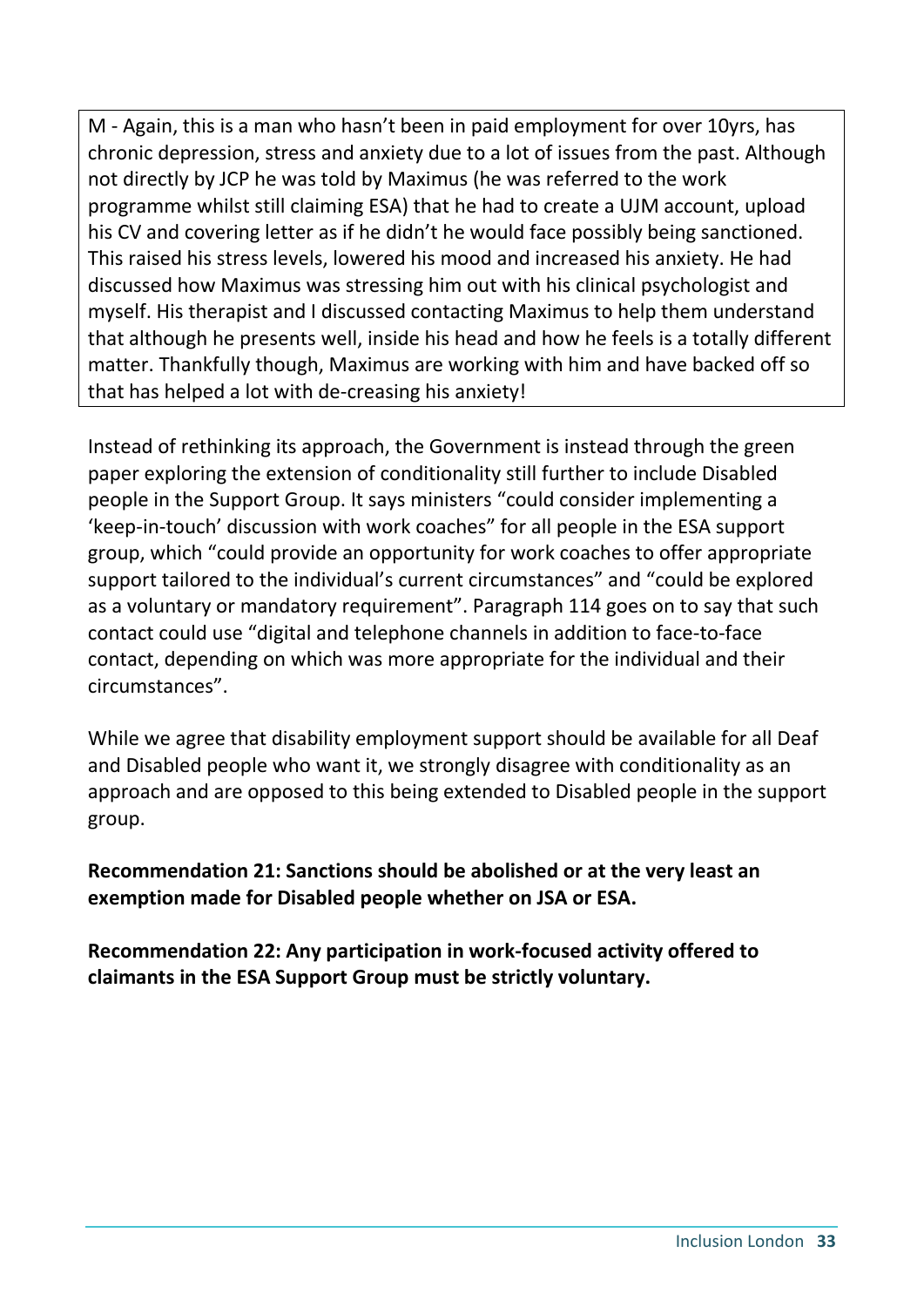#### **Need to overhaul the benefit assessments for ESA and PIP**

Deaf and Disabled people and our organisations are disappointed that the green paper does not propose a radical overhaul of benefits assessment processes that are not fit for purpose and linked to serious adverse impacts including worsening mental health and loss of life. It suggests separating out the financial assessment from the work capability aspect but fails to addresses the deep failings of the assessment process itself.

Recent DWP statistics show the majority of FFW appeals are successful (58%),  $49$ which indicates that the assessment and decision-making process is faulty. Disabled people have raised many times that decision makers ignore medical reports as well as their own accounts and that this evidence is given proper attention only at appeal stage.

The Public Accounts Select Committee's report highlighted that assessors have "an incomplete understanding of particular conditions, especially fluctuating and mental health conditions" and recommended the DWP ensure it has "well-trained, knowledgeable assessors sensitive to the complex issues that claimants are dealing with, particularly those with mental health conditions."<sup>50</sup> In May 2016 the government accepted the Committee's recommendation to make significant progress with a target date of spring 2017.<sup>51</sup> To date there is no evidence indicating improvement.

An increasing number of people are disagreeing with the assessment decision as demonstrated by a continuing rise in the numbers of Mandatory Reconsiderations. 16,600 MRs were registered in October 2016 compared to 13,200 for a year earlier in October 2015.<sup>52</sup> As 69% of these MRs concerned FFW decisions<sup>53</sup> a fall in the number MRs from the previous year would be expected if the quality of assessment had improved.

<sup>&</sup>lt;sup>49</sup> [https://www.gov.uk/government/uploads/system/uploads/attachment\\_data/file/575604/esa](https://www.gov.uk/government/uploads/system/uploads/attachment_data/file/575604/esa-wca-summary-december-2016.pdf)[wca-summary-december-2016.pdf](https://www.gov.uk/government/uploads/system/uploads/attachment_data/file/575604/esa-wca-summary-december-2016.pdf) 

 $50$  http://www.publications.parliament.uk/pa/cm201516/cmselect/cmpubacc/727/727.pdf (Published April 2016)

<sup>&</sup>lt;sup>51</sup>[https://www.gov.uk/government/uploads/system/uploads/attachment\\_data/file/525714/treas](https://www.gov.uk/government/uploads/system/uploads/attachment_data/file/525714/treasury_minutes_web.pdf) [ury\\_minutes\\_web.pdf](https://www.gov.uk/government/uploads/system/uploads/attachment_data/file/525714/treasury_minutes_web.pdf)

<sup>52</sup> [https://www.gov.uk/government/uploads/system/uploads/attachment\\_data/file/575604/esa](https://www.gov.uk/government/uploads/system/uploads/attachment_data/file/575604/esa-wca-summary-december-2016.pdf)[wca-summary-december-2016.pdf](https://www.gov.uk/government/uploads/system/uploads/attachment_data/file/575604/esa-wca-summary-december-2016.pdf)

[https://www.gov.uk/government/uploads/system/uploads/attachment\\_data/file/575604/esa](https://www.gov.uk/government/uploads/system/uploads/attachment_data/file/575604/esa-wca-summary-december-2016.pdf)[wca-summary-december-2016.pdf](https://www.gov.uk/government/uploads/system/uploads/attachment_data/file/575604/esa-wca-summary-december-2016.pdf)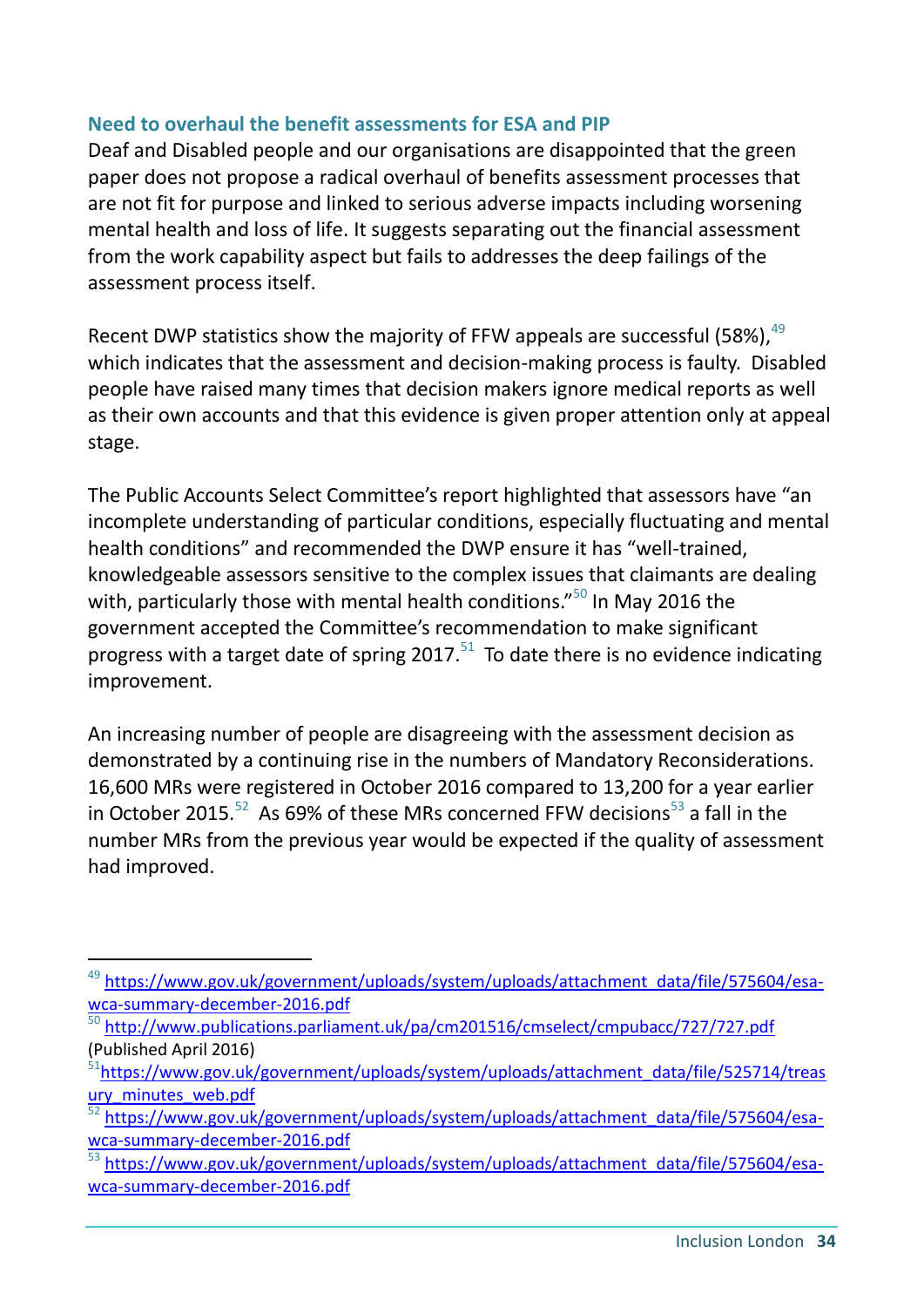The high success rate of PIP appeals indicates a similarly faulty assessment and decision-making process at considerable extra cost to the taxpayer meanwhile causing distress and anxiety to the individuals affected. Figures from the Tribunal Service for the last quarter of 2015 – 16 show a success rate for PIP appeals of 63%. Disabled people and our organisations have repeatedly explained how the assessment process is not accessible to many people due to the nature of their impairment, for example placing a burden on the individual to collect and present medical evidence. The High Court ruling concerning the WCA supports this concern with its finding that the process disadvantages people with cognitive impairments because they have greater difficulty than others in collecting evidence and explaining to the assessor how their condition affects them.<sup>54</sup>

Increasingly we are seeing another barrier resulting from the pressures on the mental health system as people with mental health support needs are now routinely discharged removing direct access to secondary care mental health professionals and therefore unable to obtain evidence of their impairment.

The UK Government's response to the UN inquiry report explains how "Recognising that attending the WCA can be a stressful experience, particularly for people with mental health conditions, everyone is encouraged to bring a companion"<sup>55</sup>. This fails to recognise the fact that many people simply have no one able to support them through the process or to come with them and these are often the people who are most at risk if their benefits are stopped. If the Government acknowledges that having someone with you is needed, then that should be resourced.

"My wife and I both have learning difficulties. We live in supported housing but when my wife's PIP form came through the support workers told us it isn't in their job description to help with forms. We went to the local CAB and they said they weren't equipped to support people with learning difficulties who need the level of support we do to collect the information together and go through the form. We were stuck." Supervisory of the stuck of the stuck of the stuck of the stuck of the stuck of the study of the study of the study of the study of the study of the study of the study of the study of the study of the study of

"I have mental health support needs and my friend has learning difficulties. He got called up for his WCA and his PIP assessment really close together. His Mum is in her eighties and really frail and he gets no support from social services at all now. He sent in the forms himself but I said I would try and come with him to the face to face

<sup>54</sup> [http://www.publiclawproject.org.uk/news/7/press-release-work-capability-assessment](http://www.publiclawproject.org.uk/news/7/press-release-work-capability-assessment-discriminates-against-claimants-with-a-mental-health-disabi)[discriminates-against-claimants-with-a-mental-health-disabi](http://www.publiclawproject.org.uk/news/7/press-release-work-capability-assessment-discriminates-against-claimants-with-a-mental-health-disabi)

<sup>55</sup> <http://www.ohchr.org/EN/HRBodies/CRPD/Pages/InquiryProcedure.aspx> (paragraph 56)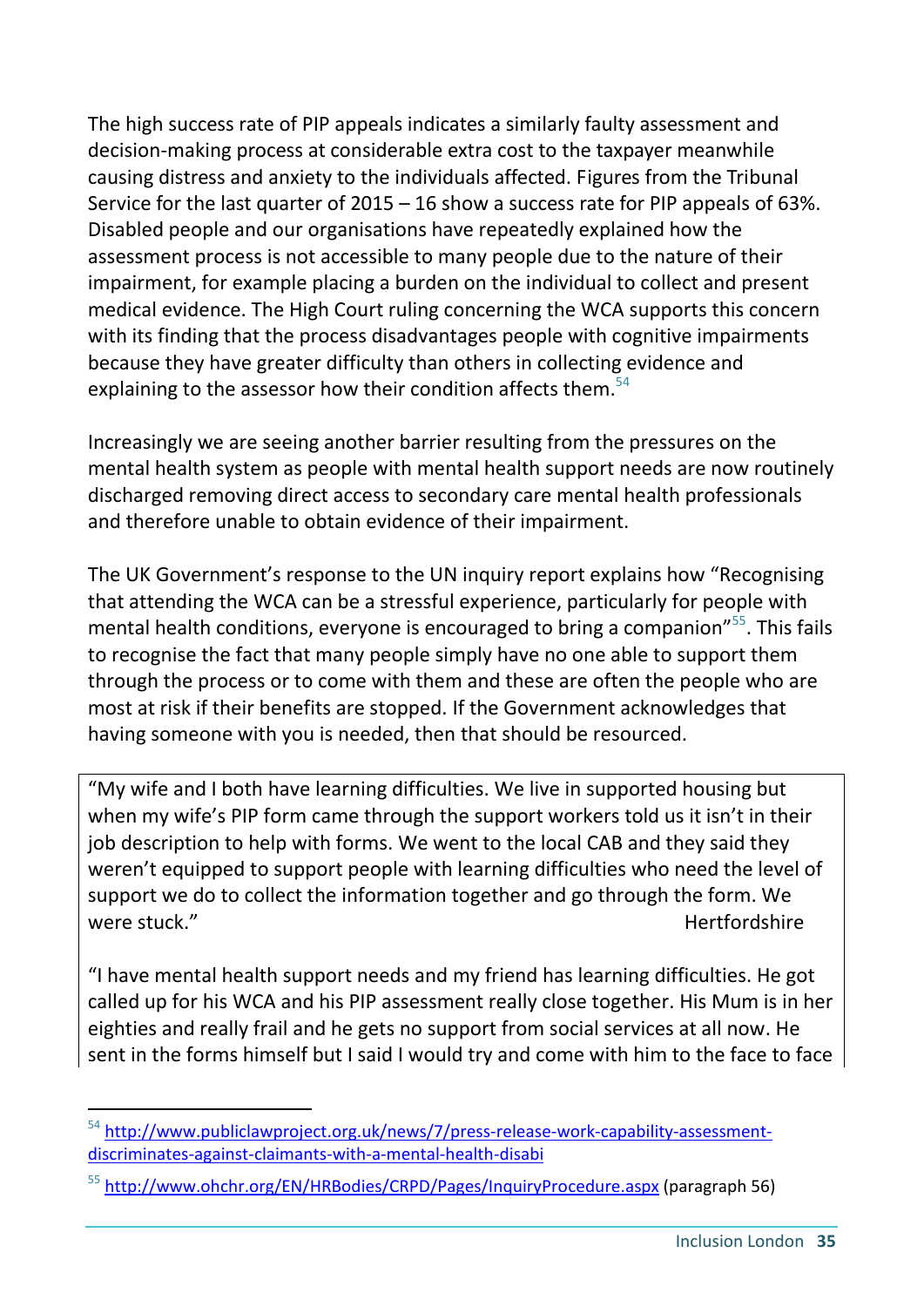assessments because they always say not to go on your own. When we met for the first one he said it was for PIP but it turned out it was for ESA. The second assessment that was for PIP was in the morning and I really, really struggle with mornings due to mental health. We got there two minutes late even though I phoned in advance to say we were on our way and they said they couldn't see us because they had too many people booked in and we were late. I was so upset I cried. I'd taken the day off work especially to come and was in a difficult period anyway. They rebooked us and we went again over the Christmas holidays. He hadn't managed to collect all the evidence they needed. The nurse also gave an inaccurate report that missed out a lot of key information we told her and lied in other parts. He needs to ask for a Mandatory Reconsideration but I can't miss work to take him to the GP and help him collect it and he has no one who can."

South London

**Recommendation 23: In co-production with Disabled people, a benefit assessment process to be developed based upon a social model understanding of disability that measures the barriers not functionality.**

## **Co-location of job coaches in therapeutic settings**

-

Mental health professionals and service users have been vocal in their concerns about the dangers of co-locating job/work coaches in health or mental health treatment settings. A coercive context (or a physical location and referral process that directly links therapy with coercive practices nearby) will negatively influence what is going on in the therapy relationally. The Mental Wealth Foundation writes: "Attempts to coerce people into work are detrimental not only to their health but to their safety and, in many cases, present a risk to life… Therapy alongside this coercive system breaches the ethical principle of non-maleficence."<sup>56</sup>

Such is the climate of fear and anxiety described above caused by assessments and conditionality that discriminate against Disabled people that even where engagement is voluntary, the association with a punitive regime and perception of coercion will have negative impacts. There is a concern that Disabled people will avoid seeking necessary treatment through fear of benefit cuts. People with mental health support needs have worse health outcomes and lower life expectancy than the general population<sup>57</sup> and efforts should be made to improve rather than discourage access to healthcare for this group.

<sup>56</sup> [https://allianceblogs.wordpress.com/2016/03/21/mwf\\_jobcentretherapy\\_letter/](https://allianceblogs.wordpress.com/2016/03/21/mwf_jobcentretherapy_letter/)

<sup>57</sup> [http://www.bmj.com/press-releases/2013/05/21/life-expectancy-gap-widens-between-those](http://www.bmj.com/press-releases/2013/05/21/life-expectancy-gap-widens-between-those-mental-illness-and-general-popula)[mental-illness-and-general-popula](http://www.bmj.com/press-releases/2013/05/21/life-expectancy-gap-widens-between-those-mental-illness-and-general-popula)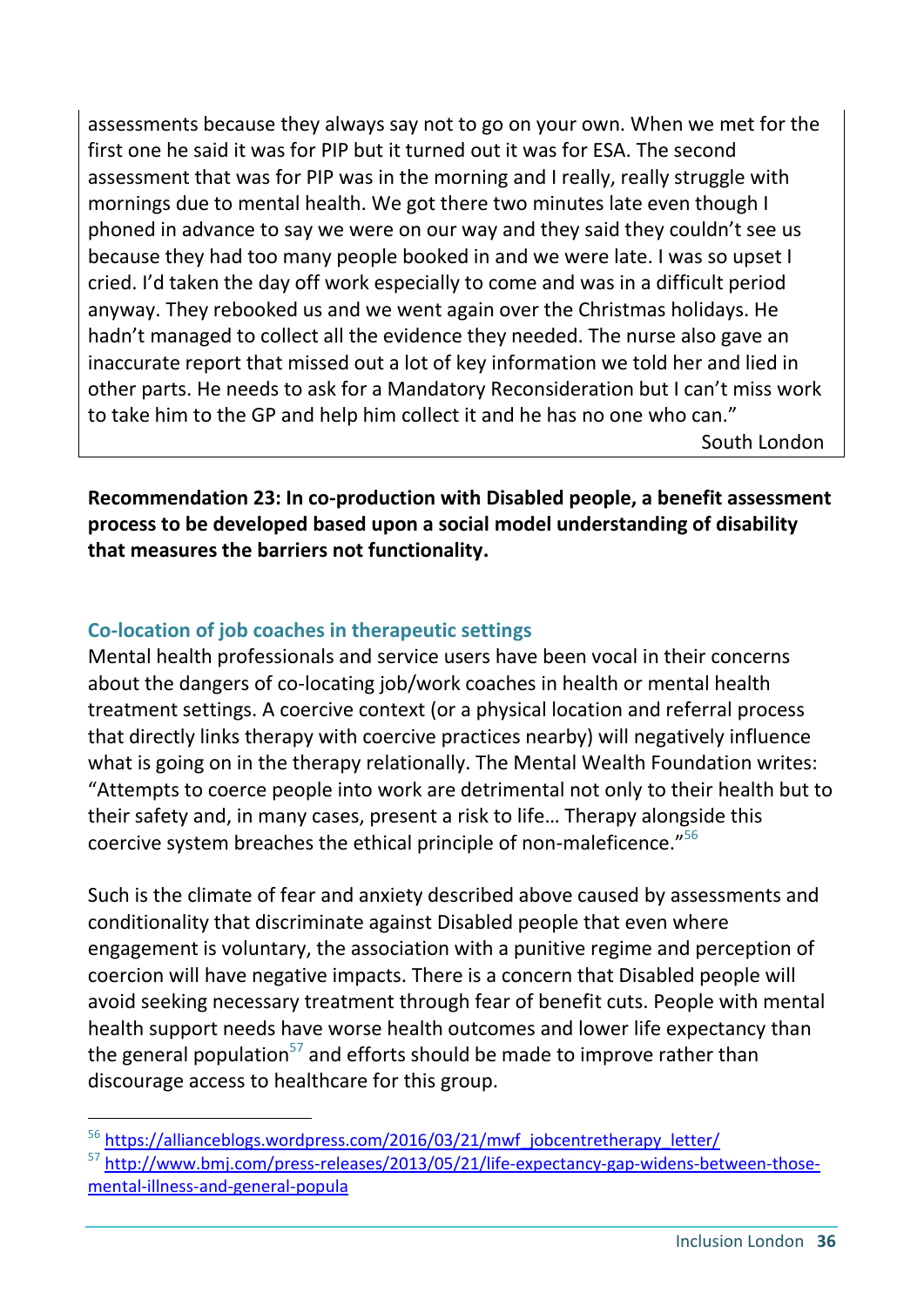There are ways that accessible information and advice for those wanting to voluntarily engage in work related activities can be made available without the need to physically co-locate health and work services.

The dominance of a work focus is undermining mental health support for those with complex needs. 'Psy' professional networks have spoken out against the damaging effects of linking therapeutic interventions to employment outcomes. This has manifested in therapeutic jobs with set targets for moving people off benefits<sup>58</sup>, and funding for IAPT programmes to the exclusion of other forms of therapy. There is also criticism that many IAPT workers lack in-depth training and experience of severe mental health issues.

**Recommendation 24: Consultation is urgently needed with grassroots networks of professionals and people with mental health support needs to ensure approaches to integrating work and health are ethically sound and aim to improve lives rather than cause harm.**

## **2.2 Our views – response to specific proposals in the green paper**

#### **Ensuring all Disabled people have access to employment support**

We disagree with the premise that Disabled people in the ESA Support Group (SG) as a whole have the "perception they do not have any capability for work" as a result of being placed in the SG. Most Disabled people have too little respect for the WCA system to let it affect how they perceive their capabilities. They are however fully aware of workplace barriers and discrimination and of their own unmet support needs.

While suggesting that employment support should be extended to Disabled people in the ESA SG, the green paper also says that the Work and Health programme will not be appropriate for Disabled people with more complex needs. This is however the definition of being in the Support Group.

In order to extend equal opportunities to gain employment to Deaf and Disabled people in the SG, appropriate support must be available that responds to the complex inter-related barriers that Disabled people face, for example fewer and

<sup>&</sup>lt;sup>58</sup> For example, G4S advertise jobs for BABCP accredited CBT practitioners with job roles including: "Targeted on the level, number and effectiveness of interventions in re-engaging Customers and Customer progression into work" [http://careers.g4s.com/jobs/Cognitive-Behavioural-](http://careers.g4s.com/jobs/Cognitive-Behavioural-Therapist_58526/6%20crisis)Therapist 58526/6%20crisis.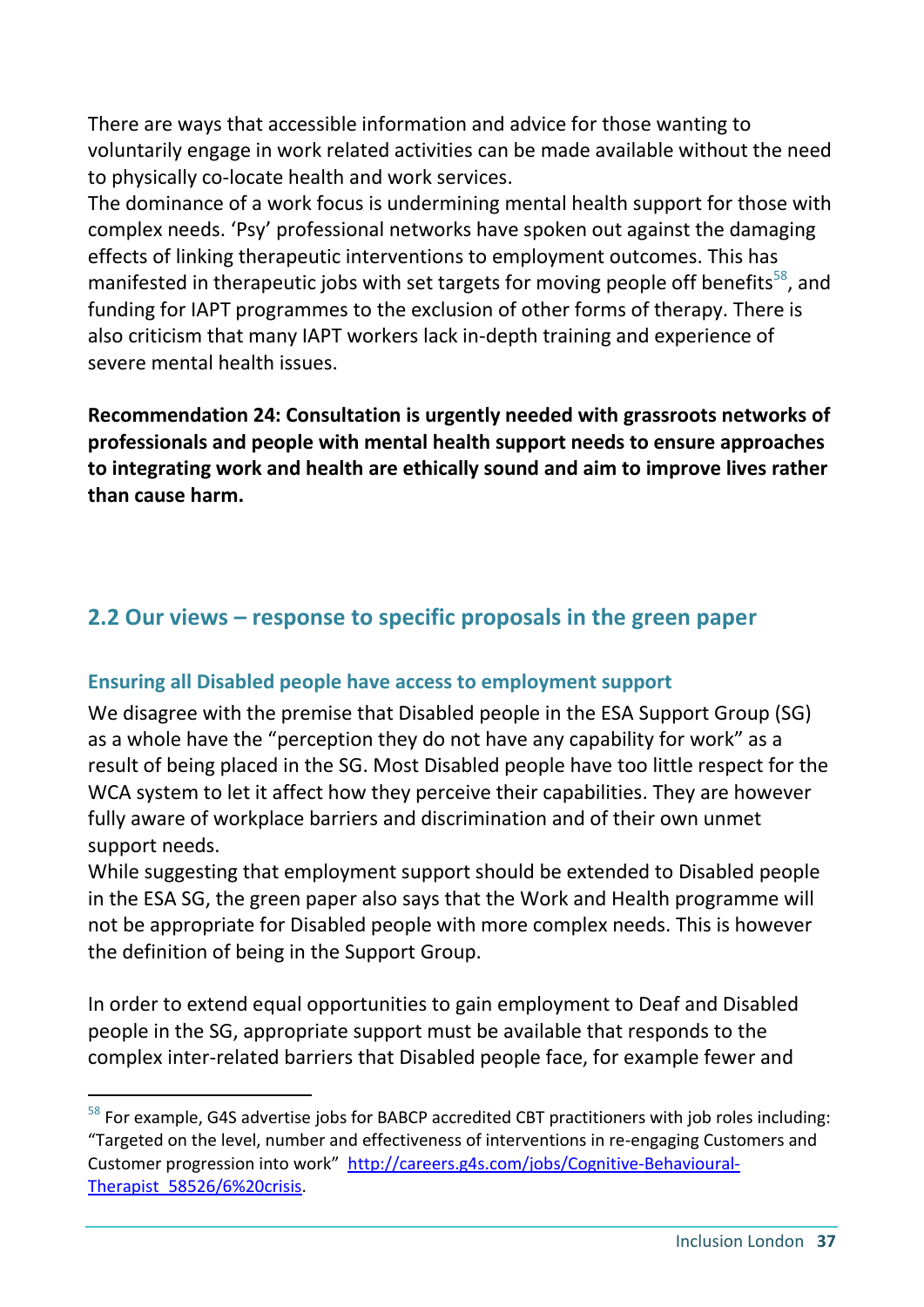fewer Disabled people have independent living support to leave the house, fill in forms or make phone calls, go on the internet or travel to job clubs or face-to-face appointments. Sufficient resources will need to be invested to provide individualised and appropriate support otherwise many Disabled people will be unable to follow their Claimant Commitment and realise their potential.

We would add that any initiatives to extend work coach support to claimants in the ESA Support Group must be voluntary and not associated with any lowering of the benefit rate down to JSA levels. Equally work coaches must never be given powers to prescribe treatment. There must be a separation for medical professionals to remain responsible for prescribing treatment.

#### **Incentivising employers**

We are opposed to the idea of incentivising employers through payments to take on Deaf and Disabled workers. This approach will contribute to negative perceptions of our worth and the "othering" of Deaf and Disabled people while failing to address existing barriers that employers report, such as a lack of awareness about the employability of disabled people, lack of awareness of the Access to Work scheme, and concerns about what is required of them by the Equality Act. Building positive relationships with employers to raise their awareness, capability and confidence is the path to more job outcomes.

The solution is to build more accessible and inclusive workplaces where diverse skills and approaches are valued. In the short-term, Access to Work has the potential to level the playing field for Deaf and Disabled workers so that we can bring our skills and talents to the labour market instead of being seen as a burden that employers need to be incentivised to take on. To work in this way Access to Work must be adequately resourced with support packages agreed on the basis of need, including recognition of ongoing need across all impairment groups, rather than a drive to cut to individual awards.

#### **Income Protection Insurance**

We are deeply concerned by suggestions that income protection insurance has a role to play in moving more Disabled people into employment. Insurance is no replacement for proper investment in the NHS and in a social security system that acts as a safety net when people cannot work. Insurance companies such as Unum have been found guilty in the US and banned from several States for operating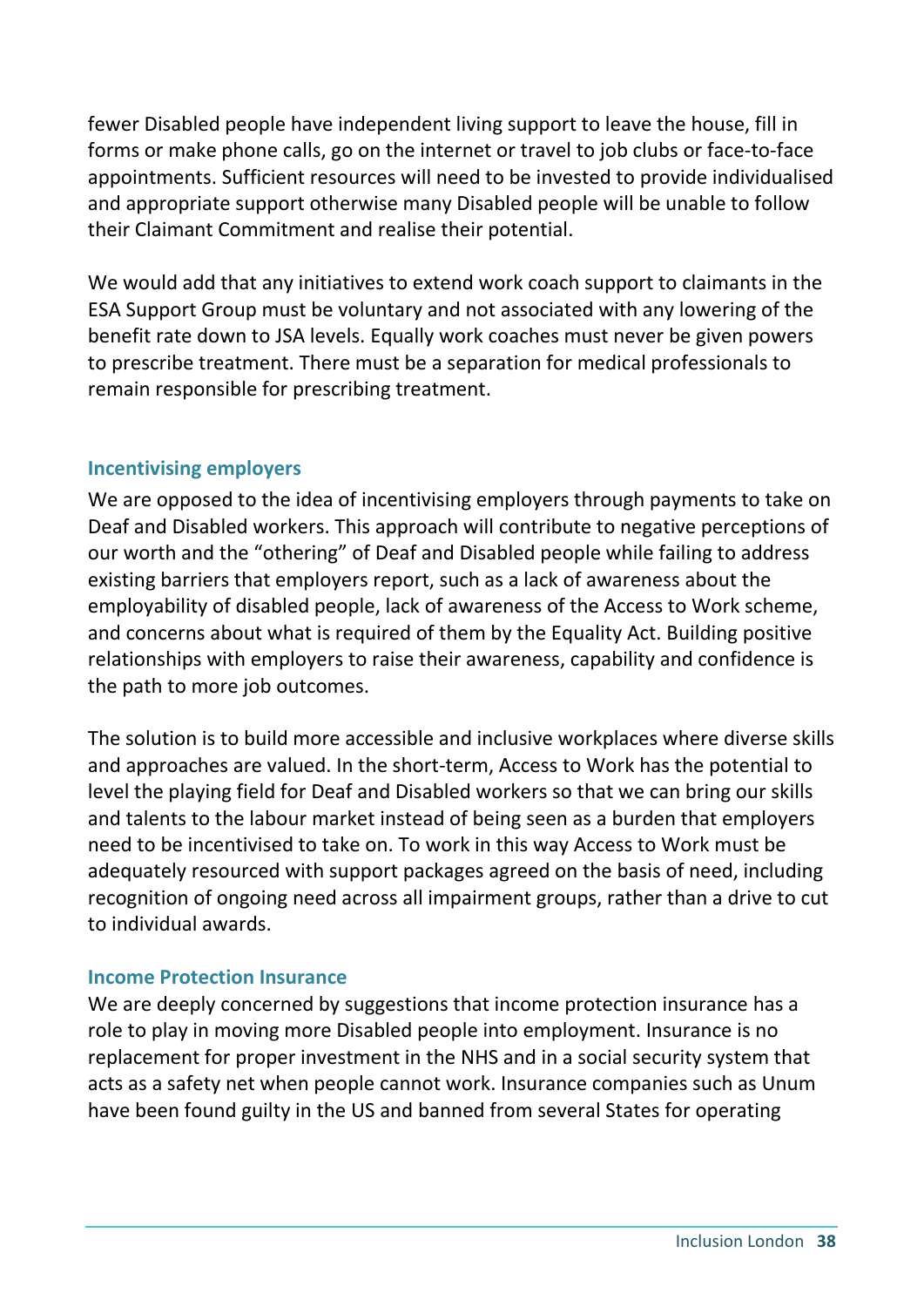"factories of disability denial" $59$ , deliberately and systematically turning down claims from people with IPP no longer able to work. Disabled people in the UK do not want to be left similarly at the mercy of unscrupulous companies.

#### **Apprenticeships**

We welcome he Government's proposals to develop apprenticeship opportunities for Disabled people. However, we want Disabled people to have the same opportunities as their non-disabled peers to apply for apprenticeship opportunities across all industries. We also welcome Paul Maynard's report's recommendations on improving access to apprenticeships for young people with learning disabilities and learning difficulties, nevertheless it does not cover all the barriers that Disabled people with different impairments and health conditions may experience.

## 3. Conclusion

-

The green paper expresses the intention of ensuring proper support for those not in work. We know through lived experience, backed up by countless inquiries, reports and academically robust research, that this is sadly not the case as a result of welfare reforms that have occurred since 2010. The reality is thousands of people left without essential support.

Proposals in the green paper contain nothing on changes that need to be made to ensure that support is restored, for example how assessment decision-making will be improved or how inappropriate or discriminatory sanctions will be reduced. Instead the proposals threaten the opposite, with the suggestion of extending conditionality, failure to revise the decision to cut ESA WRAG, and strong focus on work as an ideology divorced from an evidence-base of Disabled people's actual needs and the material barriers that need to be challenged in order to provide equal access to employment opportunities.

<sup>59</sup> [https://schwartzlawpc.com/news/schwartz-law-press/read/unumprovident-accused-of](https://schwartzlawpc.com/news/schwartz-law-press/read/unumprovident-accused-of-running-denial-factories/)[running-denial-factories/](https://schwartzlawpc.com/news/schwartz-law-press/read/unumprovident-accused-of-running-denial-factories/)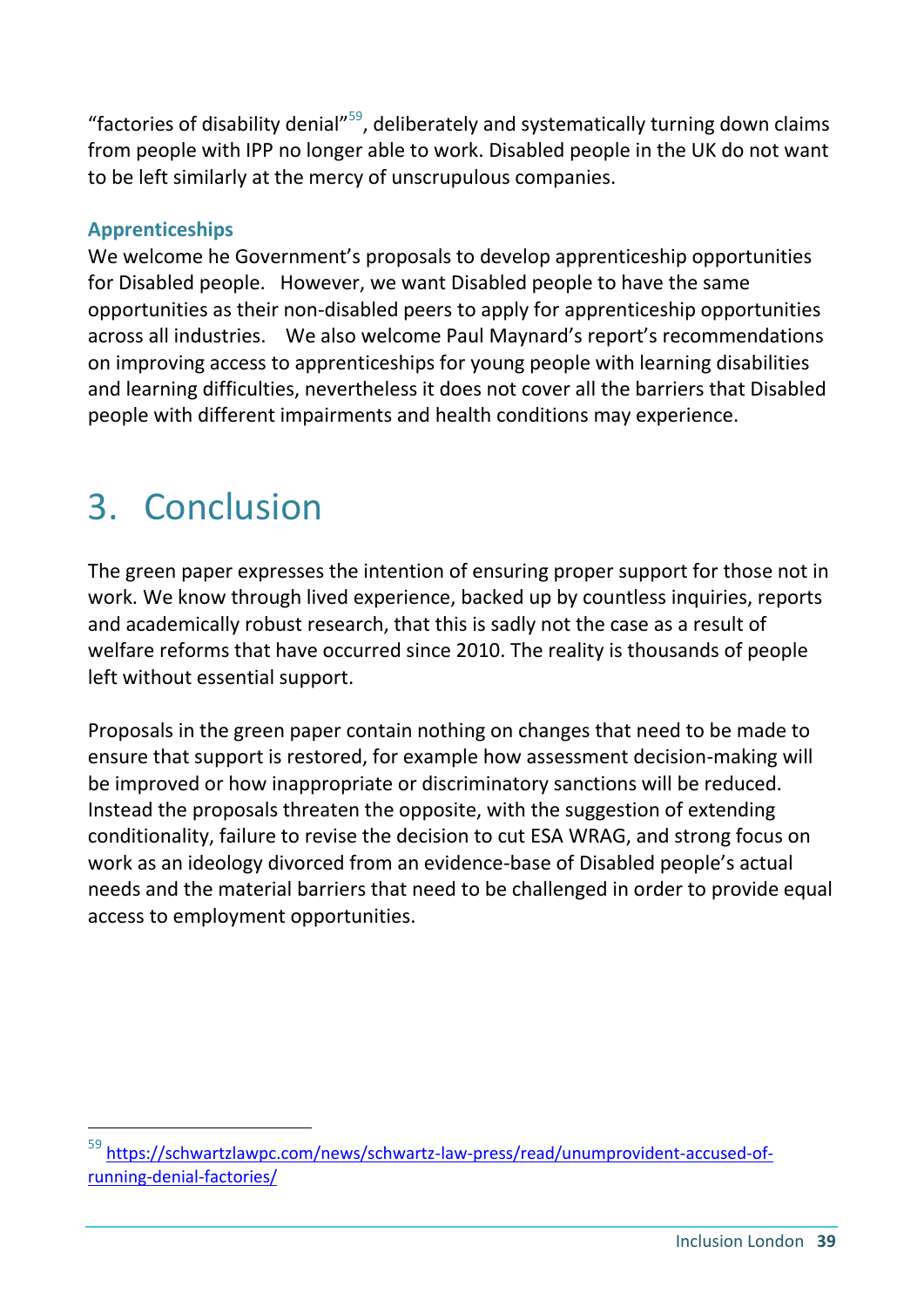## 4. Summary of Recommendations

**Recommendation 1:** All decision makers to have independently reviewed information on the background to the development of the Waddell and Aylward BPS model.

**Recommendation 2:** Welfare policy to start from a realistic assessment of need and research into the business case for investment in independent living including adequate social care and Access to Work support that is based on need rather than financial targets.

**Recommendation 3:** Specifications for peer led employment support initiatives to be developed in co-production with DDPOs with realistic funding and delivery targets.

**Recommendation 4:** Refresh the 2008 Independent Living Strategy.

**Recommendation 5:** Set up an independent living taskforce with Disabled social care users and DDPOs to develop proposals for a national system of independent living support independent of LAs informed by learning from the success of the ILF model.

**Recommendation 6:** Reverse tightening of PIP eligibility criteria for enhanced mobility component from 20 back to 50 metres.

**Recommendation 7:** Review of CAMHS to assess how well mental health services are providing effective interventions that will give children and young people the best chances of long-term reduced mental distress.

**Recommendation 8:** Deaf and Disabled people in employment who regularly access NHS and MH services to be consulted about practical ways services can better support.

**Recommendation 9:** Work in co-production with Deaf and Disabled people to implement recommendations at Annex A funded via the AME/DEL Switch, including expansion of the scheme to provision of support for voluntary work.

**Recommendation 10:** Implement recommendations in the TUC's ['Living on the](https://www.tuc.org.uk/economic-issues/labour-market/living-edge)  [Edge: The rise of job insecurity in modern Britain'](https://www.tuc.org.uk/economic-issues/labour-market/living-edge) report for addressing access to employment rights and protections.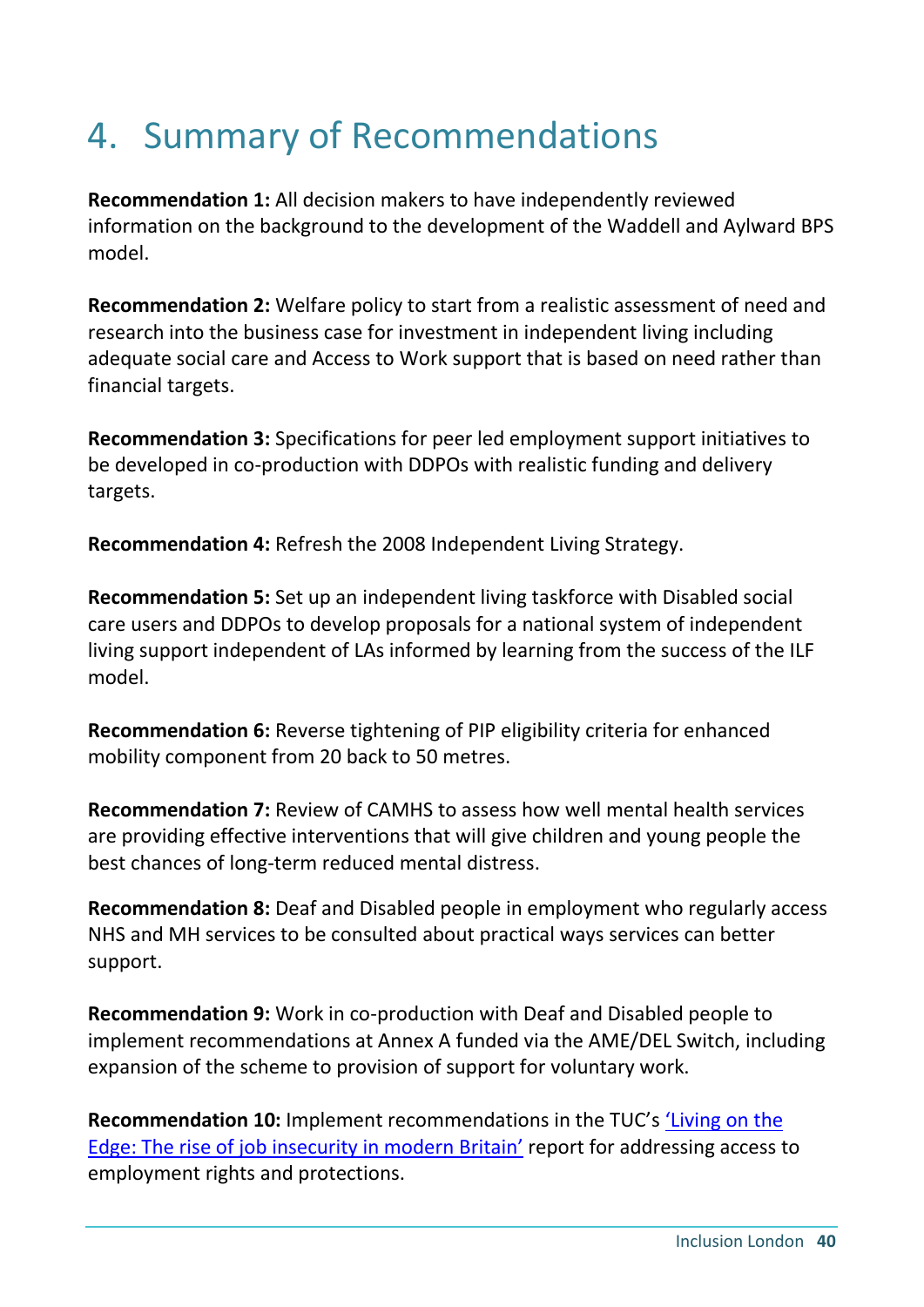**Recommendation 11:** Restore the right for employers to reclaim statutory sick pay as a short-term measure; as a long-term measure, explore options for allowing employers to reclaim the costs of keeping Disabled employees on full pay during periods of disability-related absence.

**Recommendation 12:** Full protection for everyone provided by the social security net for times when they cannot work or cannot find suitable employment.

**Recommendation 13:** Government to urgently address public sector employment practices to eliminate discrimination and ensure equality of opportunity, including the development of fair and inclusive sickness absence policies and performance management systems.

**Recommendation 14:** Reverse the introduction of tribunal fees for employment cases.

**Recommendation 15:** Reduce the normal qualification period for protection from unfair dismissal back down to 6 months.

**Recommendation 16:** Reintroduce employer liability for failure to take reasonably practicable steps to prevent third parties (such as customers or clients) repeatedly harassing an employee.

**Recommendation 17:** Review the Equality Act 2010 with a view to legislative changes to increase protection and widen equalities protections for Disabled workers.

**Recommendation 18:** Assess the cumulative impact of the package of policy and legislative changes under welfare reform.

**Recommendation 19:** Bring Article 19 into domestic rules for public procurement when the UK exits the EU and promote its use to commissioners.

**Recommendation 20:** The proposed cut to ESA WRAG should be stopped and a review covering above areas carried out.

**Recommendation 21:** Sanctions should be abolished or at the very least an exemption made for Disabled people whether on JSA or ESA.

**Recommendation 22:** Any participation in work-focused activity offered to claimants in the ESA Support Group must be strictly voluntary.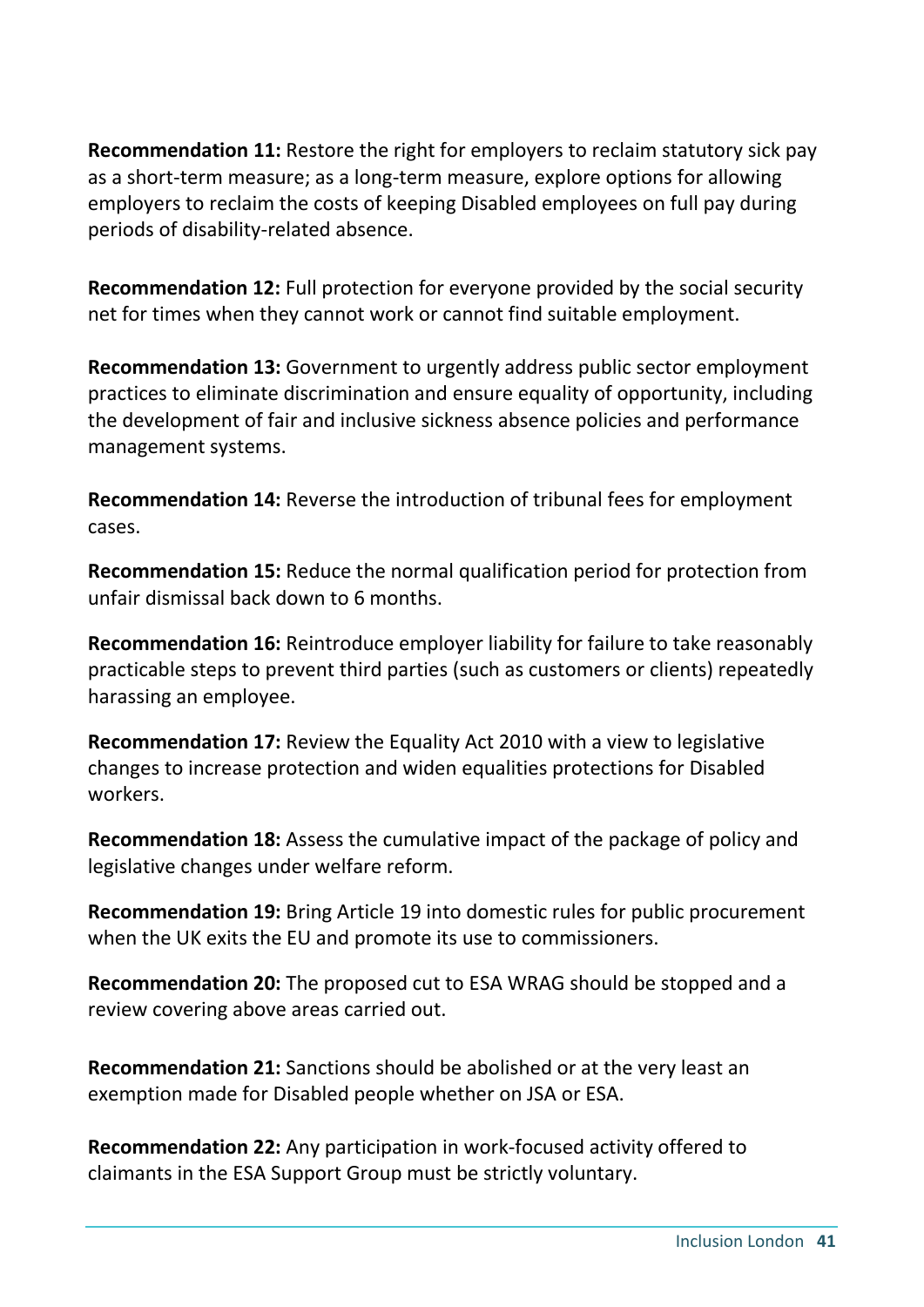**Recommendation 23:** In co-production with Disabled people, a benefit assessment process to be developed based upon a social model understanding of disability that measures the barriers not functionality.

**Recommendation 24:** Consultation is urgently needed with grassroots networks of professionals and people with mental health support needs to ensure approaches to integrating work and health are ethically sound and aim to improve lives rather than cause harm.

## 5. Annex A: Access to Work recommendations in full

**1. Commit to an Access to Work programme that embodies the following principles and values:**

The aim of AtW must be to level the playing field for Deaf and Disabled people to obtain, maintain and progress in the labour market.

Support through AtW should focus on our abilities and enable us to fulfil our potential.

It should not:

- Place Deaf and Disabled people at financial risk
- Disadvantage Deaf and Disabled people in the work-place
- Impose inappropriate support
- Normalise inequality
- Subject Deaf and Disabled people to hostility and discriminatory attitudes
- Deaf and Disabled people should not be provided with inadequate support - needs should be fully met and the budget should not be capped.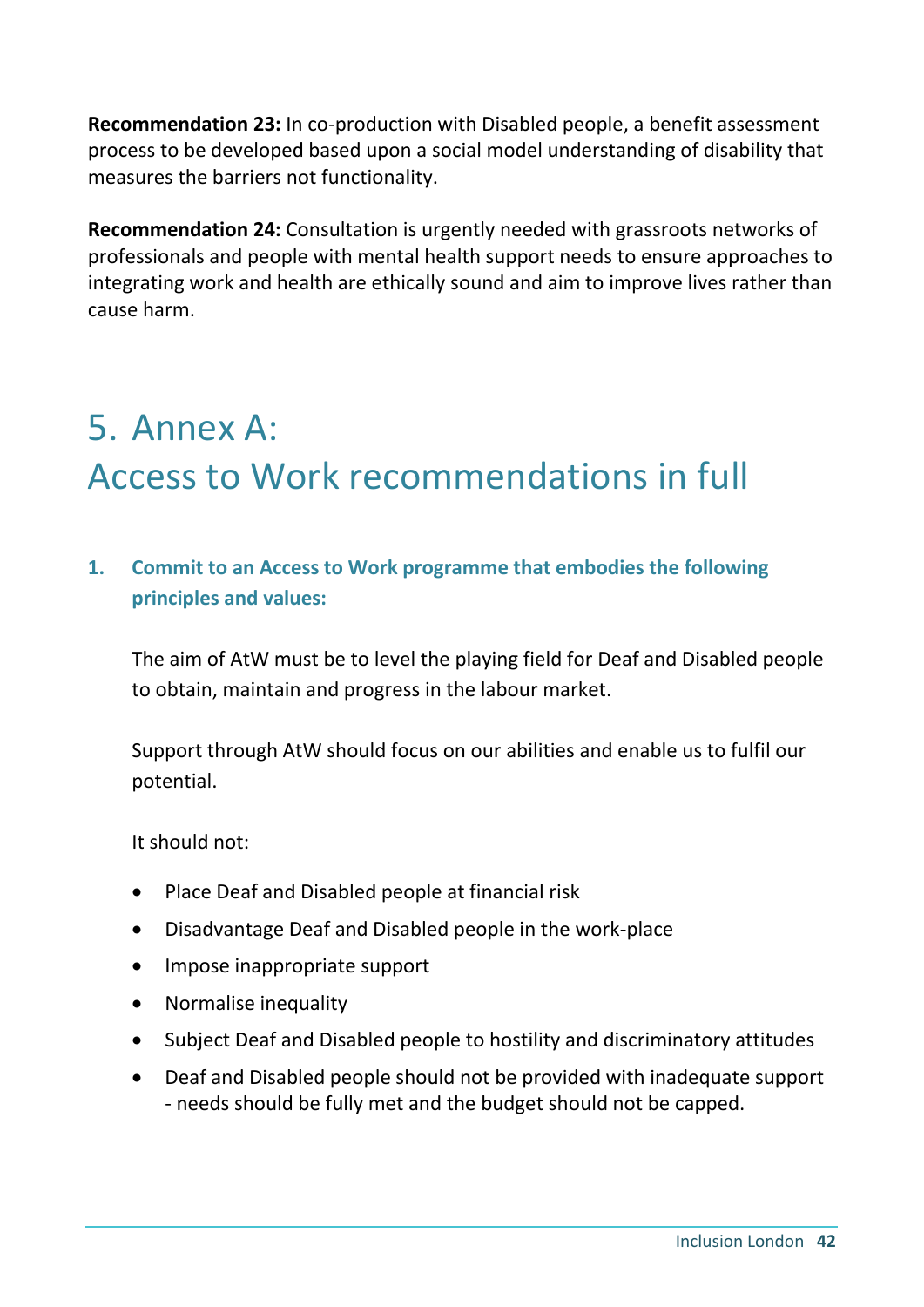## **2. Place AtW at the heart of the government's strategy to increase the numbers of disabled people in work.**

"Improving Lives: the work, health and disability green paper" contains few mentions of Access to Work and yet its effectiveness at supporting Deaf and Disabled people to get into, stay in and get on in employment is well evidenced, while investment in the programme produces a return for the Treasury. Improvement and expansion of the Access to Work programme must be a central part of proposals to reduce the disability employment gap.

- **2.1** A full cost analysis of the benefits and costs of the AtW scheme to the Treasury is undertaken.
- **2.2** The option of the AME/DEL Switch is fully considered.

#### **3. Equip AtW to enable Deaf and Disabled jobseekers to move into work**

- **3.1** Give an indicative support package to new customers at job application stage so they can reassure prospective employers of their ability to meet job requirements.
- **3.2** Revise rules which limit support to 52 weeks for Higher Level Permitted Work customers. There are no longer time limits for Higher Level Permitted Work under current ESA and Universal Credit regulations.
- **3.3** Expand the availability of AtW to Deaf and Disabled people gaining experience through volunteering and other forms of work experience beyond the current regulations which limit support to specific internships, trainee and placement initiatives. This could also benefit Deaf and Disabled people in self-employment who are prevented from opportunities to work to build their businesses by the viability model currently operated by AtW.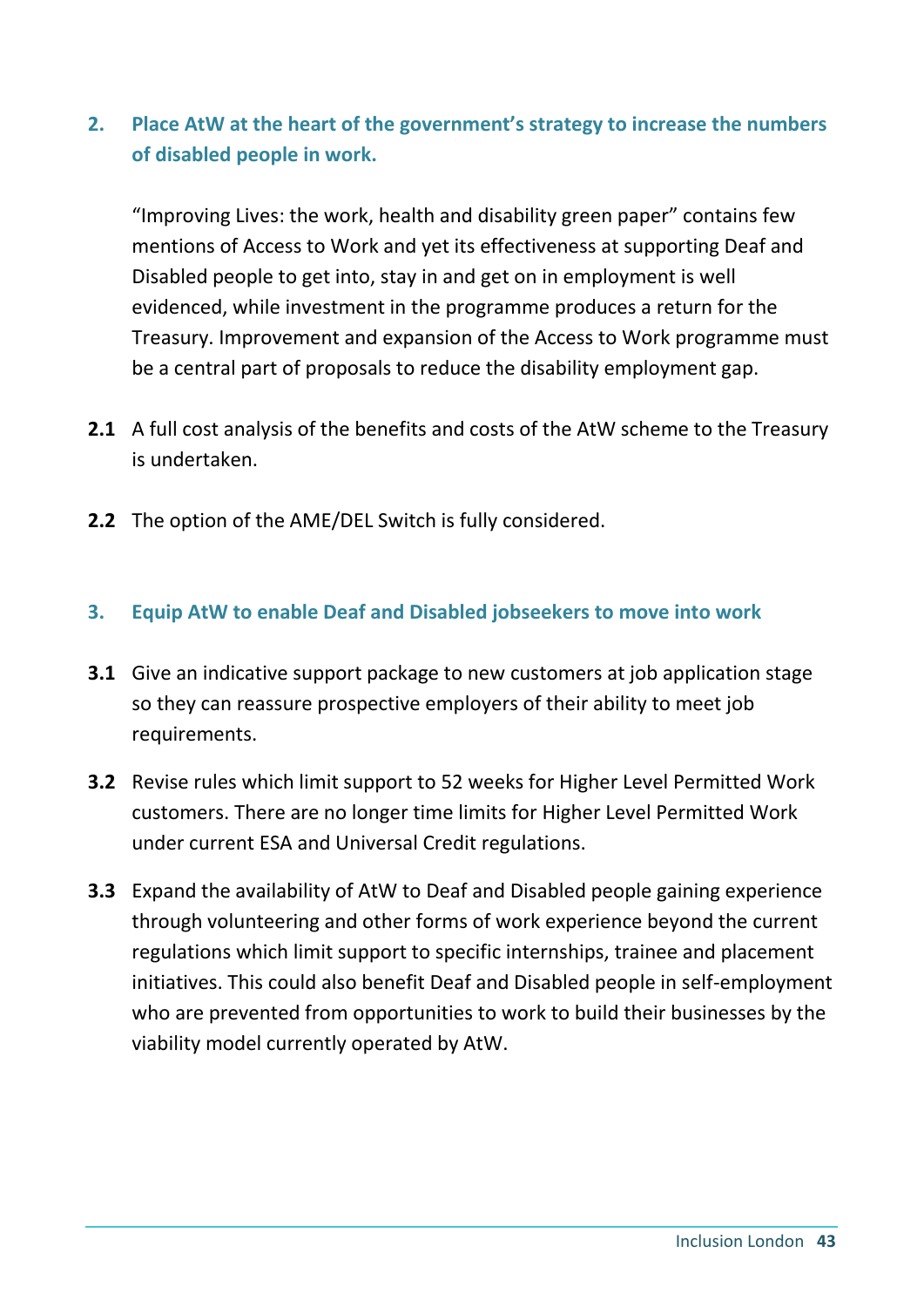- **4. Improve job security and stability for Deaf and Disabled people in work through:**
- **4.1** Reduce target waiting times for agreement of new packages to four weeks.
- **4.2** Reduce frequency of reassessments for those with lifelong or chronic conditions and stable employment. To avoid insecurity and instability, reassessments should only be triggered by a change in support needs or for conditions expected to change over time. Cuts in support are never to be done retrospectively. 3 months' notice must be given of any cut in support. If there are costs outstanding such as BSLI costs because of retrospective cuts or lack of notice of support cuts AtW should be liable for the costs not the Deaf person.
- **4.3** Currently as Deaf and disabled people are awarded AtW as a discretionary financial grant they are the legal contractors of services. This creates problems when any issues arise, for example delayed payments or lost paperwork which results in the service provider charging statutory late payment fees. We would like to see the contractual relationship and financial risk to be placed with AtW.
- **4.4** Increase the length of AtW awards, especially for self-employed workers, to allow stability in work and minimise the loss of productivity caused by reassessments and incorrect awards.
- **4.5** Advisers should not reduce AtW awards when people under-use their budget the previous year for a reason unrelated to changing needs, for example sickness absence or hospital leave.
- **4.6** AtW should bear full financial responsibility for repair or replacing of equipment it provides for as long as the customer is eligible for support.
- **4.7** Increased the portability of AtW packages, especially for the self-employed, to allow them to take up employment opportunities without delay.
- **4.8** Review the system for providing and maintaining wheelchair equipment so that wheelchair users are not disadvantaged at work by unnecessarily lengthy and frustrating processes.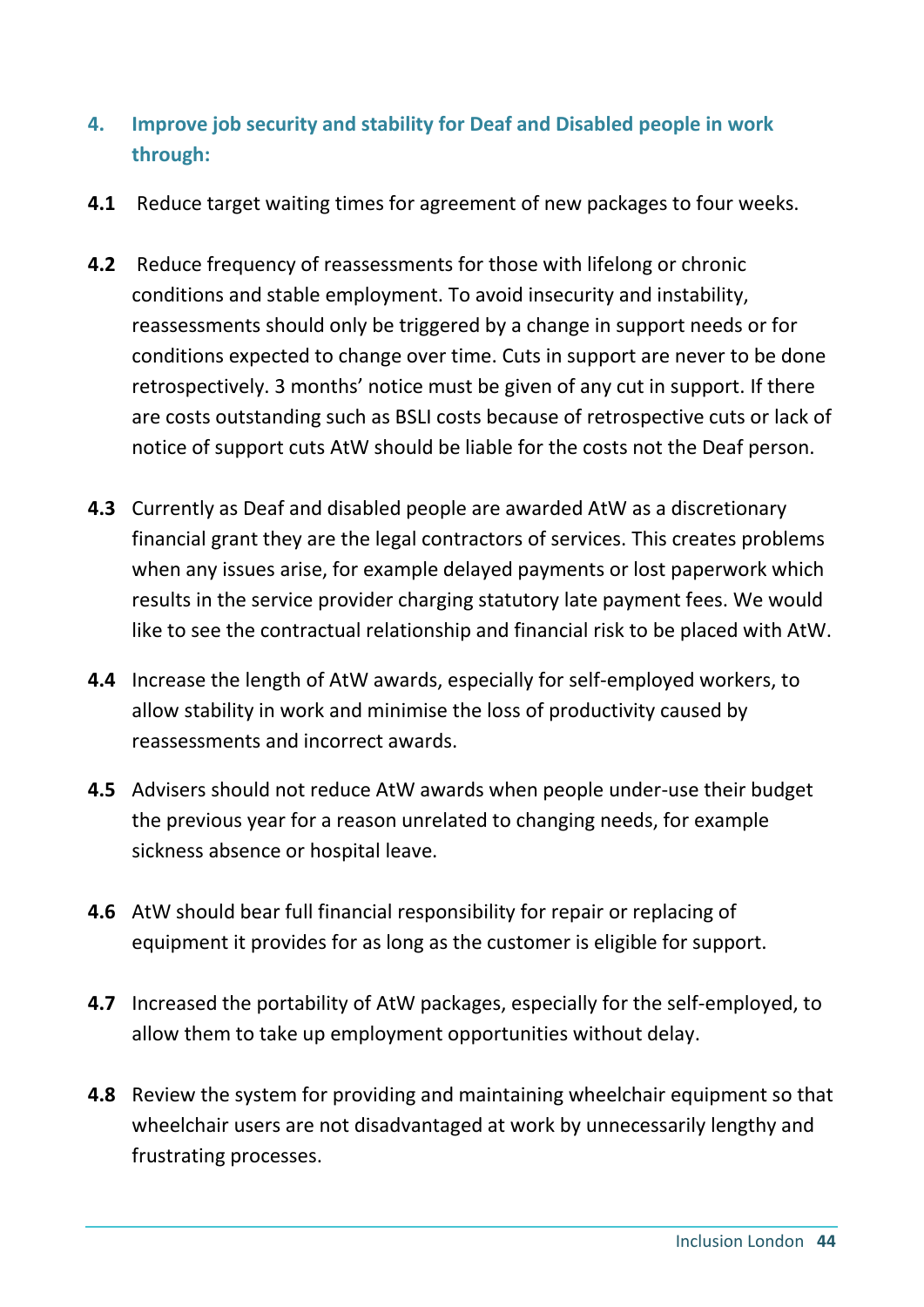## **5 Introduce digital systems to improve delays, reduce inefficiencies and tackle fraud**

- **5.1** An online claims system for AtW would protect both customers and support staff from fraudulent activity and reduce the rate of delays due to missing forms. Facilities with online claims such as 'Save and return' would improve the claiming process.
- **5.2** Online payment processing would reduce delays and incidences of payments missing in the post.

#### **6 Improve communication with new and existing customers and employers**

- **6.1** Notify customers three months before their award ends, and again one month before, to allow sufficient time for reapplying without interrupting their employment.
- **6.2** Respond to all call centre inquiries within 48 hours.
- **6.3** Inform customers in writing about any changes to AtW awards, giving clear reasons for any changes.
- **6.4** Provide clear information on how to contest decisions and make complaints.
- **6.5** Bring back the named caseworker system and allow AtW customers to have direct contact with their caseworker at all stages of their award.
- **6.6** Systems to be established so that customers can communicate directly with AtW in ways that meet their access requirements including BSL, electronically, easy read format and face to face visits.
- **6.7** Increase the awareness of AtW amongst Deaf and Disabled people, JobCentre Plus staff and employers.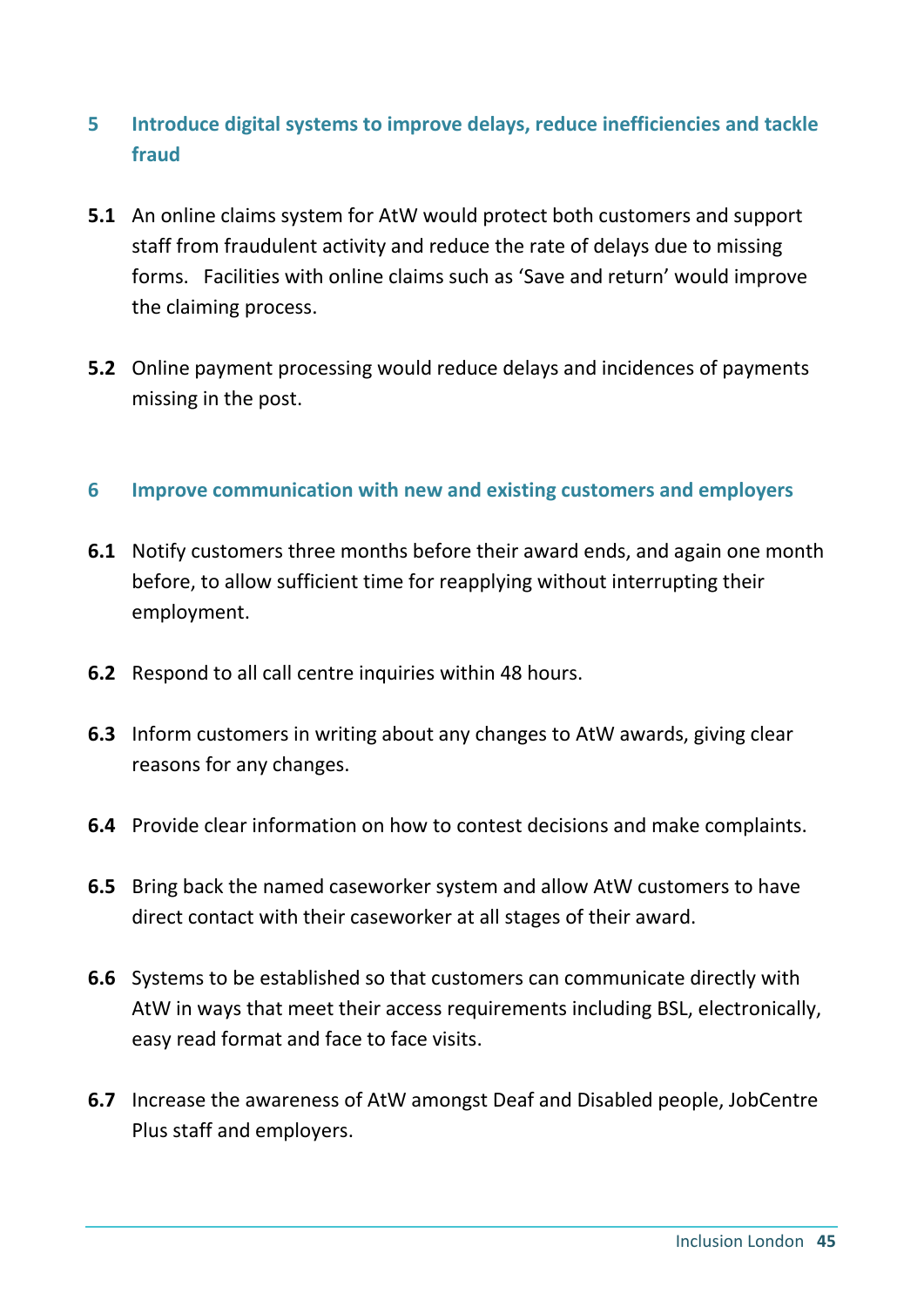- **6.8** Improve signposting, information and guidance to new customers and employers.
- **6.9** Expand on the other sources of information ("Elsewhere on gov.uk") at <https://www.gov.uk/access-to-work/overview> such as providing links to the customer and employer fact sheets and a link to the complaints process.
- **6.10** Customer service standards for AtW staff to ensure positive communications and reverse the trend of treating customers as burdens on the taxpayer.

#### **7 Improve decision making in AtW through:**

- **7.1** Disability awareness training for AtW staff should be delivered by Deaf and Disabled people's organisations and based upon the social model of disability<sup>60</sup> and the cultural model of Deafness.<sup>61</sup> The training must be provided by independent organisations not by providers of AtW support services such as Appa, AoHL.
- **7.2** Improve staff guidance on Minimum Needs to ensure that AtW packages fully meet all Deaf and Disabled people's employment support needs. Deaf and Disabled people should have choice and control over the support they need and should not have inadequate or unqualified support imposed on them.
- **7.3** Support needs of customers to be taken into account above arbitrary targets for time-limiting awards. There needs to be recognition of the value of ongoing support in enabling Deaf and Disabled people to stay in and get on in employment across all impairment groups including mental health support needs and neuro-diversity.

<sup>&</sup>lt;sup>60</sup> <https://www.gov.uk/government/organisations/office-for-disability-issues/about>

<sup>61</sup> [https://www.inclusionlondon.org.uk/disability-in-london/cultural-model-of-deafness/the](https://www.inclusionlondon.org.uk/disability-in-london/cultural-model-of-deafness/the-cultural-model-of-deafness/)[cultural-model-of-deafness/](https://www.inclusionlondon.org.uk/disability-in-london/cultural-model-of-deafness/the-cultural-model-of-deafness/)

[https://en.wikipedia.org/wiki/Models\\_of\\_deafness#Cultural\\_deafness\\_and\\_the\\_medical\\_model](https://en.wikipedia.org/wiki/Models_of_deafness#Cultural_deafness_and_the_medical_model)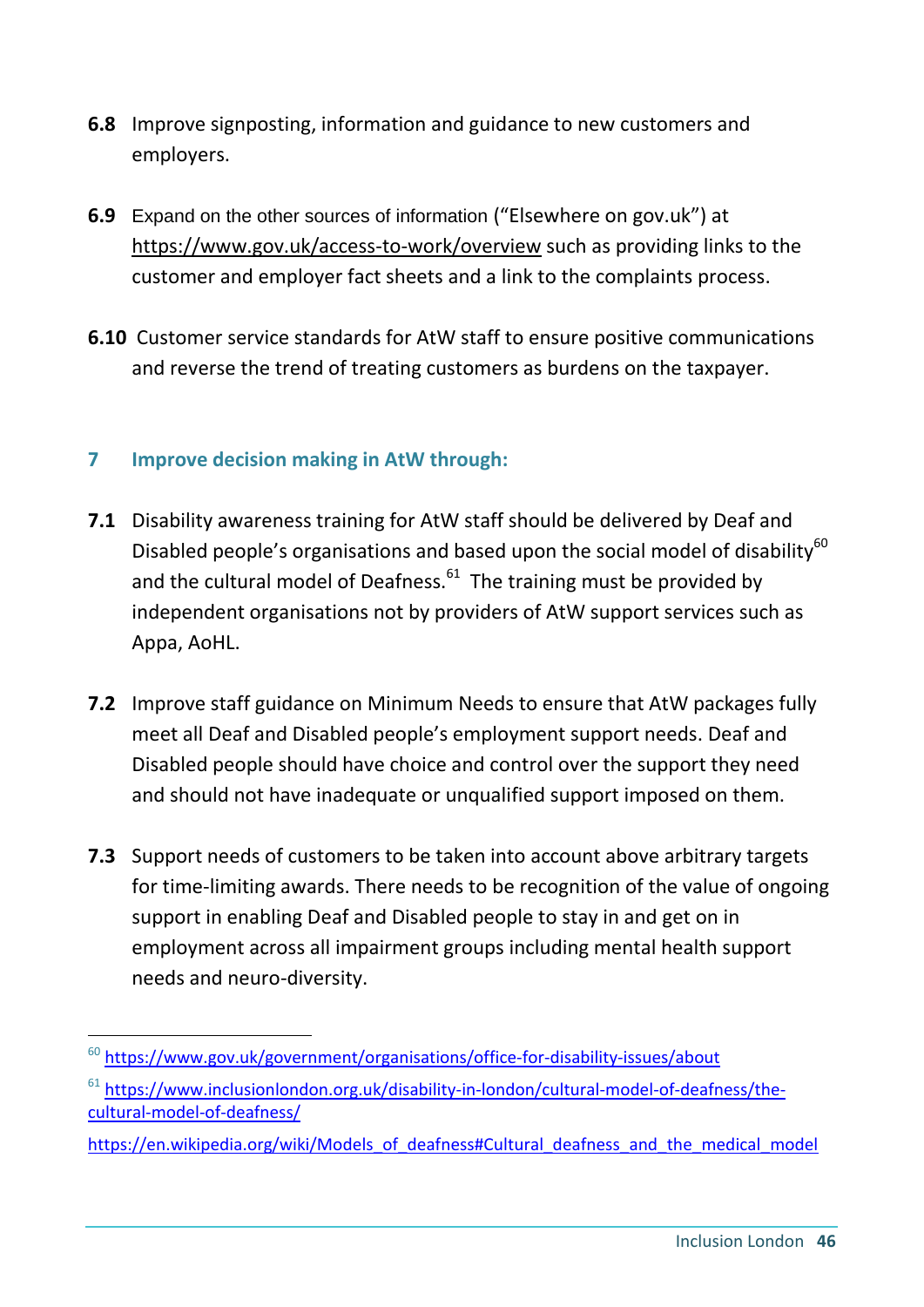- **7.4** Advisors to be open to customer choice in meeting support needs rather than imposing a one size fits all approach through contracted services.
- **7.5** Review to be carried out into the interpretation of the 80/20% ratio with specific relation to the support needs of people with learning difficulties/disabilities in different job roles.
- **7.6** Improve transparency in decision making by consulting with Deaf and Disabled People's Organisations on all changes to staff guidance and communicating it with customers.
- **7.7** Improve staff training in decision making and interpretation of guidance to ensure consistency and reduce the need for complaints.

## **8 Remove the cap which discriminates against Deaf and Disabled people with high support needs and in senior job roles.**

If the cap remains in place then its impact should be mitigated by:

- **8.1** Writing to customers in good time before they reach the cap to avoid using assistance/support that they cannot then pay for.
- **8.2** Not counting one-off costs towards the cap for example the cost for purchase of a wheelchair will significantly reduce the amount of support costs that are available within that year to the point of making employment unviable.

#### **9 Put Deaf and Disabled people back at the centre of the AtW process.**

Consult with StopChanges2AtW, and other user-led organisations of Deaf and Disabled people on any further revisions to AtW policies or operational changes to AtW processes.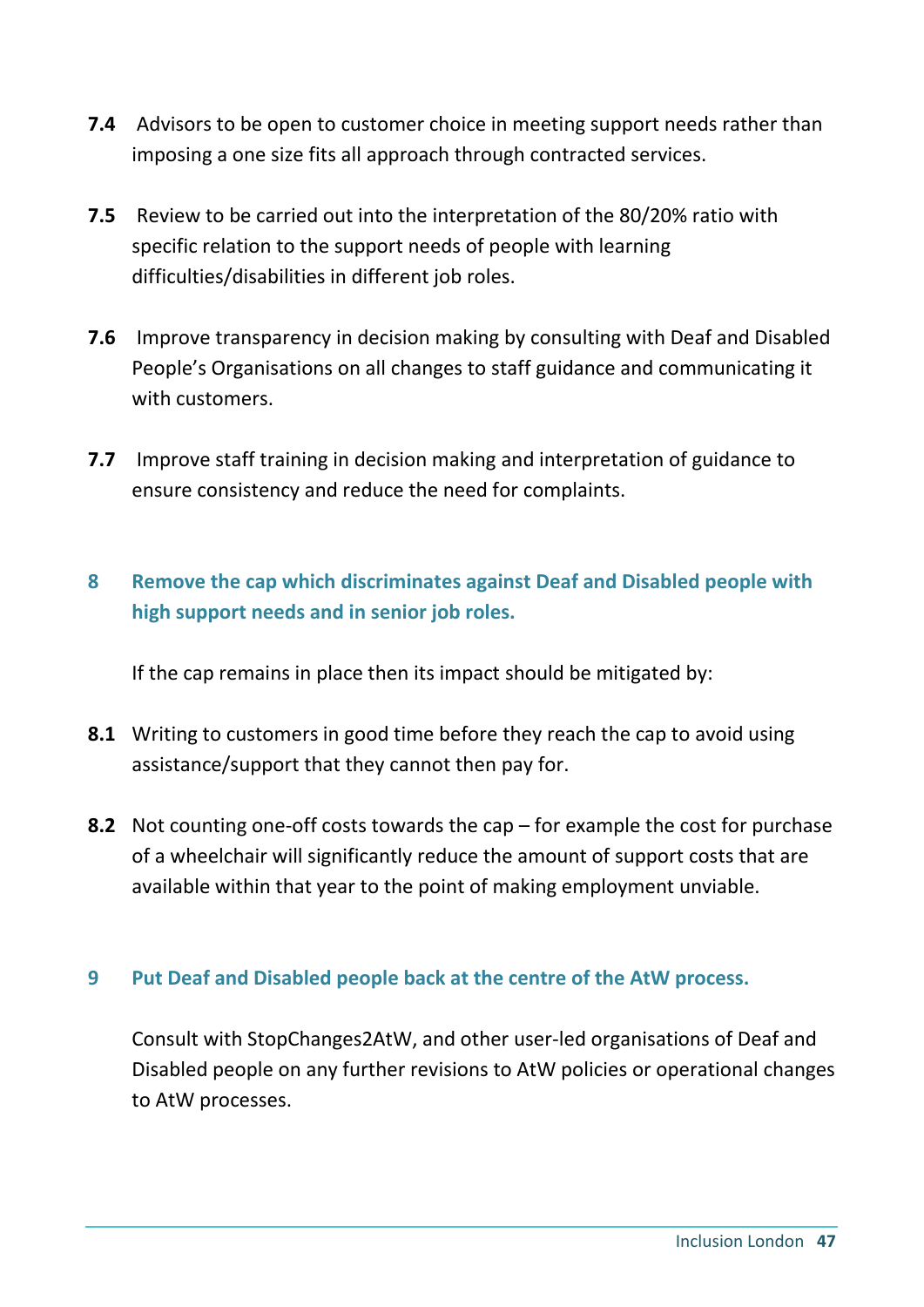## **10 Address the disproportionate impact of changes to AtW on Deaf/deaf, deafened and hard of hearing customers**

- **10.1** Ensure that where interpreting support is required, Deaf AtW customers are always supplied with fully qualified Registered Sign Language Interpreters<sup>62</sup> (RSLI) unless the customer agrees that a trainee SLI is fully able to meet their communication support needs.
- **10.2** Consult with and seek feedback from Deaf/deaf, deafened and hard of hearing customers on developments with specialist teams and the planned video relay service for BSL to ensure it is fully meeting their access requirements.
- **10.3** Do not introduce a Framework Agreement for interpreting services in AtW as this will undermine customers' choice and control and risk the sustainability of the interpreting profession.
- **10.4** End hourly rates for support instead give Deaf customers a monthly budget to help guide them on their annual spend, or provide information which show how much of the budget is left to spend.

Recent responses to FOI requests stated that there are no fixed rates for BSL/English interpreting and CSW support for Deaf and deafblind people. Despite this we are aware that Deaf people are being given hourly rates for support. Should they invoice over this set rate their support workers invoices do not get paid.

<sup>&</sup>lt;sup>62</sup> <http://www.nrcpd.org.uk/>